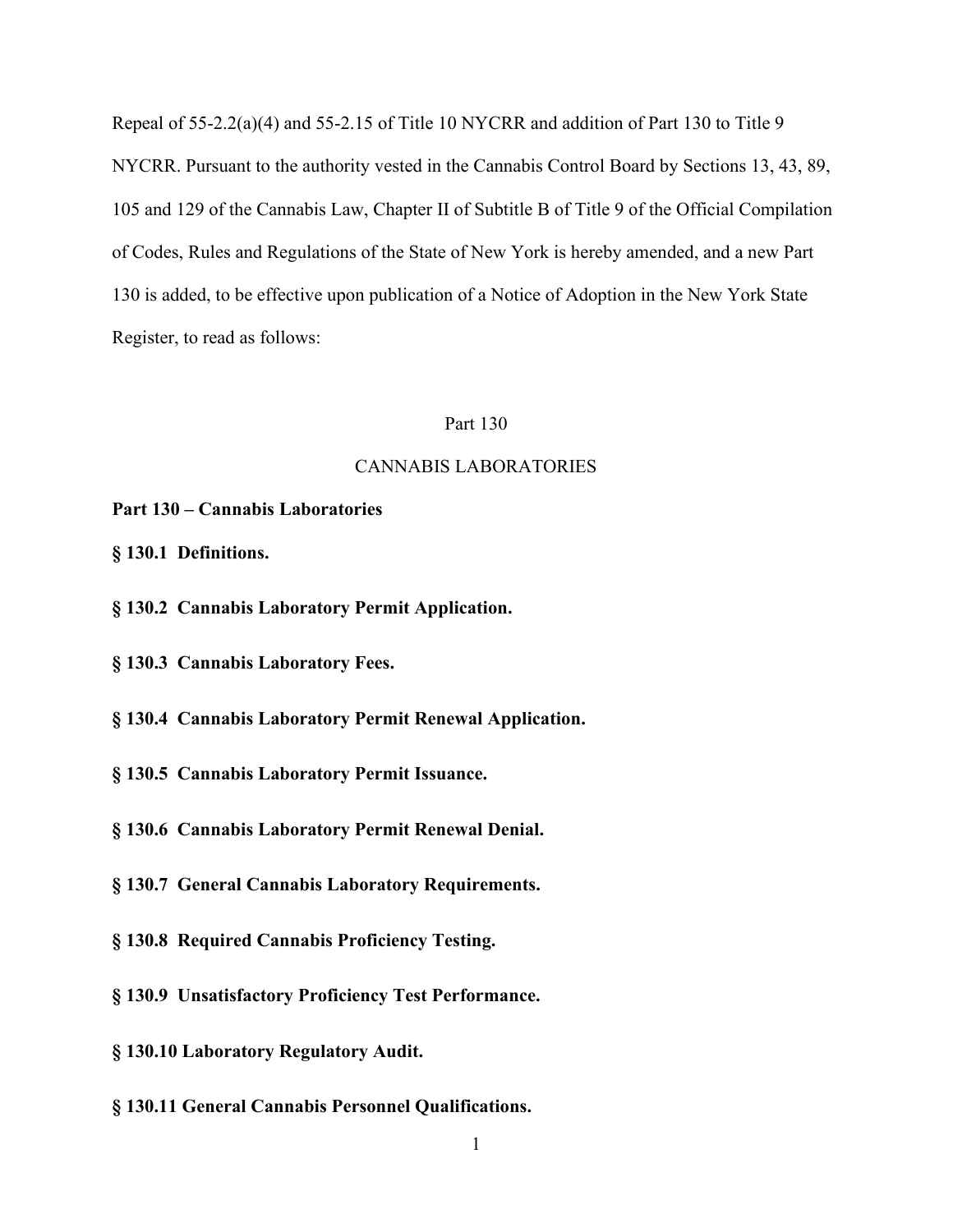**§ 130.12 Cannabis Technical Director Qualifications.**

**§ 130.13 Cannabis Quality Assurance Officer Qualifications.**

**§ 130.14 Cannabis Laboratory Technician Qualifications.**

**§ 130.15 Approval of Laboratory-Developed Methods.**

**§ 130.16 Laboratory Sampling Firm Approval.**

**§ 130.17 Laboratory Sampling Firm Fee.**

**§ 130.18 Laboratory Sampling Firm Reapproval.**

**§ 130.19 Laboratory Sampling Firm Requirements.**

**§ 130.20 Cannabis Sampling Technician Qualifications.**

**§ 130.21 Sampling of Cannabis Product and Medical Cannabis.**

**§ 130.22 Testing of Cannabis Product and Medical Cannabis.**

**§ 130.23 Certificate of Analysis.**

**§ 130.24 Cannabis Shipping Manifest.**

**§ 130.25 Sample Chain of Custody.**

**§ 130.26 Record Retention.**

**§ 130.27 Security, Safety and Storage of Cannabis.**

**§ 130.28 State Reference Lab.**

**§ 130.29 Summary Suspension, Suspension, Cancellation and Revocation.**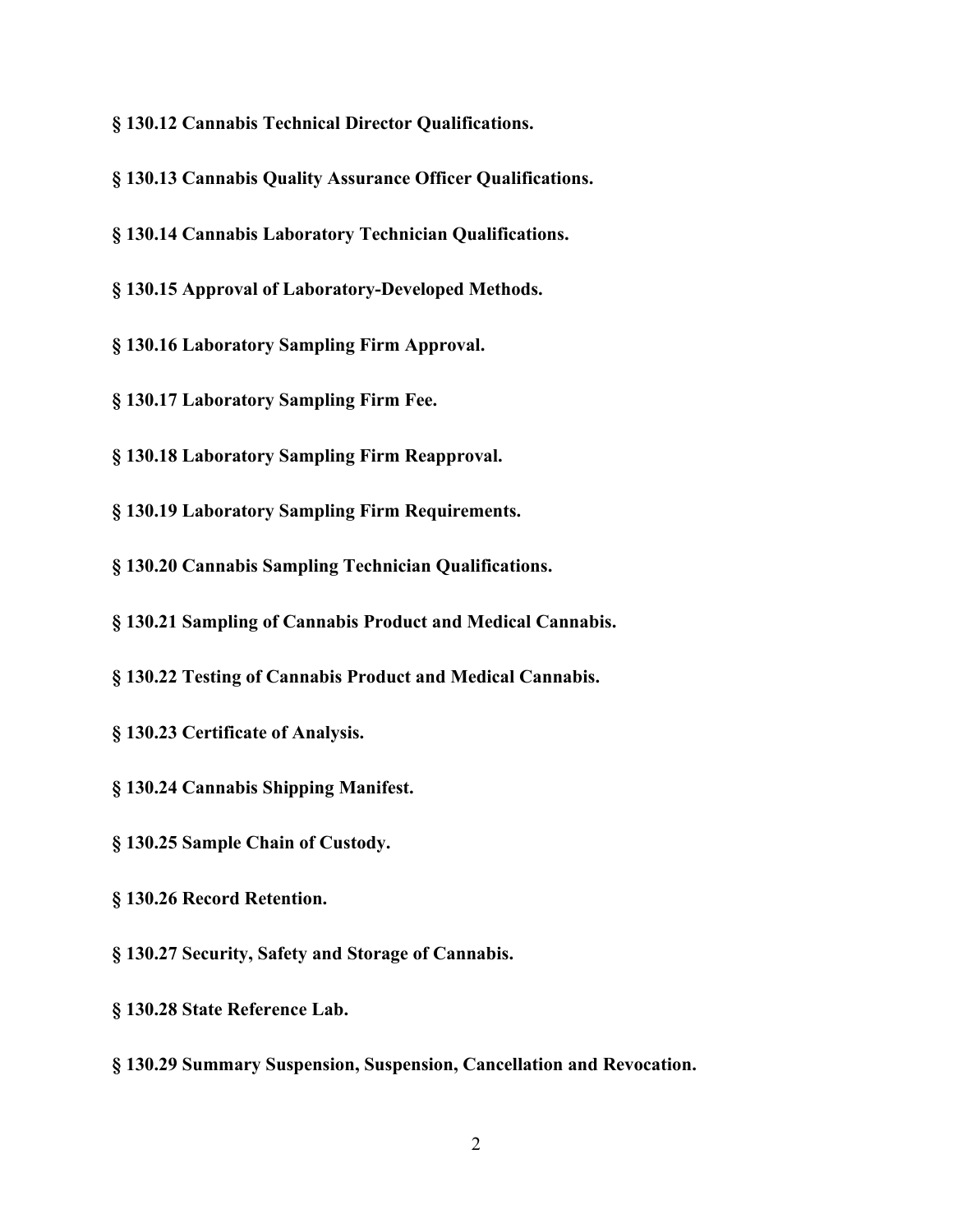# **§ 130.1 Definitions.**

For purposes of this Part, the following terms shall have the following meanings:

(a) *Analyte* means a contaminant, chemical and/or physical property, element, compound, organism, or group of any of the foregoing, the existence and amount of which a laboratory testing facility tests for or identifies in a sample.

(b) *Analyte withdrawal* means a cannabis laboratory's request to remove approval for an analyte or group of analytes, in total or in part.

(c) *Approved method* means an analytical method, including sample preparation, of proven reliability which has been approved or recognized by this Part, any New York State agency, or other regulatory program, for the specific purpose for which the method is to be used.

(d) *Cannabis laboratory* means a laboratory testing facility as defined in the Cannabis Law.

(e) *Cannabis laboratory permit* means a permit issued under this Part to a cannabis laboratory.

(f) *Cannabis product batch* means a uniquely defined quantity of medical cannabis or cannabis product; including pre-roll, that is uniform in processing, manufacture, and packaging within a concurrent time frame.

(g) *Certificate of analysis* means a certified report from a cannabis laboratory meeting the requirements of this Part.

(h) *Data integrity training* means training related to the following topics, among others: organizational mission and its relationship to the critical need for honesty and full disclosure in all sampling; transportation and analytical reporting; how and when to report data integrity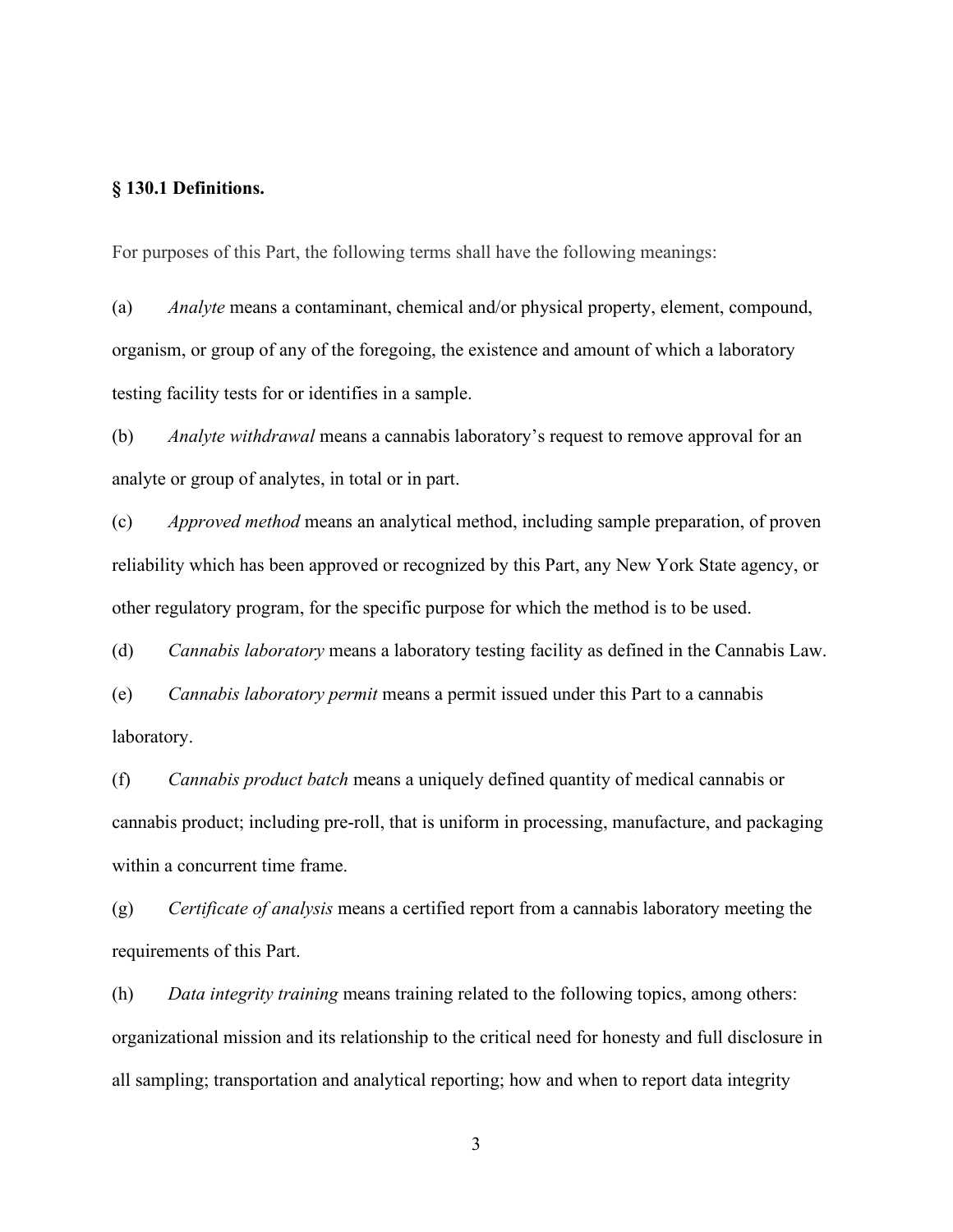issues; record keeping; and breaches of ethical behavior, including but not limited to, improper data manipulations, adjustments of instrument time-clocks, dry-labbing, and changes in: concentrations of standards, date and time of sampling, transport, and analysis.

(i) *Gross Annual Receipts* means:

(1) for an independent cannabis laboratory or cannabis laboratory operated within a facility which can segregate its laboratory income from total facility income, gross annual receipts means the total income of a cannabis laboratory from all sources for all laboratory tests performed pursuant to its permit under this Part, less any amounts paid to reference laboratories for such tests which are referred;

(2) for a cannabis laboratory operated by a facility which is reimbursed by third-party payors for laboratory services as part of an all-inclusive facility per diem rate and which cannot segregate laboratory income from total facility income, gross annual receipts means (x) the total annual cost of a cannabis laboratory multiplied by a fraction, the numerator of which is the gross revenue of the facility and the denominator of which is the gross cost of the operating facility, less (y) any amounts paid to reference laboratories for such tests which are referred; or

(3) for any other cannabis laboratory unable to segregate its annual income from tests performed pursuant to its permit under this Part, gross annual receipts means the amount a cannabis laboratory would have received had it billed the prevailing rate for such services. A cannabis laboratory must demonstrate to the Office its inability to segregate its annual income and obtain prior Office approval to use the approved method set forth in subdivision (c) of this section.

(j) *Laboratory regulatory audit* means an on-site or virtual assessment or audit conducted by the Office, or by a state regulatory program recognized by the Office pursuant to this Part.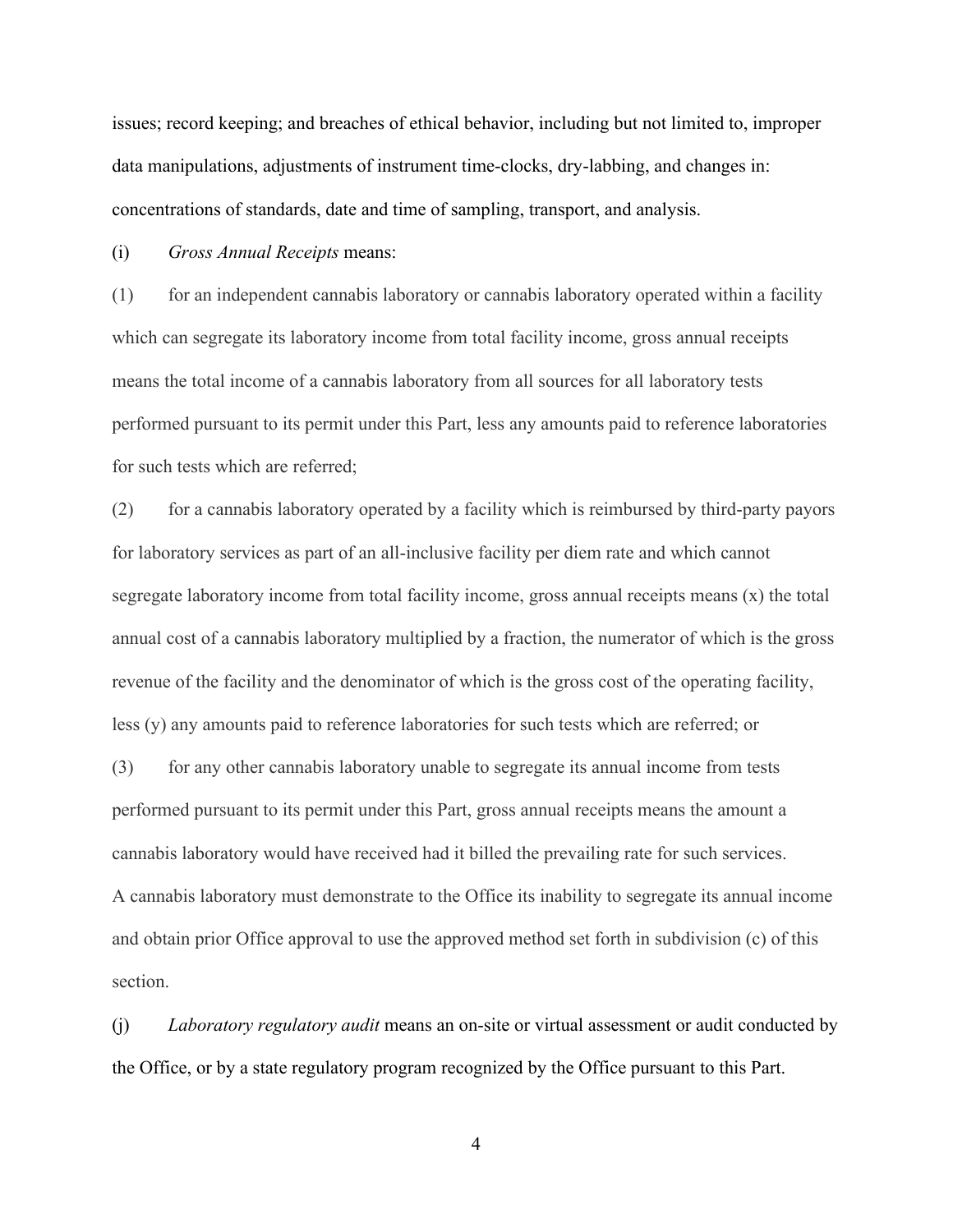(k) *Lead technical director* means a technical director or manager (1) that a cannabis laboratory designates to be directly responsible for overall administration of the technical and scientific operation of a cannabis laboratory, including the supervision of other technical directors or managers, and (2) whose name appears on the permit issued under this Part and on the application, proficiency tests and any laboratory regulatory audit materials submitted by a laboratory to the Office in connection with an application for a permit under this Part.

(l) *Laboratory technician* means a laboratory technician or analyst who is responsible for culturing, extracting or testing cannabis samples using analytical instrumentation including, but not limited to solid phase extraction, gas chromatography, liquid chromatography, inductively coupled plasma – mass spectrometry, and polymerase chain reaction.

(m) *Permit year s*hall mean the approval year which is a period during which a cannabis laboratory is authorized to operate, commencing on April 1 and ending on March 31, unless otherwise renewed or extended as set forth in this Part.

(n) *Phytocannabinoid* refers to any of the chemical compounds, excluding terpenes or any other compounds set forth by the Office, that are the active principles of cannabis sativa, including but not limited to tetrahydrocannabinol (THC) and cannabidiol (CBD), and does not include synthetic cannabinoids as that term is defined in subdivision (g) of schedule I of section thirty-three hundred six of the public health law.

(o) *Proficiency test (PT)* means a test that requires a laboratory to produce analytical results within acceptable limits on an analyte or group of analytes of which the concentration and identity is unknown to the laboratory or its employees but known to a proficiency test provider.

(p) *Proficiency Test Provider (PTP)* means an entity with an ISO/IEC 17043 accreditation for cannabis testing and is independent of a laboratory for which it provides a proficiency test.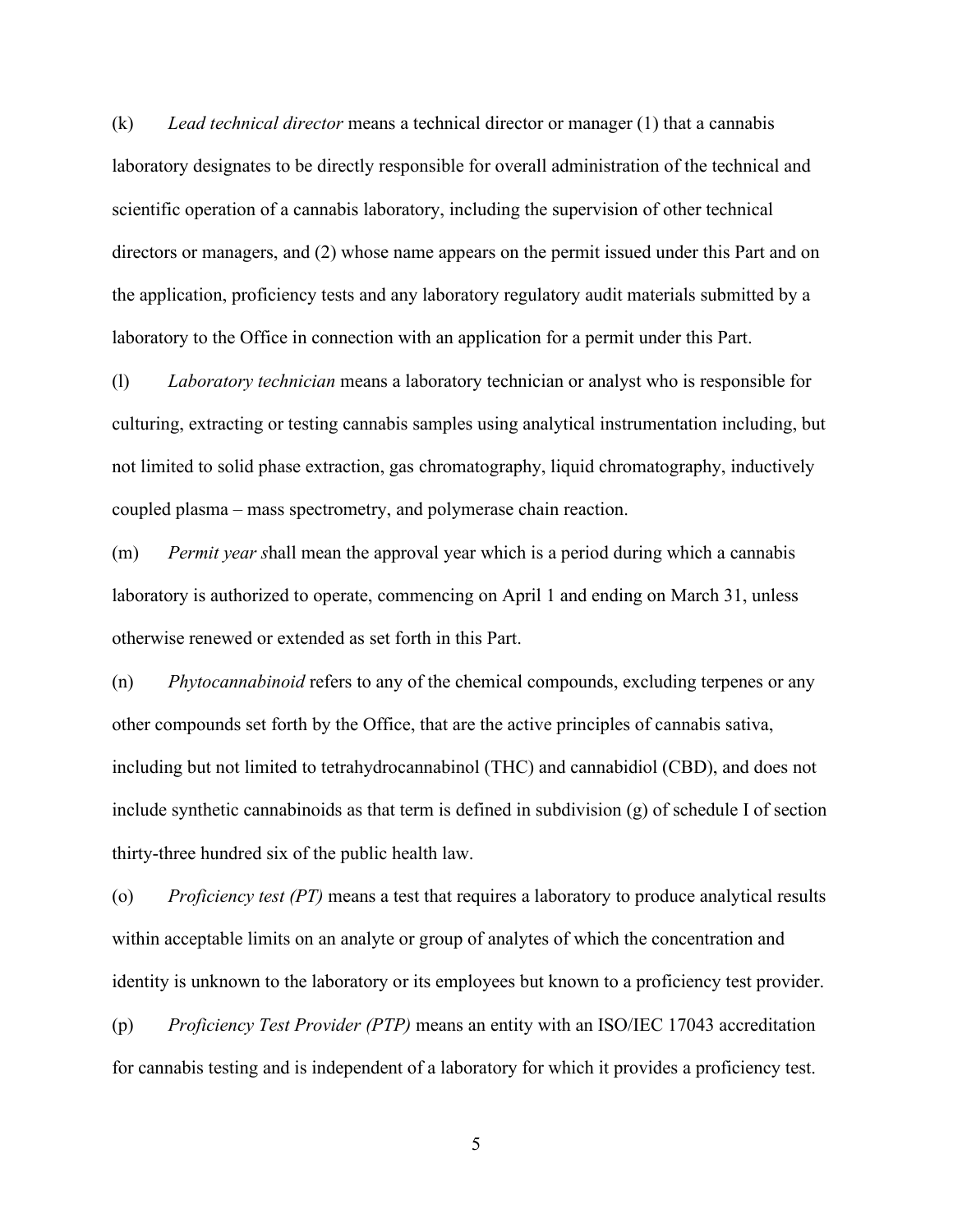(q) *Proficiency Test Provider Accreditor (PTPA)* means an entity independent of the laboratory and proficiency test provider (PTP) that accredits the PTP to ISO/IEC 17043 accreditation.

(r) *Proficiency test sample (PT sample)* means a sample that a PTP provides to a laboratory to conduct a proficiency test.

(s) *Quality assurance officer* means a quality assurance director, quality assurance manager or any other individual who is responsible for an integrated system of activities involving quality control, quality assurance, and quality improvements to ensure that a service meets defined standards of quality with a stated level of confidence.

(t) *Quality system* means a structured laboratory management system that meets the standards for a quality system as determined by the Office.

(u) *State reference laboratory* means a cannabis laboratory with which the Office contracts, or a laboratory operated by the NYS Department of Health, that reviews or retests samples submitted by other cannabis laboratories.

(v) *Technical director* means an individual responsible for the technical and scientific operation of a cannabis laboratory, and who meets the minimum qualifications in this Part. If a cannabis laboratory employs more than one technical director, a cannabis laboratory shall designate one technical director as the lead technical director.

## **§ 130.2 Cannabis Laboratory Permit Application.**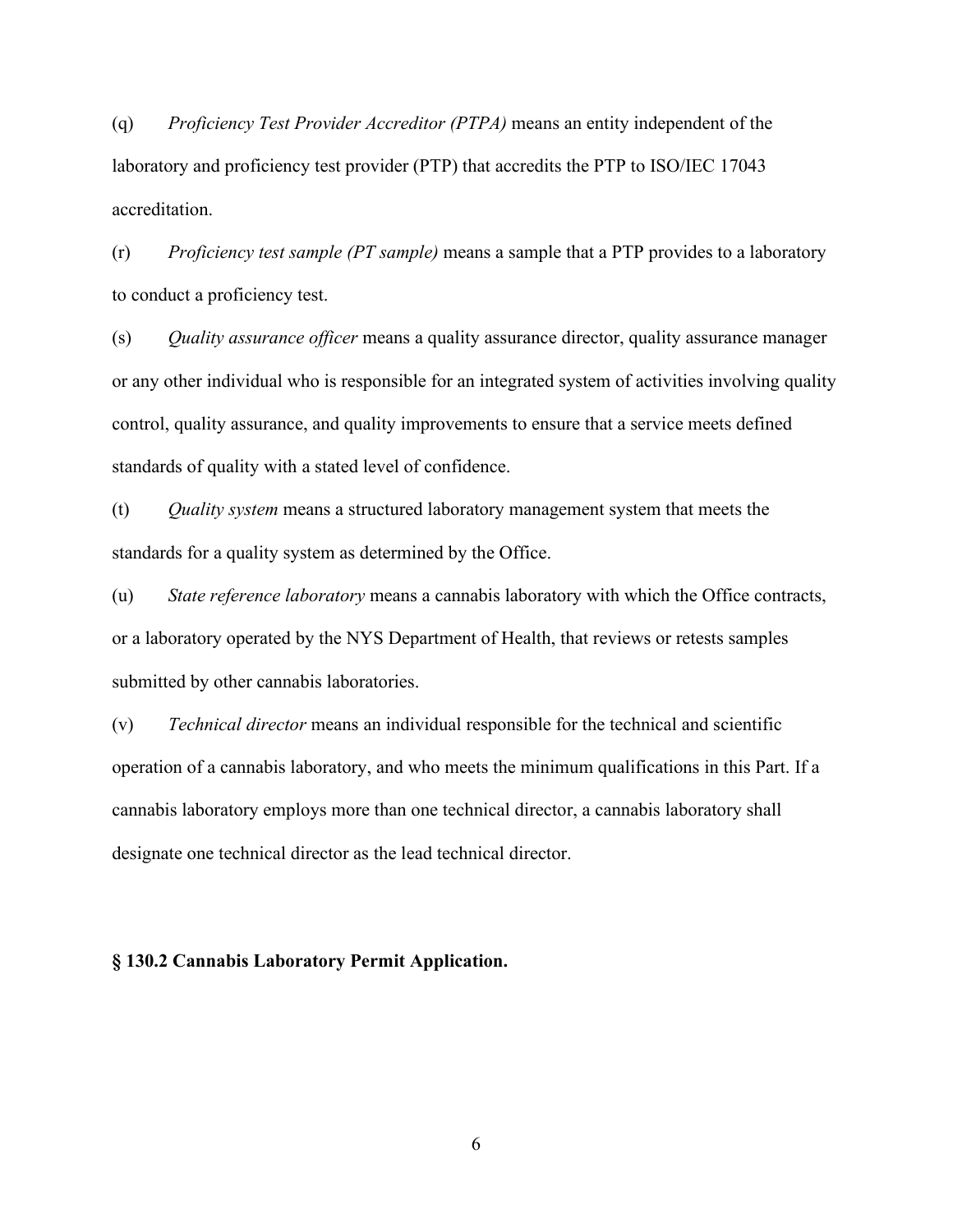(a) No person shall be a cannabis laboratory authorized to test medical cannabis and adultuse cannabis and issue laboratory test reports required by the Cannabis Law unless they have been granted a cannabis laboratory permit.

(b)(1) An application for a cannabis laboratory permit shall be submitted to the Office in a manner and format determined by the Board. The application shall be signed by technical directors of a cannabis laboratory, and the following individuals: (i) by the applicant (if an individual); (ii) by a managing member (if a limited liability company); (iii) by an officer (if a corporation), (iv) by all partners (if a partnership); or (v) by an officer, director or trustee if an institution, trust, estate, or any other legal entity.

(2) At the time of application for a cannabis laboratory permit, the Board may require information regarding a cannabis laboratory, including, but not limited to:

(i) proof of ISO/IEC 17025 accreditation;

(ii) ownership, true parties of interest, financiers, organization structure;

(iii) quality control systems;

(iv) proficiency testing program;

(v) the premises;

(vi) qualification of personnel;

(vii) training programs;

(viii) consumables including but not limited to reagents and standard reference materials;

(ix) laboratory equipment;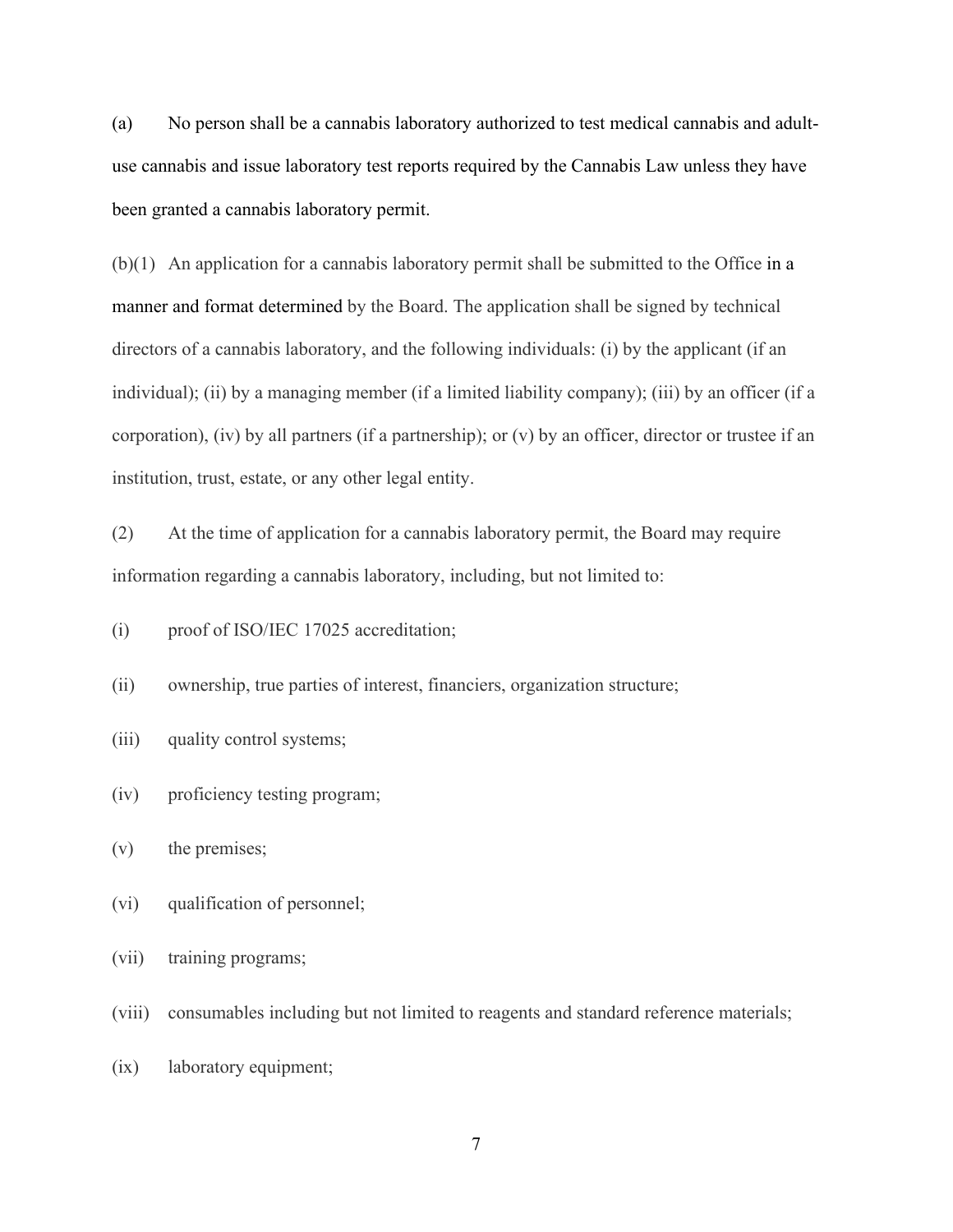(x) method of reporting results; and

(xi) any other information as requested by the Office.

(3) An application for a cannabis laboratory permit under this Part shall be accompanied by a non-refundable application fee in the amount of \$1,000.00. Prior to issuance or renewal of a permit, an application or renewal application fee of \$1,000, and permit fee shall be paid, unless otherwise expressly authorized by the Board pursuant to this Part.

(4) For an analyte or group of analytes which the Office requires testing, an application for a cannabis laboratory permit shall specify an analyte or group of analytes that a cannabis laboratory is seeking approval for, the cannabis product or medical cannabis and any other intermediates or forms to be analyzed, and the approved methods to be employed for an analyte or group of analytes in cannabis product or medical cannabis, and any other intermediates or forms.

(c) Upon receipt of such application, the Office shall review a cannabis laboratory's performance on proficiency tests and proficiency test samples, quality system documentation, technical director credentials, performance in laboratory regulatory audit, if applicable, and any additional materials and/or information requested by the Office. The Office shall make a preliminary determination whether the applicant qualifies for a cannabis laboratory permit, the analyte or group of analytes for which the applicant has applied, and the application and permit fee to be paid. The Board will issue the final determination on whether or not to approve or deny a cannabis laboratory permit.

(d) For purposes of the application and permit process, testing facilities housed in separate buildings shall be considered separate cannabis laboratories and require separate cannabis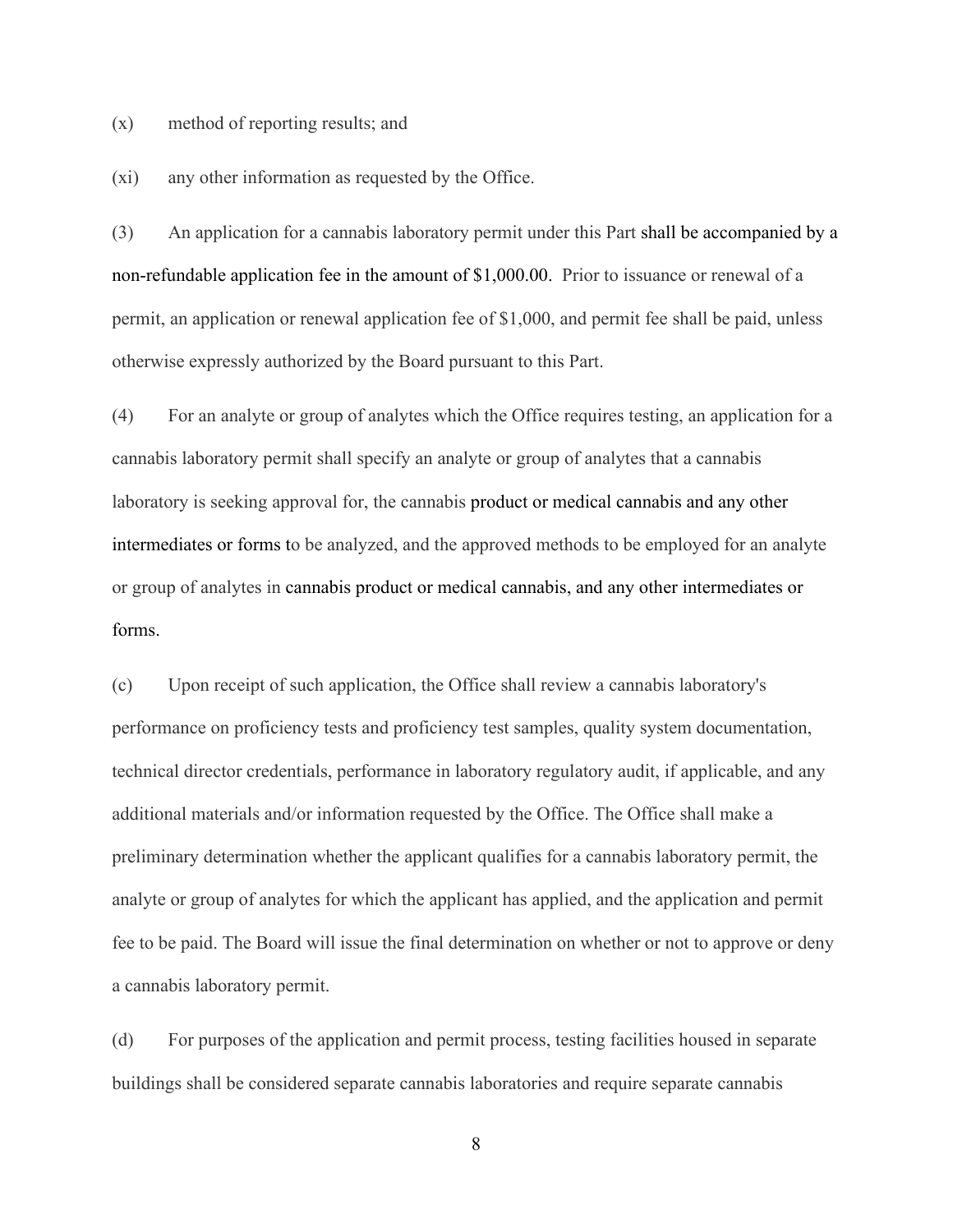laboratory permits, unless such facilities obtain a written waiver from the Office. The Office may provide a waiver if the Office determines that:

(1) effective supervision of the operation of all such facilities can be exercised by the same technical director;

(2) the facilities can share the same quality manual, standard operating procedures and record and reporting templates; however, the analytical, record keeping, and reporting results are not duplicative between the facilities; and

(3) the facilities are owned by the same legal entity or same individual.

(e) A cannabis laboratory applicant may withdraw an application at any time prior to the issuance or denial of a permit provided that:

(1) a notice to withdraw an application is submitted to the Office in writing, dated, and signed by the applicant.

(f) A cannabis laboratory applicant may reapply at any time following the withdrawal of an application and will be required to submit a new application and application fee prior to any deadline for such application.

#### **§ 130.3 Cannabis Laboratory Fees.**

(a) Cannabis Laboratory Permit Fee. The fee for an annual permit under this Part shall be paid by an applicant. An applicant shall pay the appropriate cannabis laboratory permit fee based on its gross annual receipts determined by the Board.

(1) A cannabis laboratory which has no gross annual receipts because it did not operate in New York State the previous permit year shall pay a first-year permit fee of \$1,000 regardless of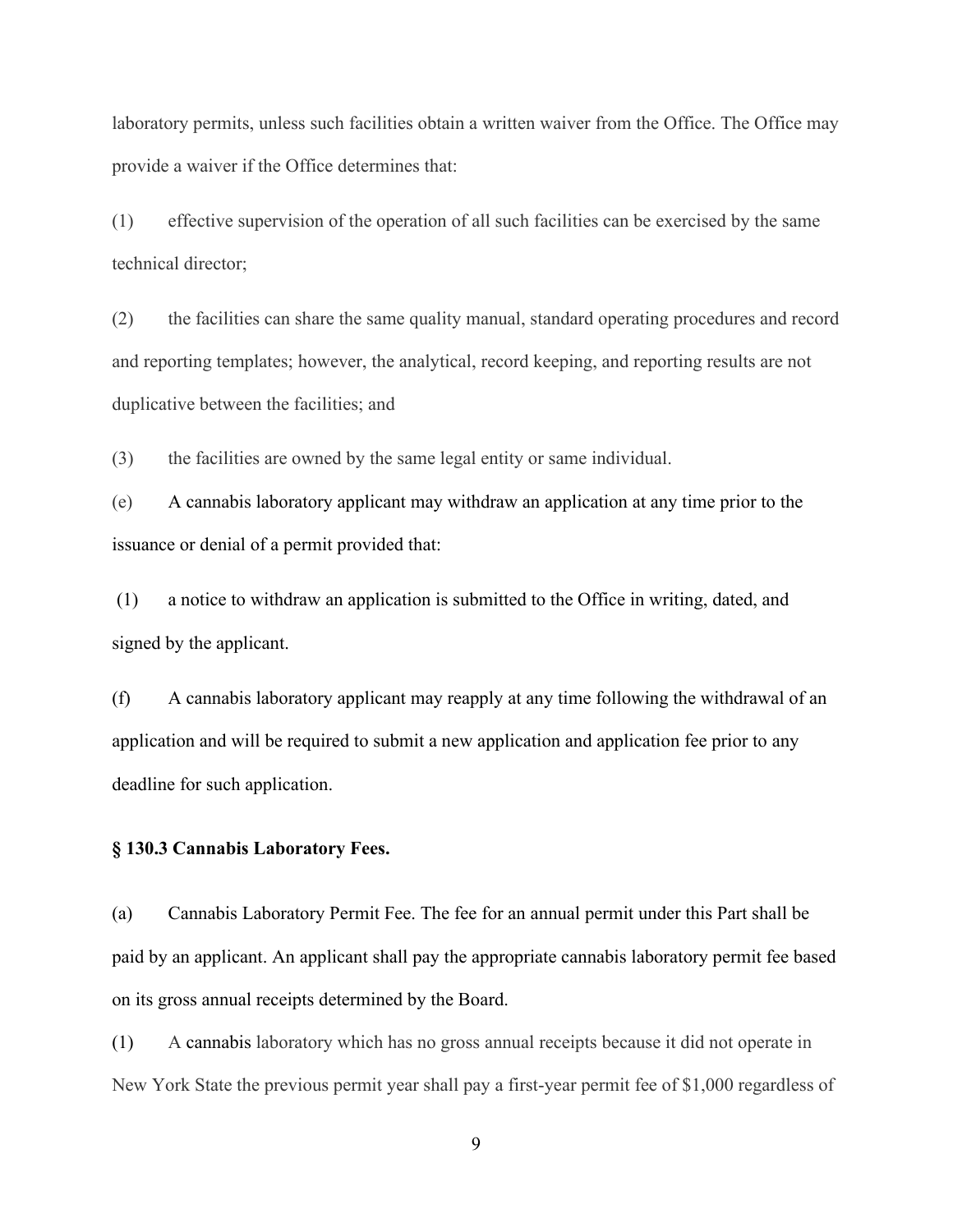the number of months remaining in the permit year. When applying for renewal of that permit, a cannabis laboratory shall report its gross receipts for the calendar months in which it operated, and these receipts shall be projected to a twelve (12)-month basis for the purpose of computing gross annual receipts.

(2) A cannabis laboratory that had gross annual receipts in the previous permit year, and applies for a permit after commencement of the permit year shall pay a fee computed as an annual fee but prorated for the months remaining in the permit year, or \$1,000, whichever is greater.

(b) A cannabis laboratory that applies for additions to its current permit, adding an analyte or group of analytes for which approval is sought and any other changes, must pay an application change fee as determined by the Board.

(c) Any fee specified in this Part shall be paid to the New York State Office of Cannabis Management by the method approved by the Office at the time of submission of the application.

(d) Failure of a cannabis laboratory to pay the appropriate fee is grounds for denial, suspension, revocation pursuant to this Part.

#### **§ 130.4 Cannabis Laboratory Permit Renewal Application.**

(a) A cannabis laboratory shall submit a renewal application with the Office in a manner and format determined by the Office.

(b) An application to renew a permit issued under this Part shall be filed with the Office not more than six (6) months nor less than four (4) months prior to the expiration thereof. If a renewal application is not filed within four (4) months prior to the expiration thereof, the Board may determine that the permit shall have expired and become void on such expiration date.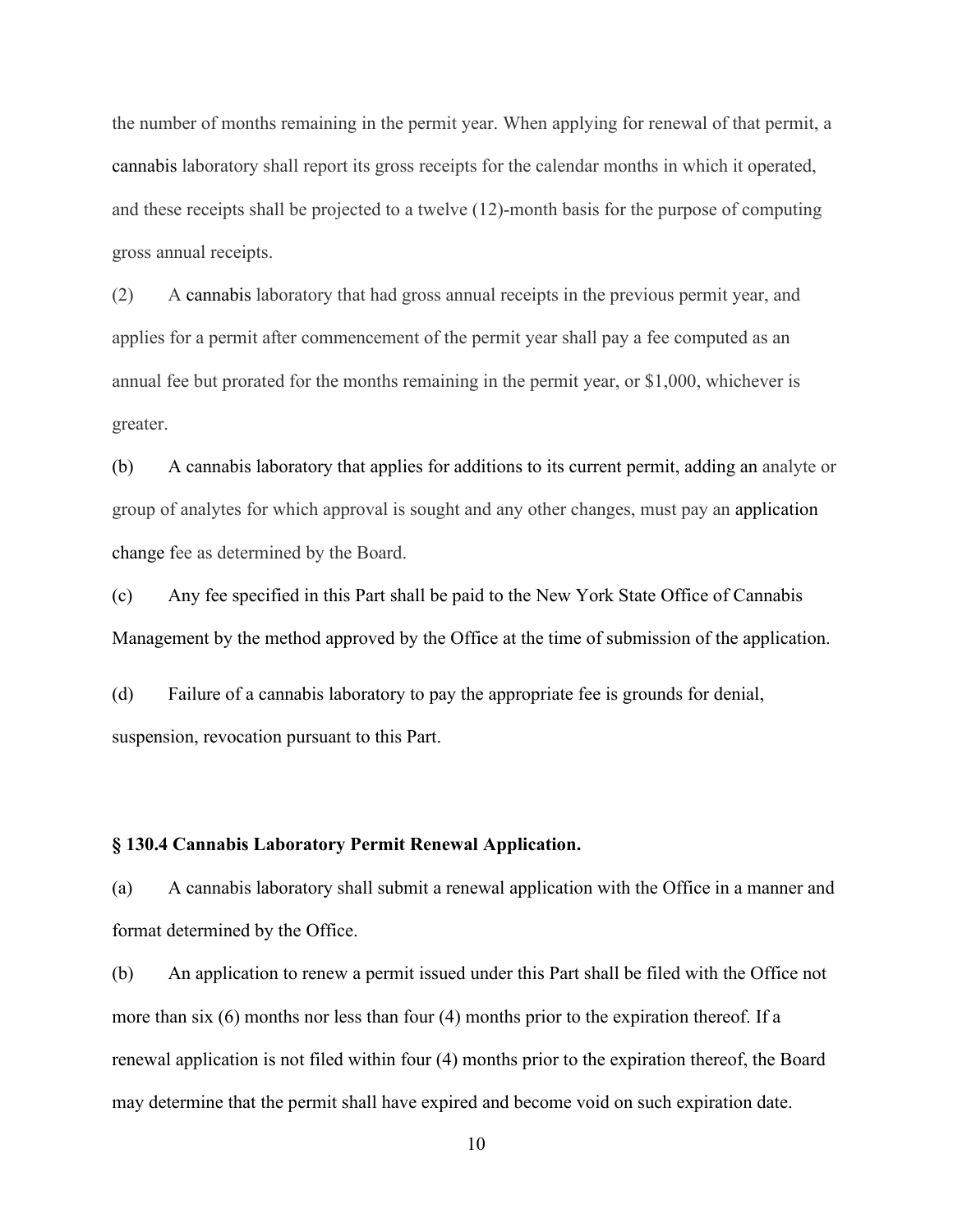(c) An application shall be accompanied by an application fee, which shall be nonrefundable, and a permit fee as set forth in this Part. Only an application completed in accordance with this Part as determined by the Office and for which the application and permit fees have been submitted shall be considered if submitted in a timely manner. The permit fee shall be returned to the applicant if the applicant is not granted a renewal permit under this section.

(d) The Office shall consider applications for preliminary determination for renewal in accordance with the criteria set forth in this Part.

## **§ 130.5 Cannabis Laboratory Permit Issuance.**

(a) An applicant for a cannabis laboratory permit may be granted a provisional permit for a period not to exceed twelve (12) months, provided it has:

(1) obtained ISO/IEC 17025 accreditation, or accreditation that is based on ISO/IEC 17025 accreditation by any other laboratory accreditation authority approved by the Office;

(2) satisfied the technical direction staff requirements as set forth in Section 130.11 – 130.14 hereof;

(3) satisfied proficiency test requirements;

(4) satisfied all fee requirements; and

(5) satisfied any other requirements for approval pursuant to this Part other than completion of a laboratory regulatory audit.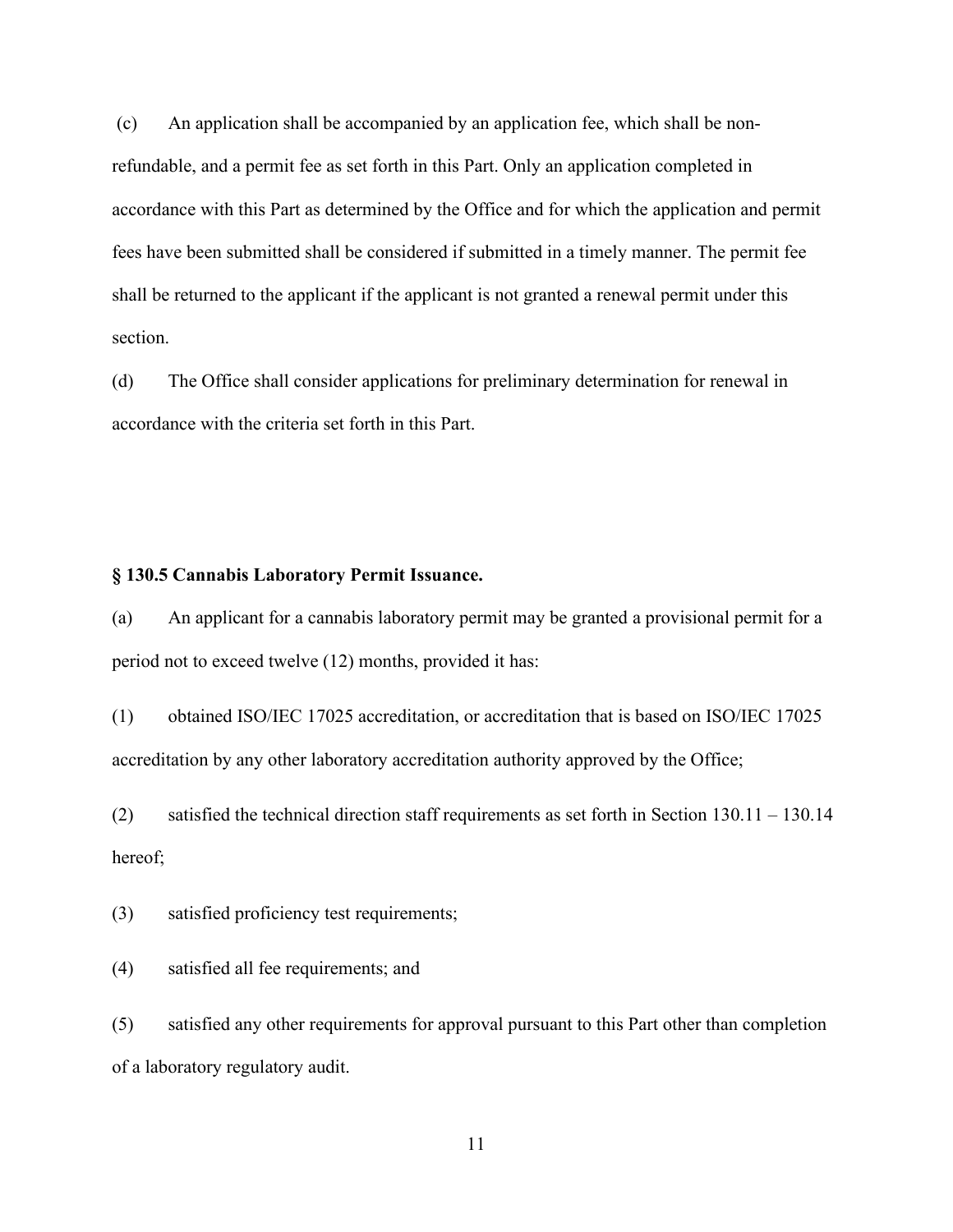(b) A cannabis laboratory with a provisional permit shall be granted final approval for an analyte or group of analytes for which it seeks approval provided:

(1) the results of a laboratory regulatory audit confirm compliance with the staffing, methodological and other requirements of this Part; and

(2) the cannabis laboratory demonstrates effective implementation of its quality system for (i) planning and assessing the work it performs, and (ii) conducting required quality assurance and quality control procedures to promote and maintain the accuracy and reliability of test results.

(c) A cannabis laboratory permit shall set forth the nature of the permit (provisional or final); an analyte or group of analytes that a cannabis laboratory is authorized to examine and identify; the approved testing methods; the name of the laboratory's technical director(s), including lead technical director if there is more than one; and the expiration date of the permit, which shall be March 31 of the permit year.

(d) A cannabis laboratory may make additions to its permit, adding an analyte or group of analytes for which approval is sought and will be required to submit an application and pay a fee for such addition.

(e) A cannabis laboratory permit and any appendices shall be posted conspicuously in a cannabis laboratory and on its website, and a copy shall, upon request, be provided by a cannabis laboratory to any person requesting the services of a cannabis laboratory.

(f) A cannabis laboratory permit shall be effective only for a cannabis laboratory to which it was issued.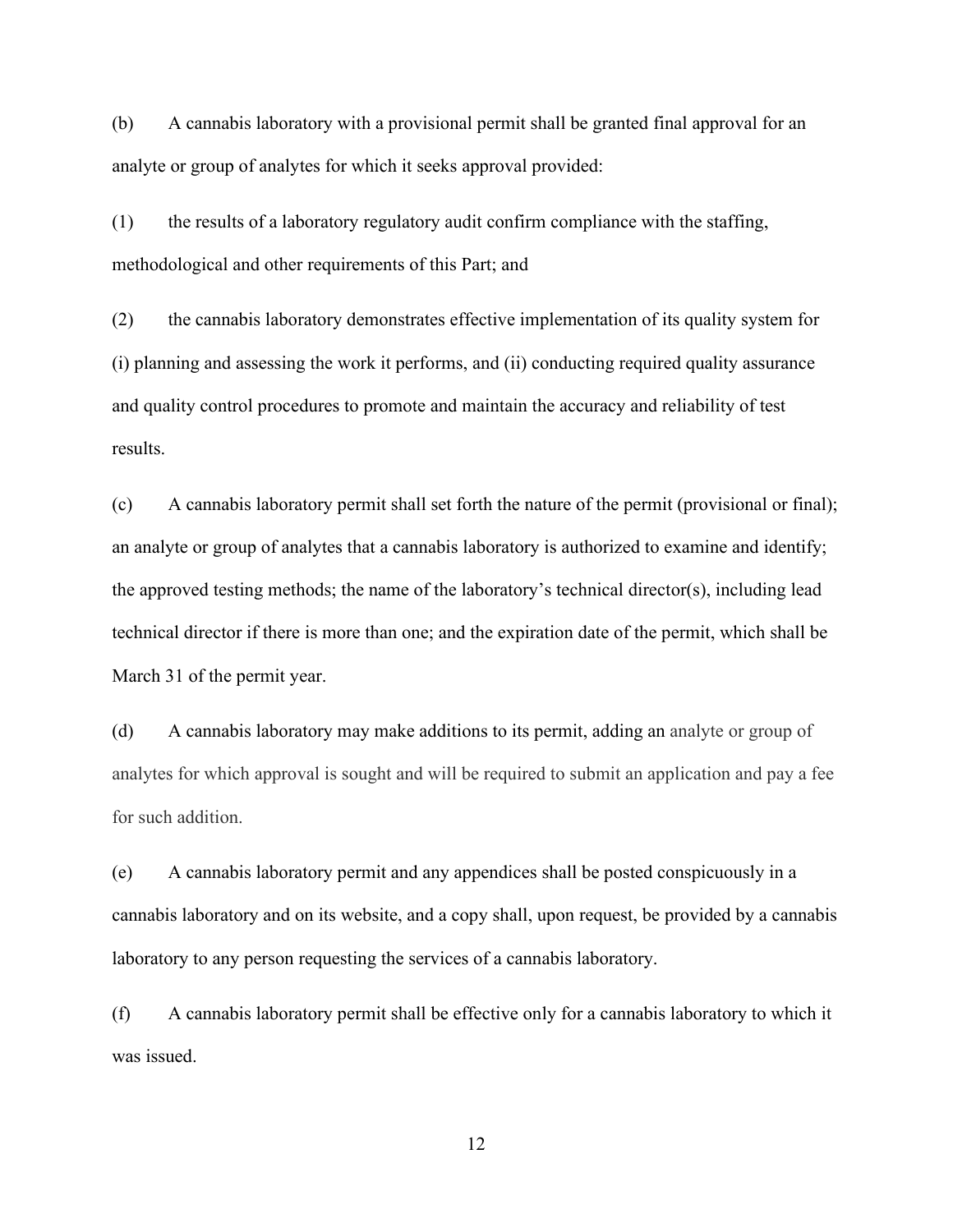(g) A cannabis laboratory permit is not transferable or assignable, including, without limitation, to another cannabis laboratory.

(h) A cannabis laboratory meets the requirements of a testing laboratory as set forth in section 114.10 of Title 9 of the Official Compilation of Codes, Rules and Regulations of the State of New York.

# **§ 130.6 Cannabis Laboratory Permit Renewal Denial.**

(a) A cannabis laboratory's application for a permit, or an application for a renewal of a permit, may be denied for the following reasons, among others:

(1) failure to submit a completed application;

(2) failure to pay an application fee;

(3) failure of laboratory staff to meet the personnel qualifications of education, training, and experience;

(4) failure to successfully analyze and report proficiency test results;

(5) failure to pass a required laboratory regulatory audit;

(6) failure to respond to a laboratory audit report with a corrective action report;

(7) failure to implement the corrective actions detailed in the corrective action report within the required timeframe;

(8) failure to implement a quality system;

(9) misrepresentation of any fact pertinent to receiving or maintaining a permit; and

(10) denial of entry during normal business hours for a laboratory regulatory audit.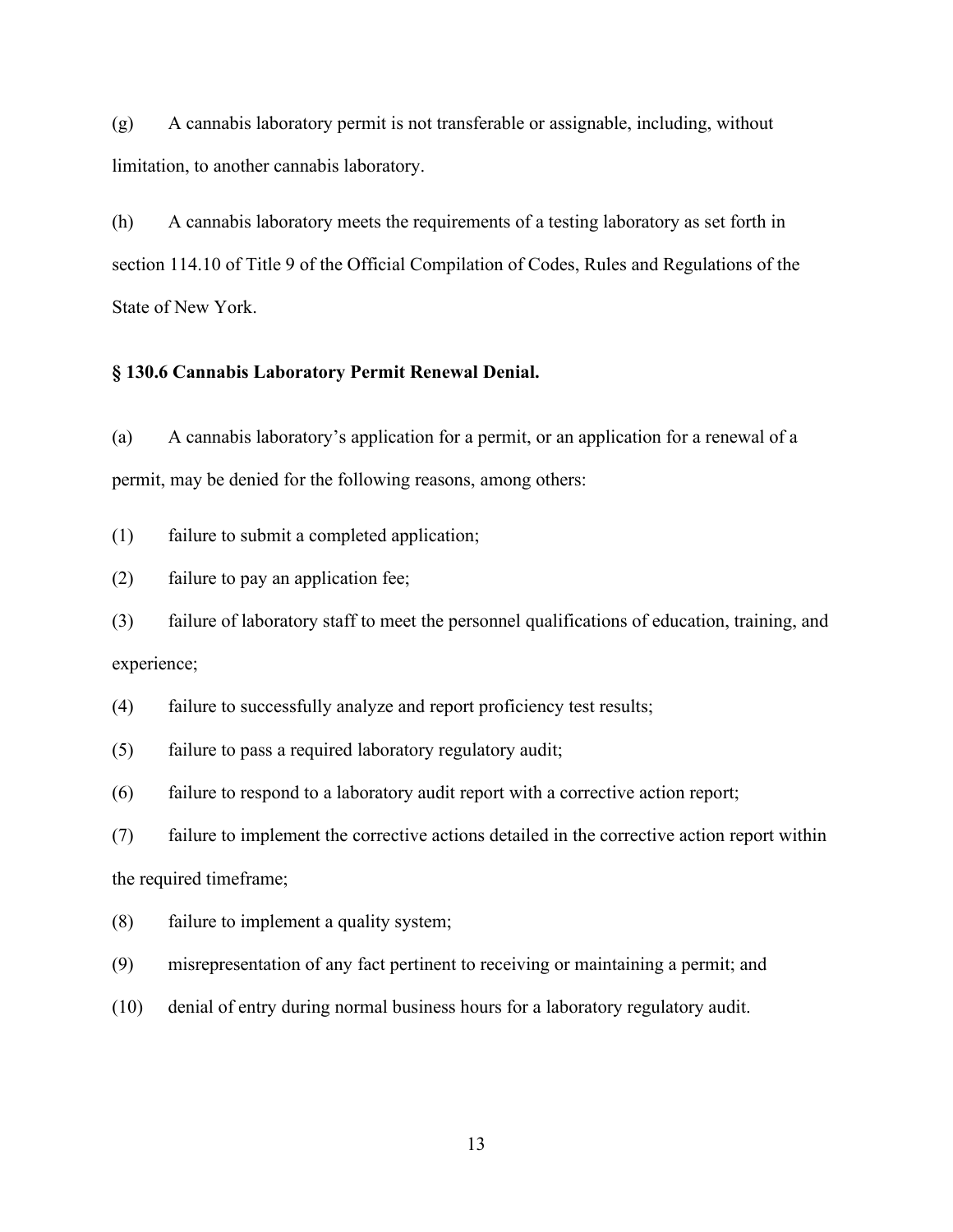(b) A denial of a cannabis laboratory's application for a permit, or an application for a renewal of a permit, including any notices and challenges thereto, if any, shall be pursuant to Subchapter J of Title 9.

## **§ 130.7 General Cannabis Laboratory Requirements.**

(a) A cannabis laboratory shall maintain ISO/IEC 17025 accreditation, or an accreditation that is based on ISO/IEC 17025 accreditation by any other laboratory accreditation authority approved by the Office.

(b) A cannabis laboratory shall participate in proficiency tests, offered by an ISO/IEC 17043 approved proficiency test provider, at a frequency specified under this Part and have successfully passed two (2) out of the most recent three (3) proficiency tests as part of the permit requirements.

(c) A cannabis laboratory shall undergo a periodic laboratory regulatory audit by the Office as specified under this Part and provide any or all records associated with its ISO/IEC 17025 accreditation, or an accreditation that is based on ISO/IEC 17025 accreditation by any other laboratory accreditation authority approved by the Office.

(d) A cannabis laboratory shall employ qualified staff as set forth in this Part.

(e) A cannabis laboratory and its true parties of interest shall have no interest in a registered organization, adult-use cultivator, processor, distributor, retail dispensary, cooperative, microbusiness, delivery, nursery, on-site consumption, registered organization cultivator processor distributor retail dispensary, registered organization cultivator processor distributor, cannabinoid hemp processor, or any other license pursuant to the Cannabis Law.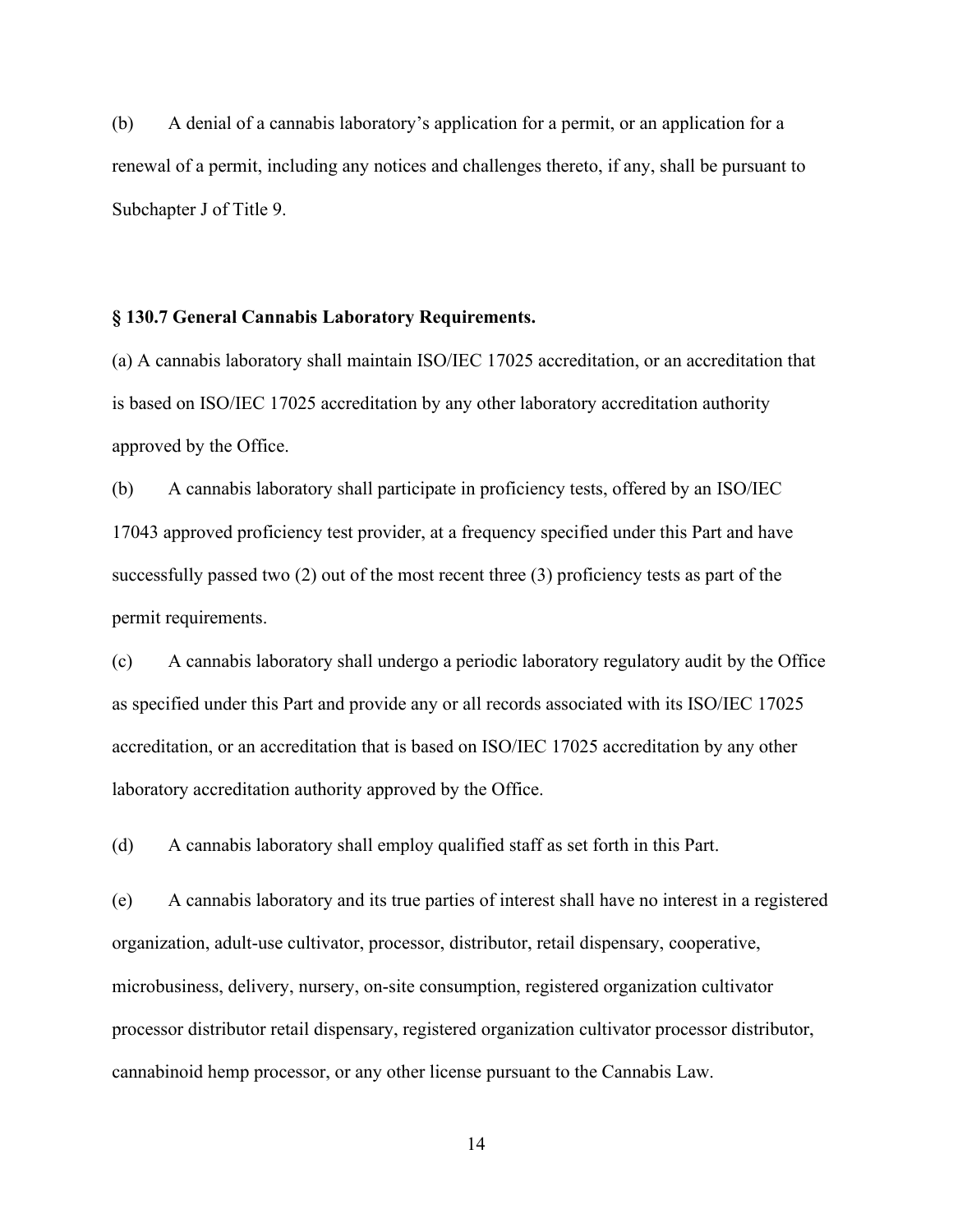(f) A cannabis laboratory shall have a continuing duty to disclose material changes in the information provided as required in this Part. Any changes to among other things, ownership, major instrumentation, technical direction, and location shall be subject to the requirements as set forth in Subchapter J of Title 9.

(g) A cannabis laboratory shall dedicate a percentage, as determined by the Board, of its testing capacity to licensees that are businesses with limited resources as determined by the Office, and to registered organizations for medical cannabis product testing pursuant to the requirements set forth in Subchapter B of this Title 9.

(h) A cannabis laboratory shall offer to businesses with limited resources as determined by the Office, terms and conditions for its services, including but not limited to pricing and priority of testing, that are at least as favorable as the terms and conditions granted by the cannabis laboratory to any other licensee or registered organization.

(i) A cannabis laboratory shall track and dispose of any quantity of cannabis product that is not consumed in samples used for testing. Disposal of cannabis shall mean that the cannabis has been rendered unrecoverable and beyond reclamation.

# **§ 130.8 Required Cannabis Proficiency Testing.**

(a) In connection with an application for a cannabis laboratory permit, a cannabis laboratory shall examine proficiency test samples supplied by a proficiency testing provider recognized by the Office, pursuant to this Part.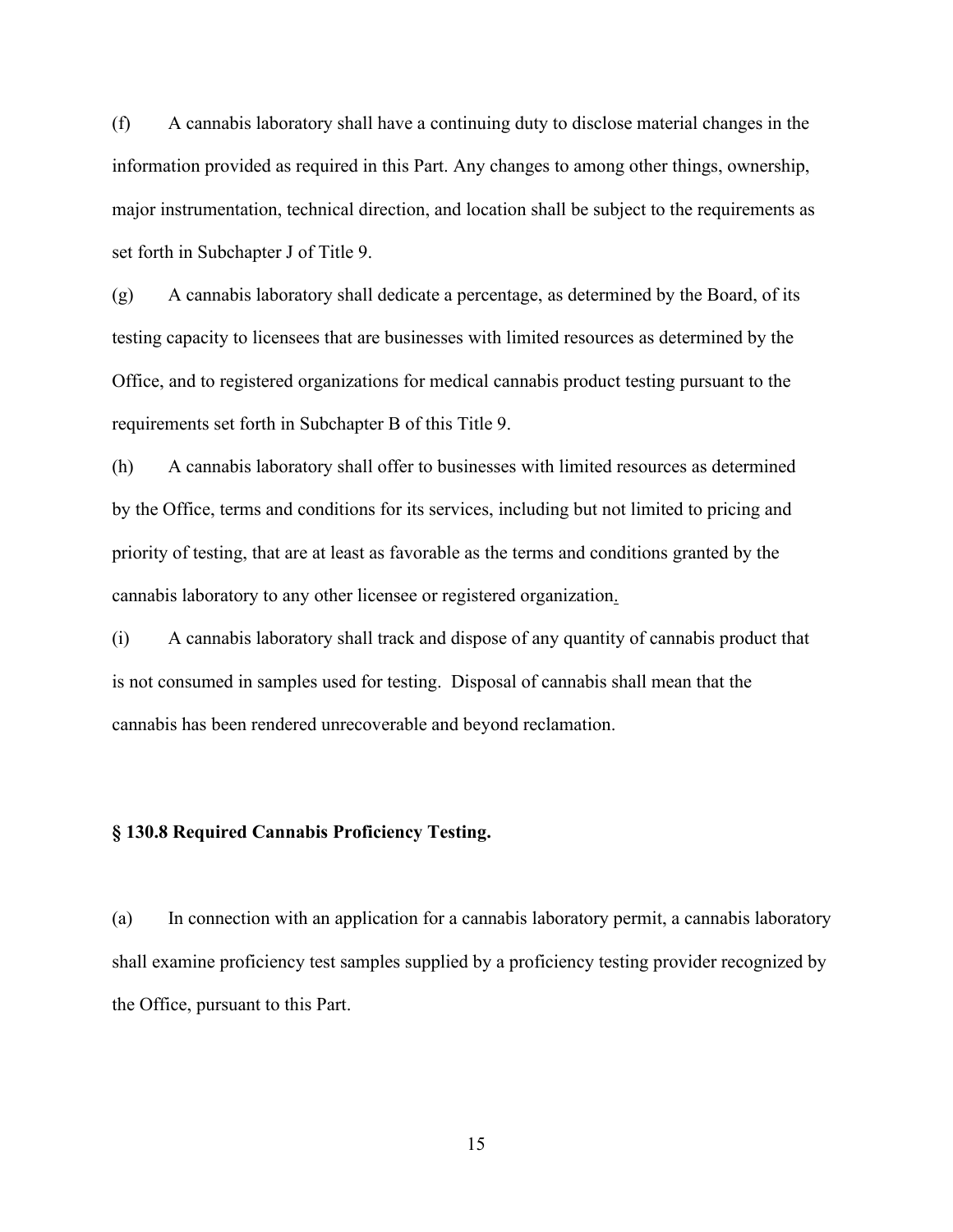(b) Once a cannabis laboratory completes a proficiency test, a cannabis laboratory shall prepare a report for an analyte or group of analytes for which a cannabis laboratory is seeking approval and for which samples have been supplied.

(c) A cannabis laboratory shall submit the report directly to the proficiency testing provider.

(d) Upon the proficiency testing provider's review of a cannabis laboratory's report related to a proficiency test sample that a cannabis laboratory examined, a cannabis laboratory shall cause the proficiency test provider to provide the results of the proficiency test directly to the Office and in a manner and format determined by the Office.

(e) To obtain approval for a given analyte or group of analytes on its permit, a cannabis laboratory shall pass two (2) consecutive scheduled or unscheduled or supplemental proficiency tests. A cannabis laboratory may continue to attempt to obtain satisfactory performances beyond two (2) proficiency tests if the two (2) consecutive satisfactory performances are not obtained.

(f) To maintain approval for a given analyte or group of analytes on its permit, a cannabis laboratory shall attain satisfactory performance as determined by the Office, in at least two (2) of three (3) consecutive scheduled or unscheduled or supplemental proficiency test in which it has participated in an eighteen (18) month period.

(g) An unscheduled or supplemental proficiency test shall be at minimum seven (7) days from the close date of the prior scheduled or unscheduled proficiency test.

(h) At least one (1) of the two (2) of three (3) consecutive scheduled or unscheduled proficiency test in which a cannabis laboratory has participated in an eighteen (18) month period must be less than six (6) months old.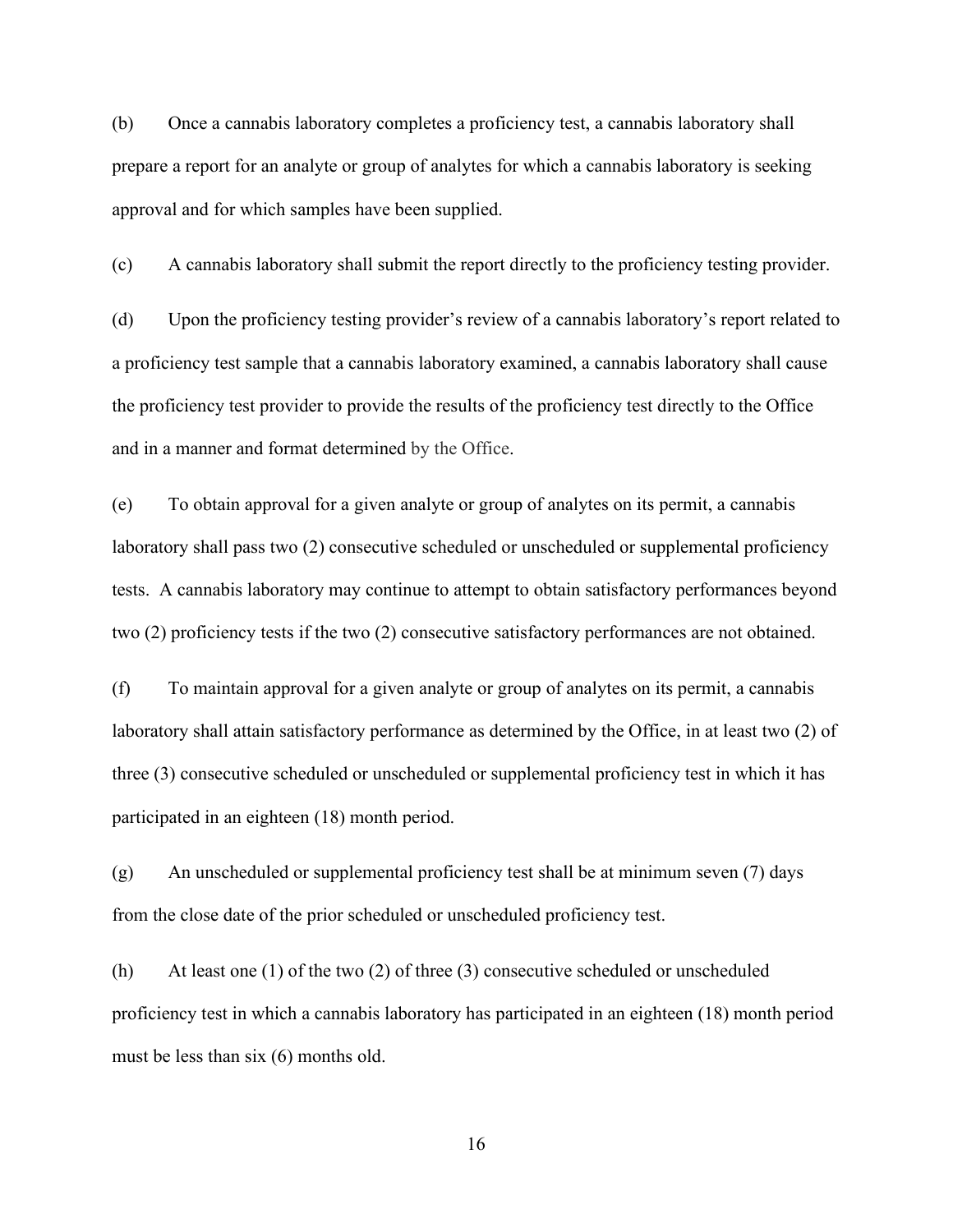(i) A proficiency test that a cannabis laboratory completes must be administered by a proficiency test provider that:

(1) is accredited by a proficiency test provider accreditor to ISO/IEC 17043;

(2) offers scheduled tests on at least a semi-annually basis, and unscheduled tests on at least a monthly basis;

(3) agrees to supply the Office with proficiency test scores in a manner and format determined by the Office; and

(4) agrees to submit any other information and documentation requested to resolve any issues concerning compliance with this Part.

# **§ 130.9 Unsatisfactory Proficiency Test Performance.**

(a) A cannabis laboratory's analyte or group of analytes approval status shall be deemed automatically unapproved for an analyte or group of analytes in the event:

(1) a cannabis laboratory fails two (2) out of three (3) most recent proficiency tests attempted for a particular analyte or group of analytes; or

(2) a cannabis laboratory fails to provide a corrective action report to the Office within thirty (30) calendar days of a request for a corrective action report from the Office.

(b) The Office shall change the approval status from unapproved to approved of a cannabis laboratory whose analyte or group of analytes is automatically unapproved, as specified above, when a cannabis laboratory re-establishes a history of two (2) successful proficiency test results out of the three (3) most recent attempts for an analyte or group of analytes tested.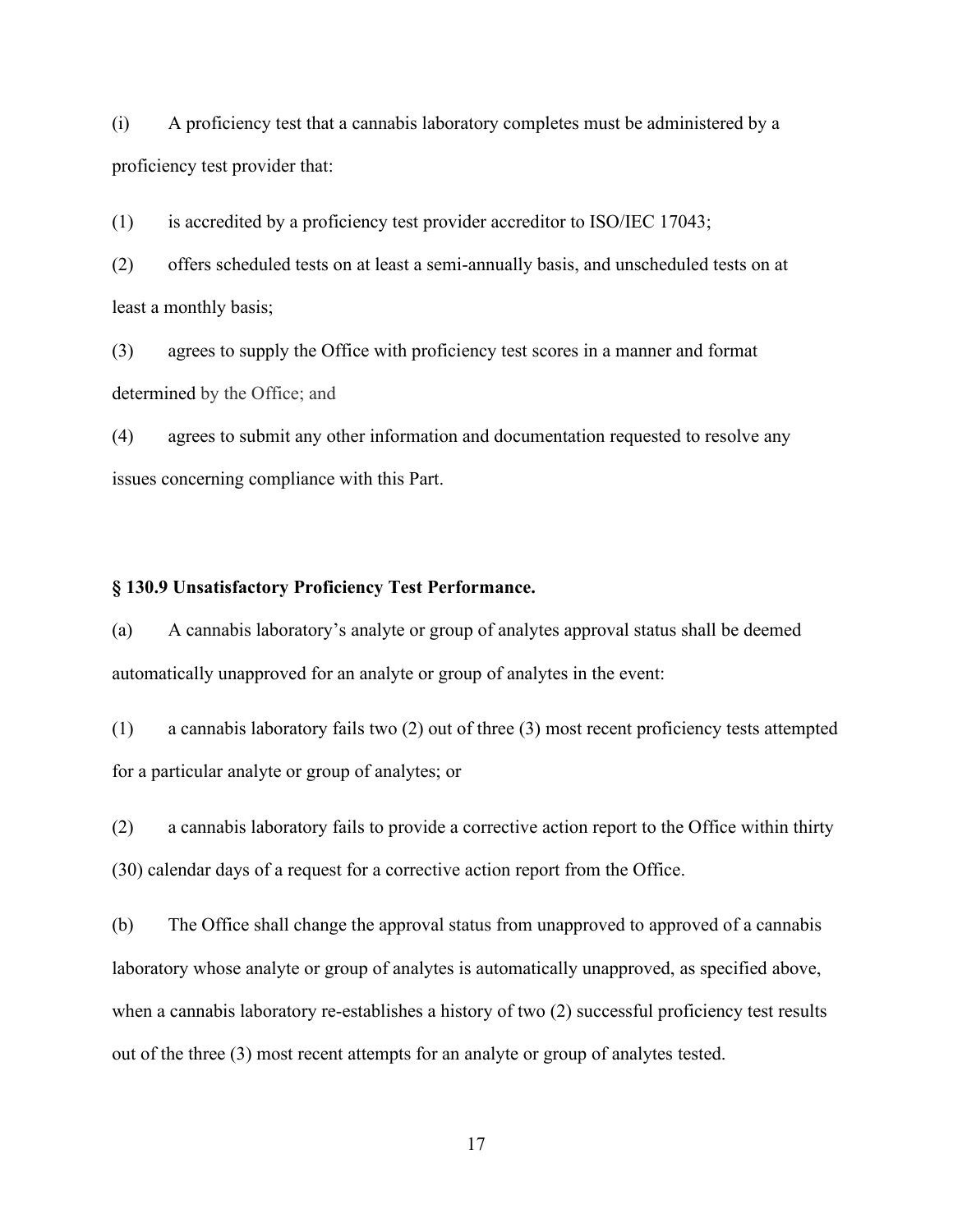## **§ 130.10 Laboratory Regulatory Audit.**

(a) A cannabis laboratory shall maintain an ISO/IEC 17025 accreditation, or accreditation that is based on ISO/IEC 17025 accreditation by any other laboratory accreditation authority approved by the Office.

(b) A cannabis laboratory shall have a laboratory regulatory audit every two (2) years during a cannabis laboratory's normal business hours.

(c) The factors to be considered during a laboratory regulatory audit shall include, but not be limited to, the competence and qualifications of staff as specified in this Part, adequacy of facilities and equipment, appropriateness of sampling protocols, use of approved methods, and a cannabis laboratory's quality system, including, but not limited to, quality assurance and quality control procedures, and record keeping and reporting practices.

(d) A cannabis laboratory shall demonstrate effective implementation of its quality system for planning and assessing work performed by a laboratory regulatory audit, and for conducting required quality assurance and quality control procedures to promote and maintain the accuracy and reliability of test results.

(e) A cannabis laboratory, following a laboratory regulatory audit, shall obtain an audit report which shall set forth any recommendations of the audit and any findings to be corrected.

(f) If findings are found during a laboratory regulatory audit, a cannabis laboratory may be granted a grace period not to exceed ninety (90) calendar days from the date of audit report to correct the findings, provided that, within thirty (30) calendar days of such audit report, a cannabis laboratory submits to the Office or another laboratory accreditation authority as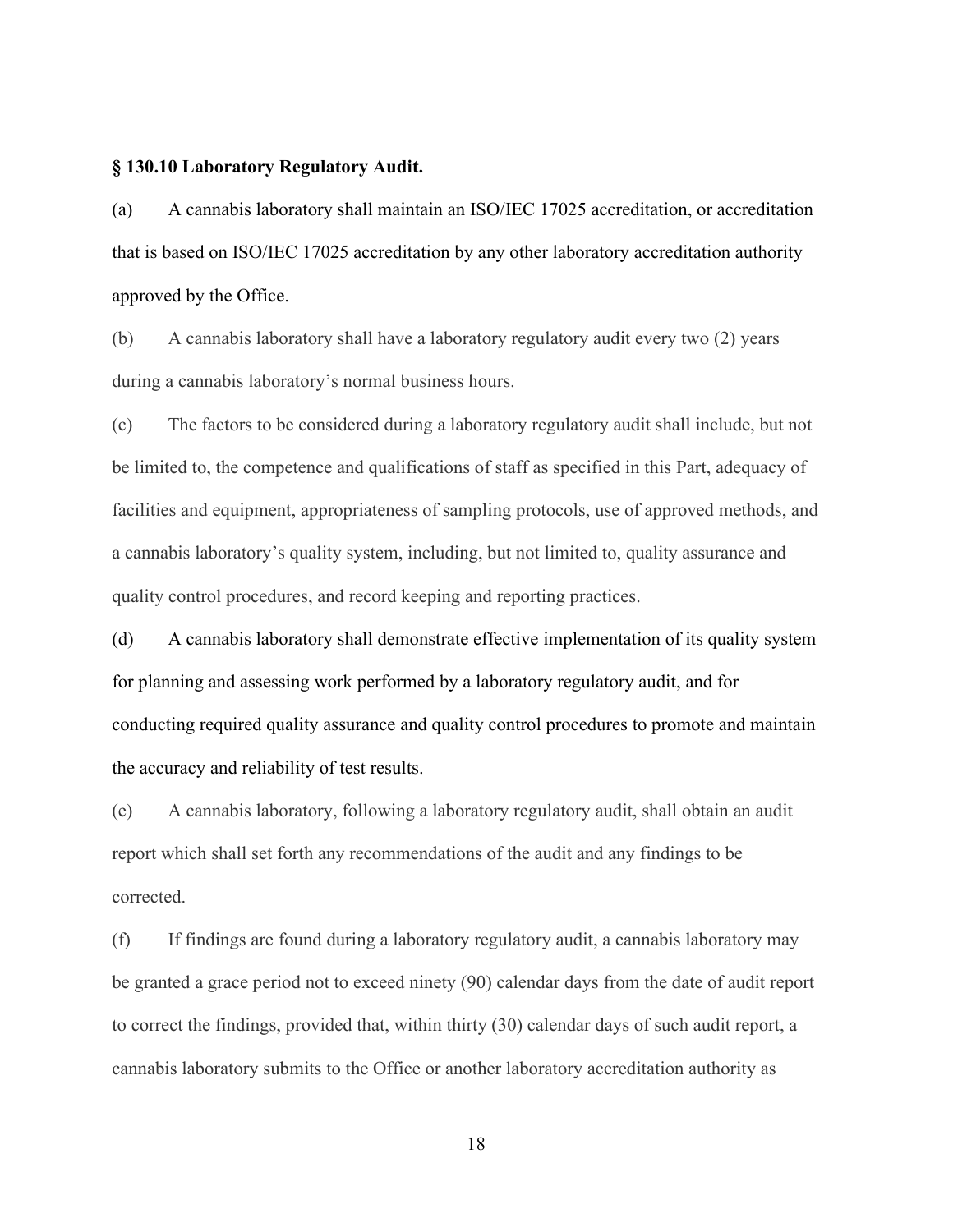approved by the Office performing the audit a written plan of correction to be implemented within ninety (90) calendar days from the date of audit report to correct the findings. If at the end of the grace period any of the findings remain uncorrected, the affected analyte or group of analytes pursuant to this Part will be unapproved.

(g) If the findings do not have an effect or do not have an immediate effect on either the accuracy or reliability of results, and if a cannabis laboratory demonstrates in writing that corrections of findings have been delayed for reasons beyond its control, the grace period granted pursuant to this subsection may be extended further for a period not to exceed ninety (90) calendar days. Such extension may not be extended further.

# **§ 130.11 General Cannabis Personnel Qualifications.**

- (a) A cannabis laboratory shall:
- (1) only employ persons who are eighteen (18) years of age or older;

(2) develop and implement an employee training program, which shall include but not be limited to, a training checklist, and an initial and continuing demonstration of capabilities, to ensure competency of a laboratory employee for their assigned functions, which shall include, but not be limited to:

- (i) health and safety training;
- (ii) handling hazardous materials;
- (iii) handling hazardous equipment; and
- (iv) anything else as required by the Office.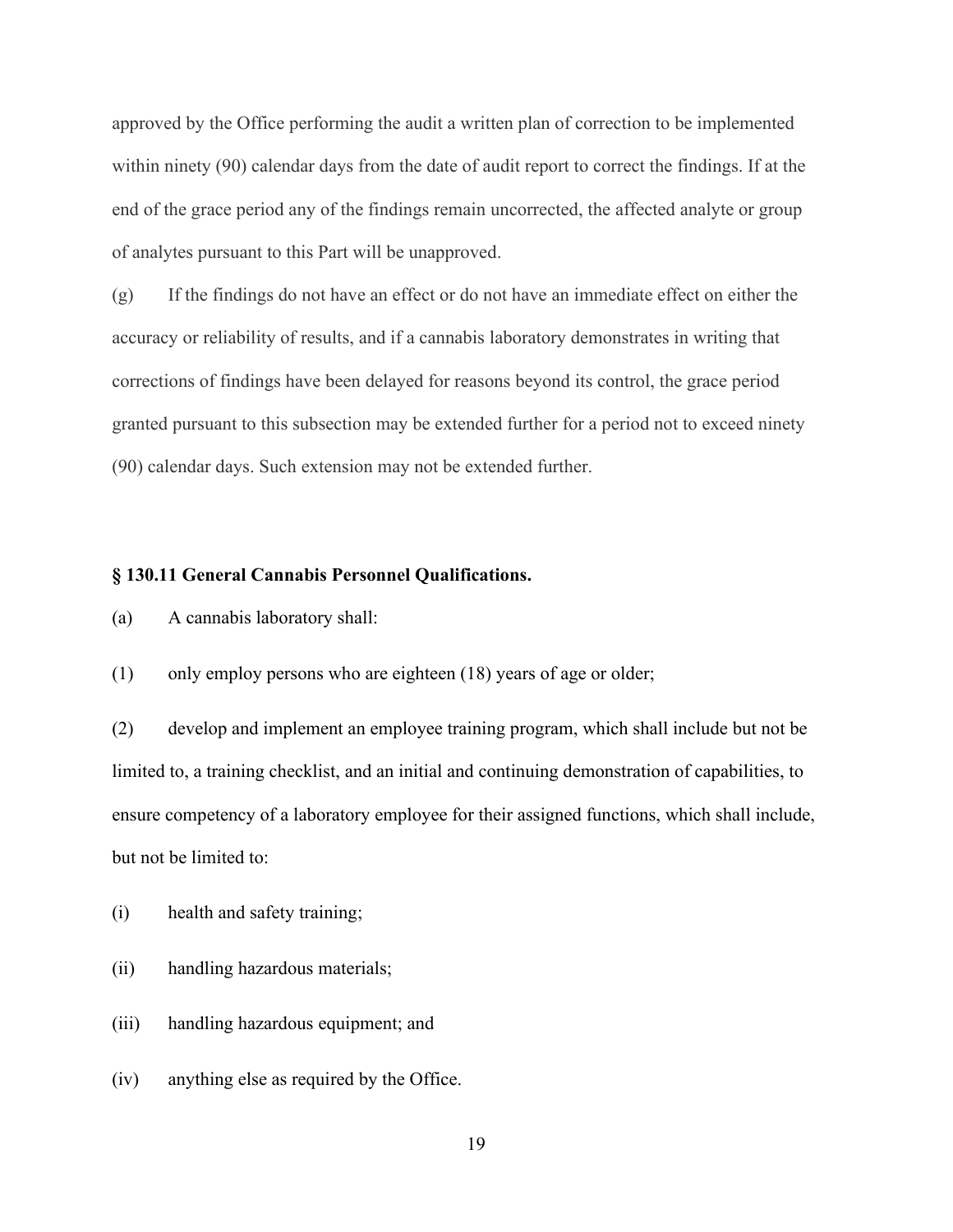(3) ensure and document that a laboratory employee meets the employee qualifications;

(4) ensure an employee completes data integrity training upon hire and annually thereafter, and evidence that such training was performed for an employee shall be documented and available upon request; and

(5) ensure an employee does not have a direct or indirect interest in a cannabis sampling firm, a registered organization or a cannabis permit, registration or license.

# **§ 130.12 Cannabis Technical Director Qualifications.**

(a) (1) A cannabis laboratory shall appoint one or more technical directors, who shall be fulltime members of the laboratory's staff, and who shall exercise actual supervision of laboratory operations, including the reporting of results from testing samples, during normal business hours. The designation of a lead technical director shall be documented; and

(2) a technical director shall have the requisite credentials and experience for an area of analysis, such as microbiology, analytical chemistry, organic chemistry, metals, inorganic chemistry, and physical analysis, and shall supervise only the areas of testing for which they meet the qualifications required by this section.

(b) A technical director's responsibilities shall include, but not be limited to, development and implementation of a quality system as defined in this Part, including: monitoring standards of performance in quality control and quality assurance; monitoring the validity of analyses performed and data generated to ensure reliable data; ensuring that sufficient numbers of qualified personnel are employed to supervise and perform the work of the laboratory; and providing educational direction to laboratory staff.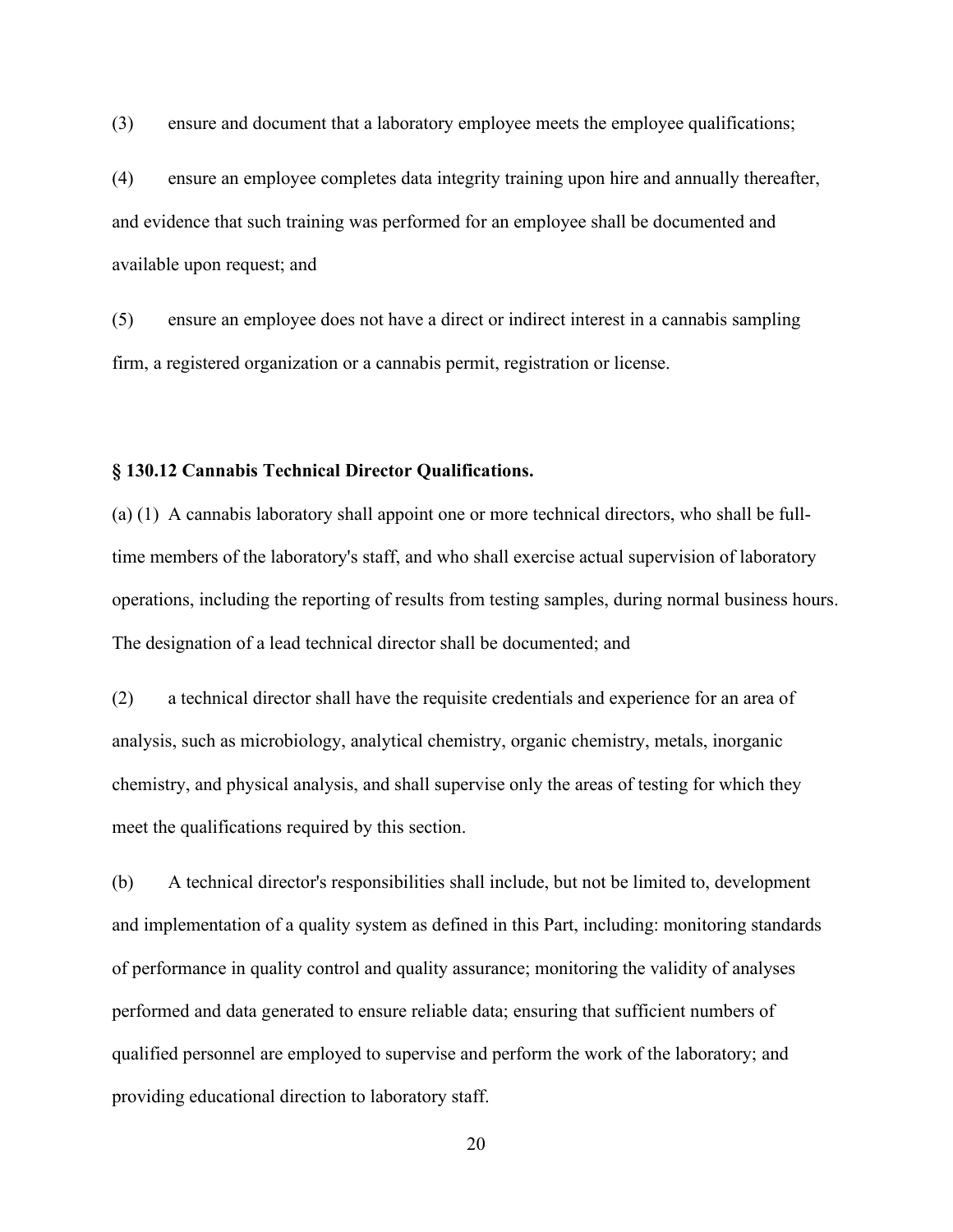(c) A technical director may not serve as a technical director for more than one cannabis laboratory without written authorization from the Office. Circumstances to be considered in the Office's decision to grant such authorization may include, but not be limited to, the extent to which the operating hours of the laboratories to be directed overlap, adequacy of supervision in a cannabis laboratory, and availability of cannabis laboratory services in the area served.

(d) A technical director who is absent from a cannabis laboratory for a period of time exceeding fifteen (15) consecutive calendar days shall designate another full-time technical director, or where none is available, another staff member who meets the qualifications of this Part, to assume the responsibilities of technical director temporarily. Whenever the term of such temporary designation exceeds thirty-five (35) consecutive calendar days, the Office shall be notified in writing.

(e) A technical director of a cannabis laboratory engaged in organic chemical analysis shall be an individual with:

(1) an earned doctoral or master's degree in the chemical, environmental, physical or biological sciences, or engineering, with twenty-four (24) college semester credit hours in chemistry, or more, and one (1) or more years of experience in analysis of representative organic analytes for which the laboratory is permitted or seeking a permit; or

(2) a bachelor's degree in the chemical, environmental, physical or biological sciences, or engineering, with twenty-four (24) college semester credit hours, or more, in chemistry and two (2) or more years of experience in analysis of representative organic analytes for which the laboratory is permitted or seeking a permit.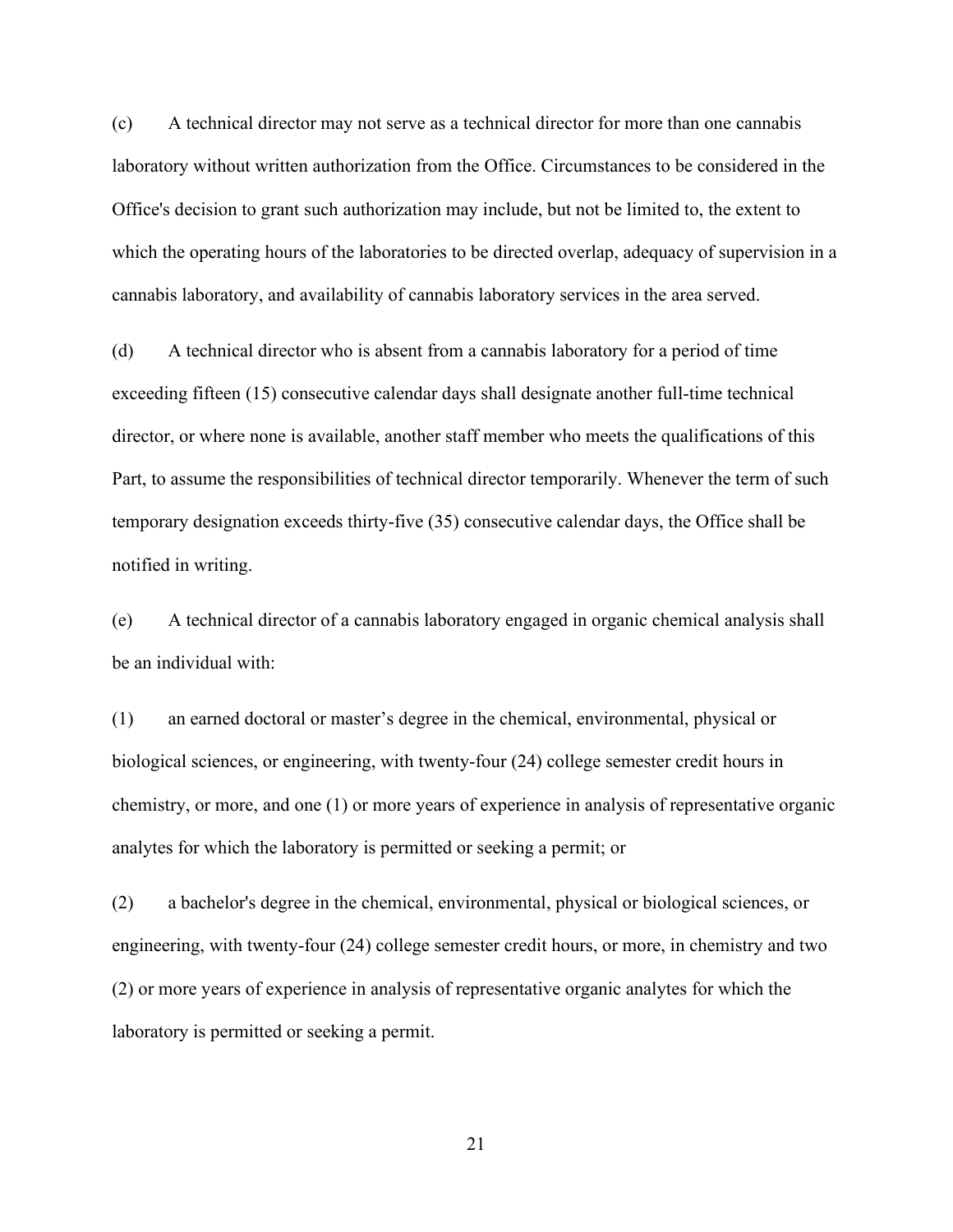(f) A technical director of a cannabis laboratory engaged in metals analysis shall be and individual with:

(1) an earned doctoral or master's degree in the chemical, environmental, physical or biological sciences, or engineering, with twenty-four (24) college semester credit hours, or more, in chemistry, and one (1) or more years of experience in analysis of representative metals analytes for which the laboratory is permitted or seeking a permit; or

(2) a bachelor's degree in the chemical, environmental, physical or biological sciences, or engineering, with twenty-four (24) college semester credit hours, or more, in chemistry and two (2) or more years of experience in analysis of representative metals analytes for which the laboratory is permitted or seeking a permit.

(g) A technical director of a cannabis laboratory engaged in inorganic chemistry analysis, other than metals analysis, and physical chemistry analysis, among other analysis, shall be a person with an associate's degree in the chemical, physical, biological or environmental sciences, or two (2) years of equivalent and successful college education, with sixteen (16) college semester credit hours, or more, in chemistry. In addition, such a person shall have two (2) or more years of experience performing such representative inorganic and physical chemistry analysis.

(h) A technical director of a cannabis laboratory engaged in microbiological and/or biological testing shall be an individual with:

(1) an earned doctoral degree or master's degree in the chemical, environmental, physical or biological sciences, or engineering, with sixteen (16) college semester credit hours, or more, in the biological sciences, including, for microbiological testing, at least once course having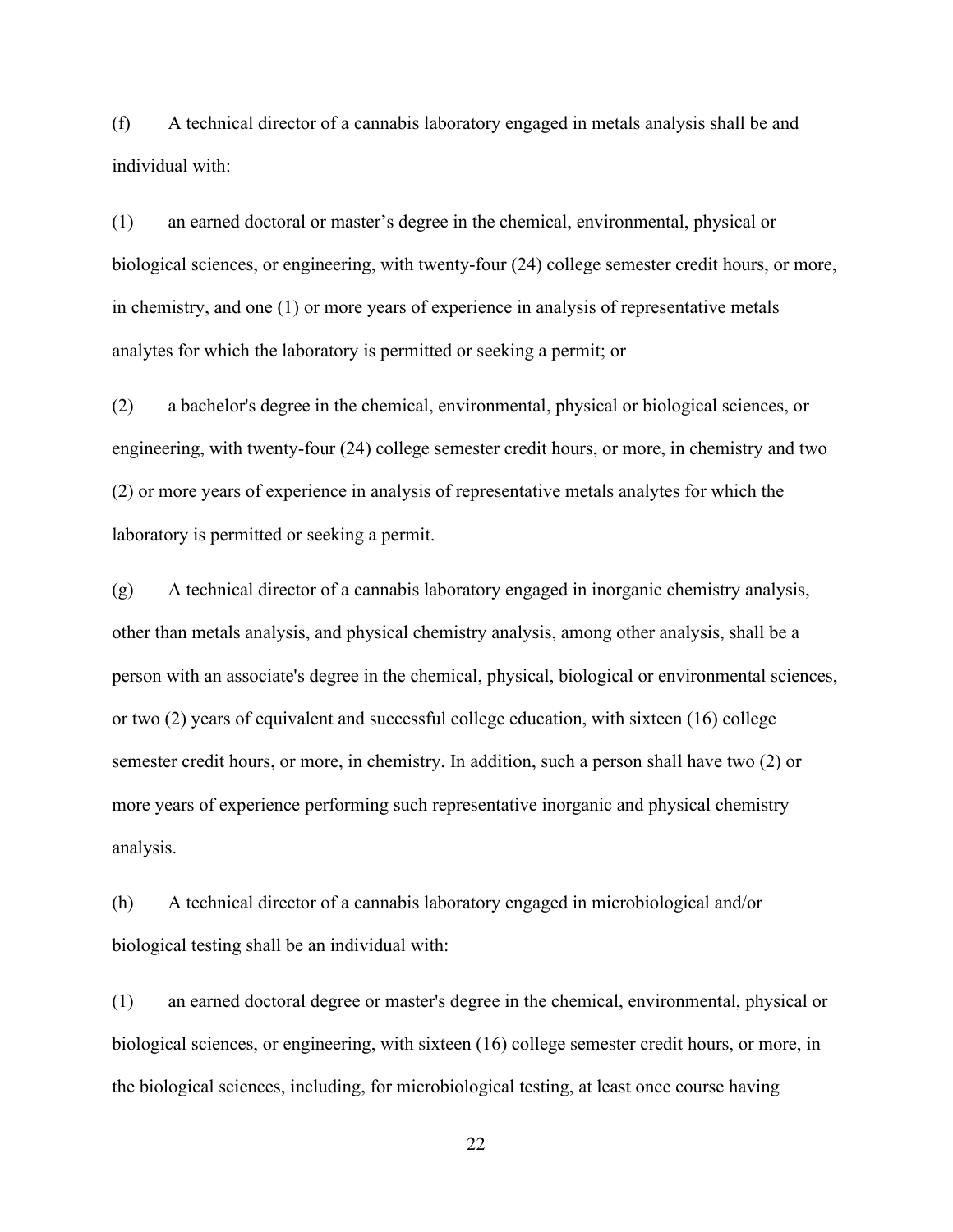microbiology as a major component, and one (1) or more years of experience in analysis of representative microbiological analytes for which the laboratory is permitted or seeking a permit; or

(2) a bachelor's degree in the chemical, environmental, physical, or biological sciences, or engineering, with at least sixteen (16) college semester credit hours, or more, in the biological sciences, including, for microbiological testing, at least one course having microbiology as a major component, and two (2) or more years of experience in analysis of representative microbiological analytes for which the laboratory is permitted or seeking a permit.

(i) An individual who meets the experience requirements but not the educational and/or credential requirements of this Part, and is functioning in a technical director's capacity as subject to this section, including those individuals who are functioning in a technical director's capacity for those laboratories that were authorized to test medical cannabis products in New York State that existed prior to the effective date of these regulations, shall qualify as a technical director of that cannabis laboratory, or any other cannabis laboratory permitted by the Office and performing similar testing, provided such individual has been technical director in that cannabis laboratory for the previous twelve (12) consecutive months, or more, will oversee only those areas of testing for which they were a technical director for at the least previous twelve (12) consecutive months, and can demonstrate the ability to comply with the proficiency test and quality system requirements of this Part. An individual who is admitted as a technical director under these conditions, and leaves a cannabis laboratory, will be eligible for hire as a technical director for the same area of testing in another permitted cannabis laboratory.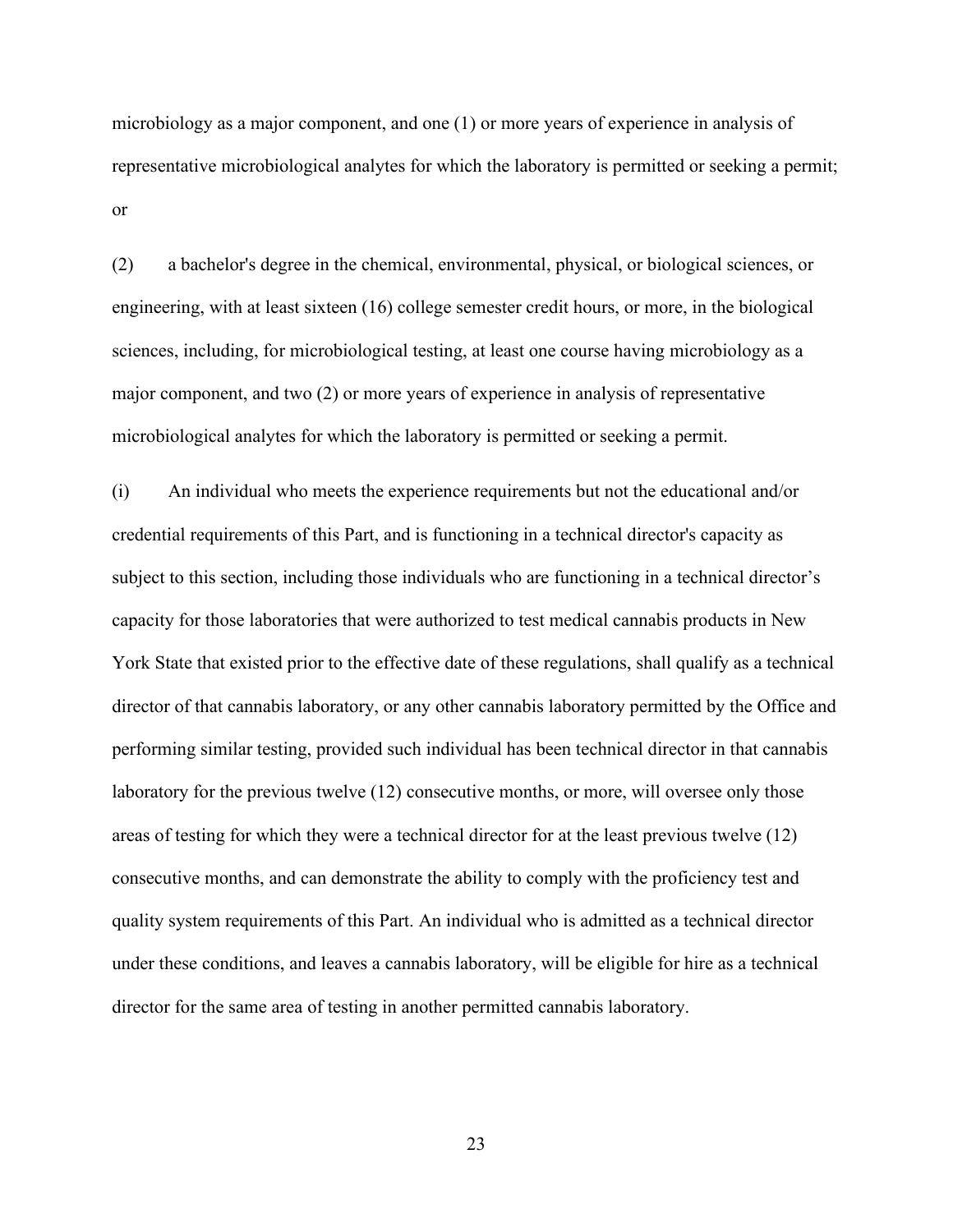#### **§ 130.13 Cannabis Quality Assurance Officer Qualifications.**

(a) A cannabis laboratory shall appoint a quality assurance officer, who shall exercise oversight of a cannabis laboratory's quality system during normal business hours. The individual so appointed shall have documented training, and/or experience in quality assurance and quality control procedures; be knowledgeable in the required quality system; possess a general knowledge of analytical methods for which they perform data review; and have a bachelor's degree in the chemical, environmental, physical or biological sciences, or engineering, and two (2) or more years of experience in implementing a laboratory quality system.

(b) The quality assurance officer shall, at a minimum:

(1) serve as the focal point for a cannabis laboratory's quality assurance and quality control, and be responsible for monitoring and/or review of quality control data;

(2) evaluate data objectively and perform independent managerial reviews without outside influence;

(3) arrange for or conduct annual internal audits of a cannabis laboratory's entire quality system and testing operation; and

(4) notify cannabis laboratory management of any deficiencies in the quality system as part of an internal audit and monitor required corrective actions.

(c) The quality assurance officer shall have direct access to the highest level of management at which decisions are made on cannabis laboratory policy or resources, as well as to a technical director.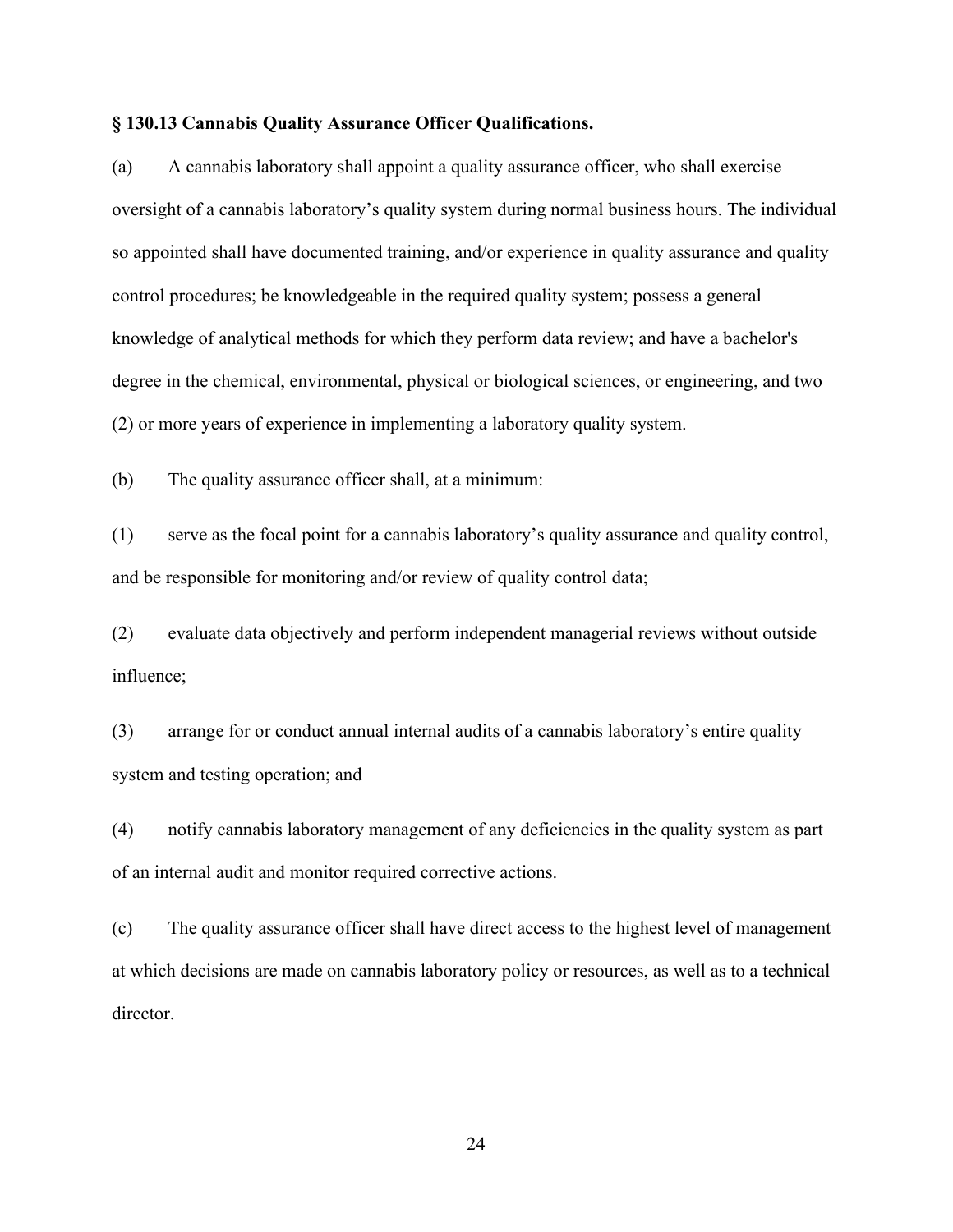(d) The quality assurance officer shall fulfill their functions independently from cannabis laboratory operations for which they maintain quality assurance oversight.

(e) For cannabis laboratories with limited staffing, the quality assurance officer may also be a lead technical director or technical director; and an individual meeting the requirements of this section may not be the quality assurance officer of more than one cannabis laboratory without written authorization from the Office.

(f) An individual who meets the experience requirements but not the educational and/or credential requirements of this Part, and is functioning in a quality assurance officer's capacity as subject to this section, and is functioning in a quality assurance officer's capacity on the date a cannabis laboratory becomes subject to these regulations, shall qualify as quality assurance officer of that cannabis laboratory, or any other cannabis laboratory permitted by the Office and performing similar testing, provided such individual has been quality assurance officer in that cannabis laboratory for the previous twelve (12) consecutive months. An individual who is admitted as a quality assurance officer under these conditions, and leaves a cannabis laboratory, will be eligible for hire as a quality assurance officer in another permitted cannabis laboratory.

#### **§ 130.14 Cannabis Laboratory Technician Qualifications.**

(a) A cannabis laboratory shall employ laboratory technicians. A laboratory technician shall have documented training or experience in laboratory procedures; possess a strong working knowledge of all methods for which they perform; and perform routine and non-routine sample preparations, tests, and analyses using the appropriate equipment, instrumentation, reagents, standards, and methods.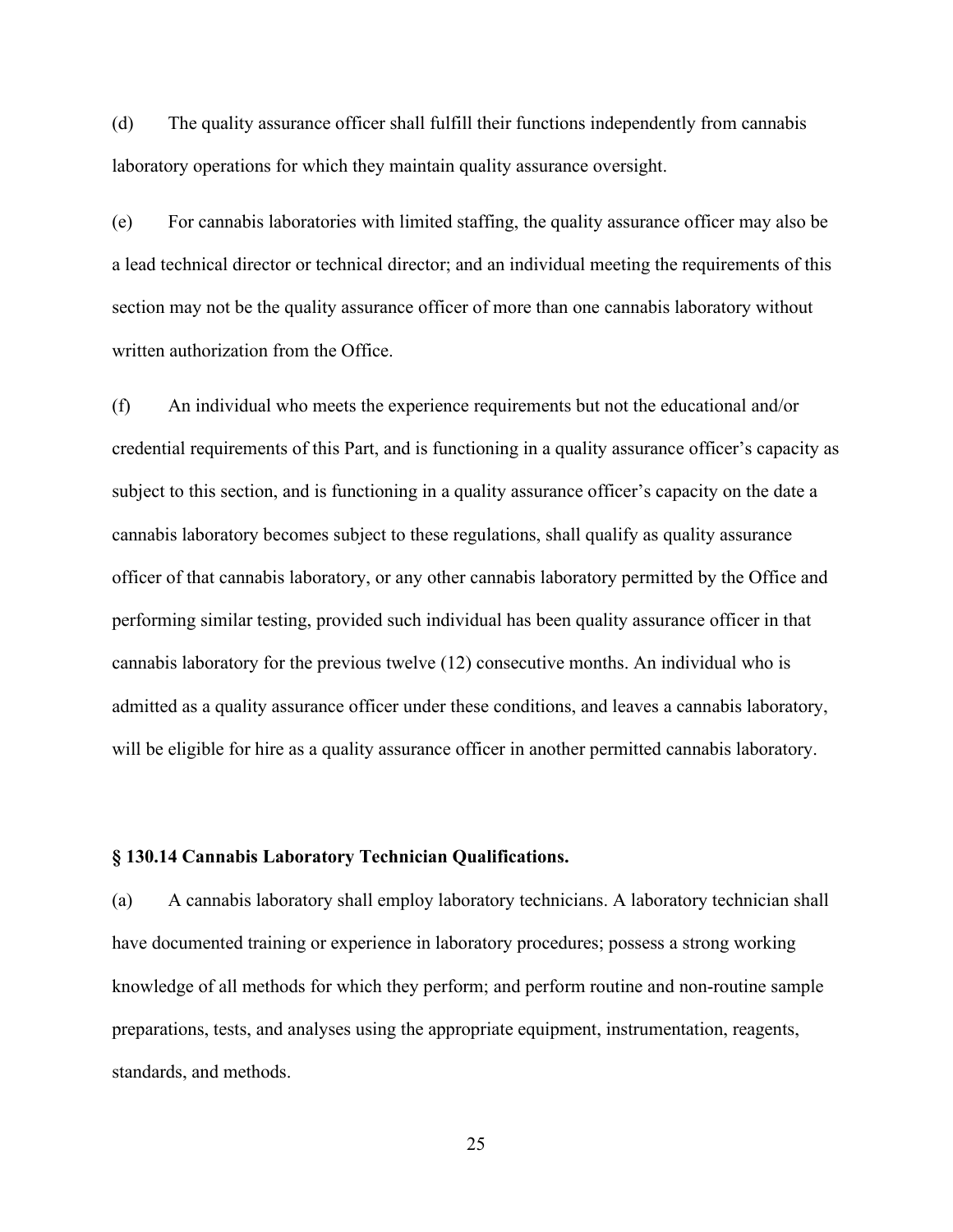(b) A laboratory technician engaged in microbiology, analytical chemistry, organic chemistry, metals, inorganic chemistry, or physical chemistry testing shall have an associate's degree or two years of equivalent college or university studies in the chemical, environmental, physical or biological sciences, or engineering, and at least one (1) year of experience in testing of representative analyte or group of analytes for which the laboratory is permitted or seeking a permit.

# **§ 130.15 Approval of Laboratory-Developed Methods.**

(a) A cannabis laboratory shall obtain approval from the Office prior to performing a laboratory-developed method, or other method not otherwise approved or given similar recognition as described in this Part. The Office may approve such a method, provided a cannabis laboratory submits data and other information as required supporting the technical merit of the method, and demonstrating that method's precision and accuracy are equivalent or superior to that of an approved method. Such data and information shall include, but not be limited to:

(1) a description of the method, including analyte or group of analytes, sample type, working range, reagents and their preparation, equipment specifications, analytical procedures, precision, accuracy, related calculations, intended purpose and pertinent literature citations;

(2) the anticipated date of method implementation;

(3) comparative data, if of the same technology, including: sample types, dates and times collected, and product or form, whether the sample was spiked, and, if so, the spiking procedure,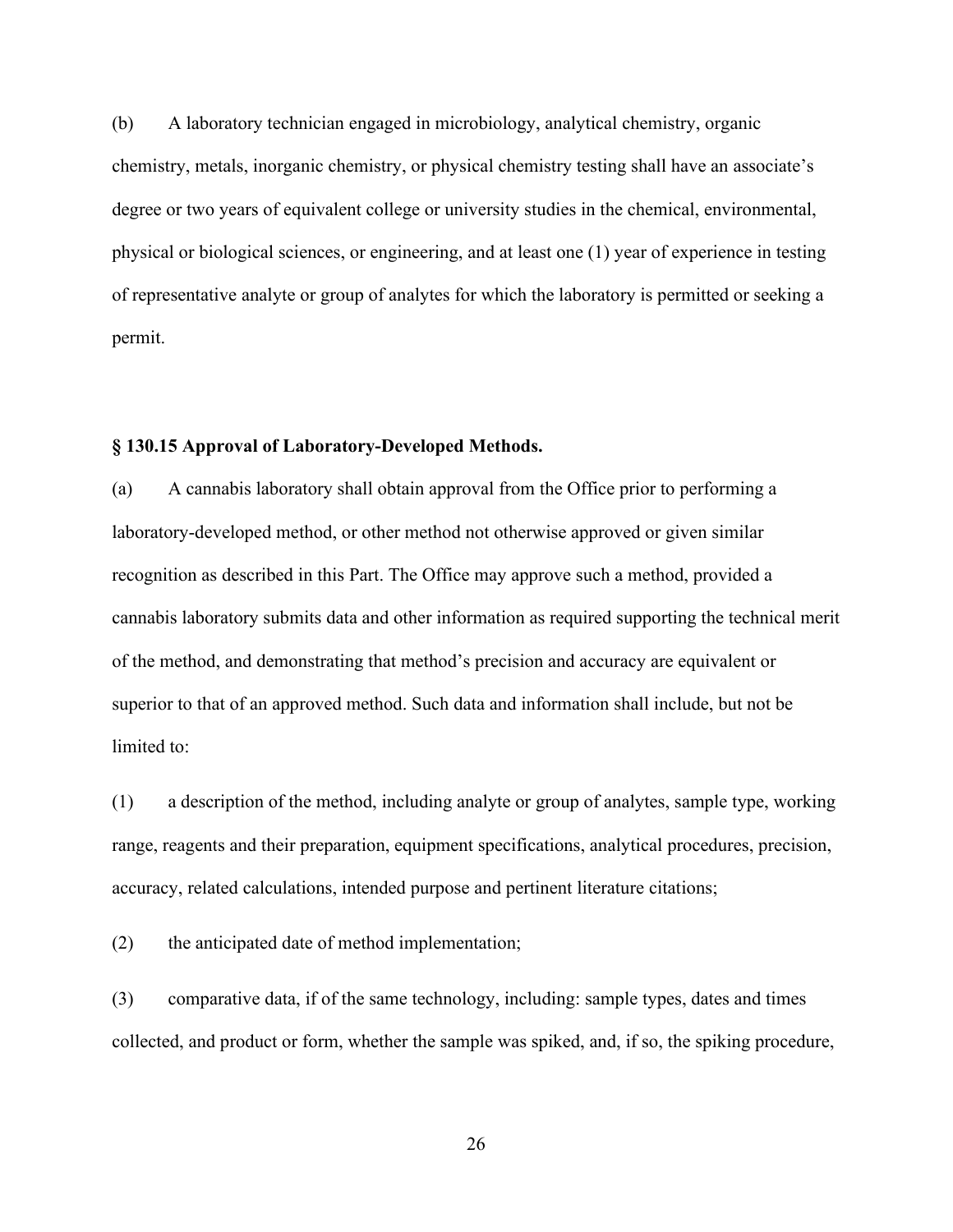and spiking samples at different concentrations; the approved method used; and analytical results for both the approved method and the method submitted for approval;

(4) data from two (2) or more proficiency tests;

(5) demonstration of capability data;

(6) limit of detection data, if applicable; and

(7) any other information pertinent to the Office's determination of the method's technical merit.

(b) Provided all other requirements of subdivision (a) above are met, the Office may approve a method for which reproducibility has not been demonstrated by inter-laboratory comparisons if a cannabis laboratory demonstrates that its performance of the method is technically acceptable for the intended sample types and analytical purpose. Such approval shall be limited to a cannabis laboratory which applied for such approval.

(c) In addition to the requirements of subdivisions (a) and (b) above, the Office may conduct a laboratory regulatory audit.

(d) The Office shall respond to a cannabis laboratory's request for method approval, notifying a cannabis laboratory of method approval, proposed denial of the request by the Office, or the need for further information.

(e) The Office may propose to deny a request for method approval if a method does not meet the established requirements. A cannabis laboratory shall be advised of a proposed denial and the reasons for the denial. A proposed denial shall become final thirty (30) calendar days from the date of notice of proposed denial, unless a cannabis laboratory submits, prior to the date that is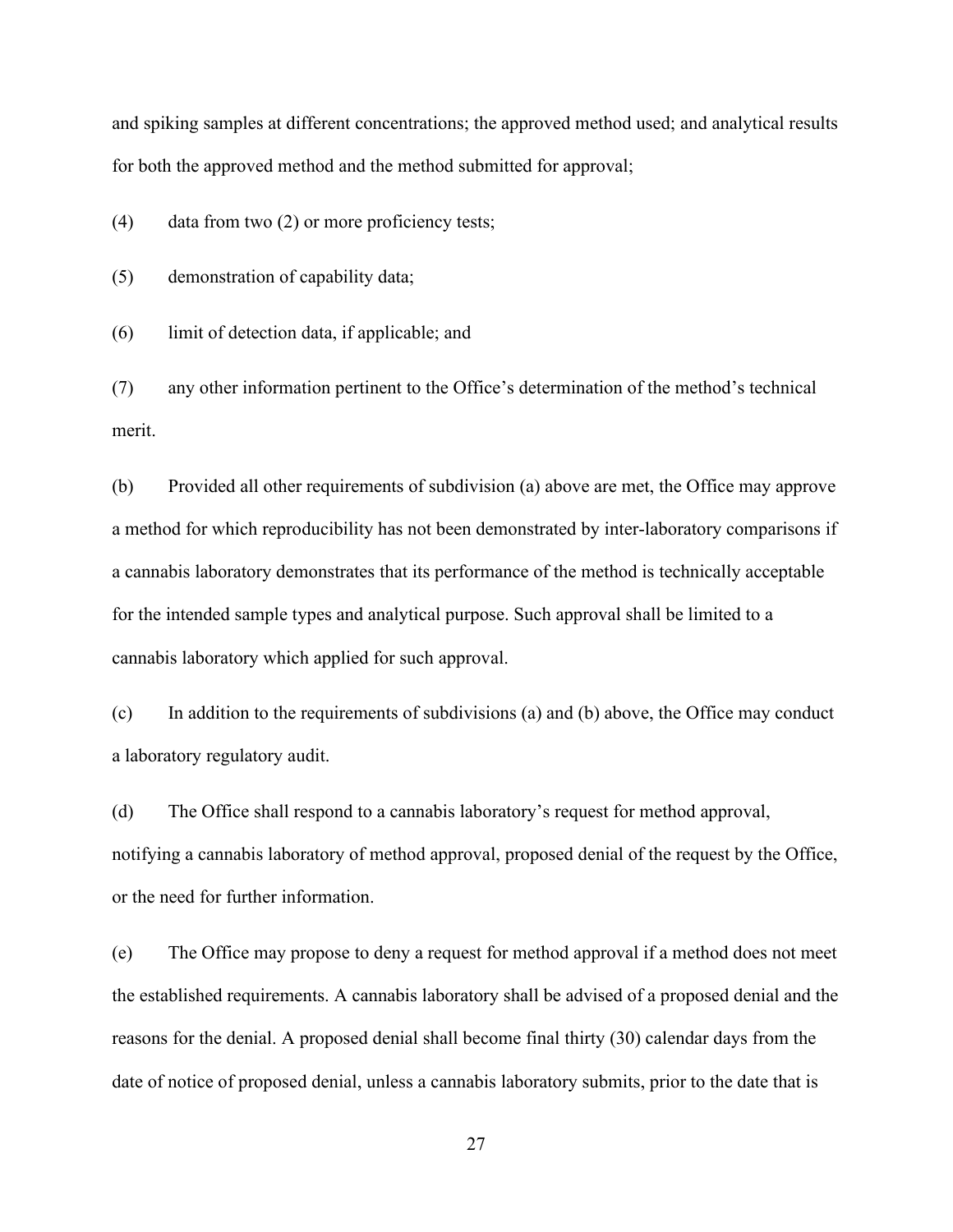thirty (30) calendar days after the date of such notice, a written request for reconsideration, including all documentation and rationale in support of such request. The Office shall consider a request for reconsideration and shall issue a final determination concerning the request for reconsideration.

(f) Notwithstanding the provisions of this Part, the Office may conduct an independent review of any approved method to substantiate or refute its technical merit. If the method's technical merit is found to be unacceptable, the Office shall notify a cannabis laboratory of its proposed determination that the method may not be performed under a New York State cannabis laboratory's permit, giving the reasons for such determination. Such proposed determination shall become final thirty (30) calendar days from the date of the notice of proposed determination, unless a cannabis laboratory offering such method submits, within thirty (30) calendar days of the date of the notice, a written request for reconsideration, including all documentation and rationale in support of such request. The Office shall consider a request for reconsideration and shall issue a final determination concerning the request for reconsideration.

(g) All information and data pertinent to method approval shall be documented and be made available for Office review at the time of a laboratory regulatory audit or upon request for a minimum of five (5) years after the date of the method's discontinuation.

## **§ 130.16 Laboratory Sampling Firm Approval.**

(a) No person may conduct sampling and transportation of cannabis product or medical cannabis and any other intermediates or forms for purposes of testing such cannabis product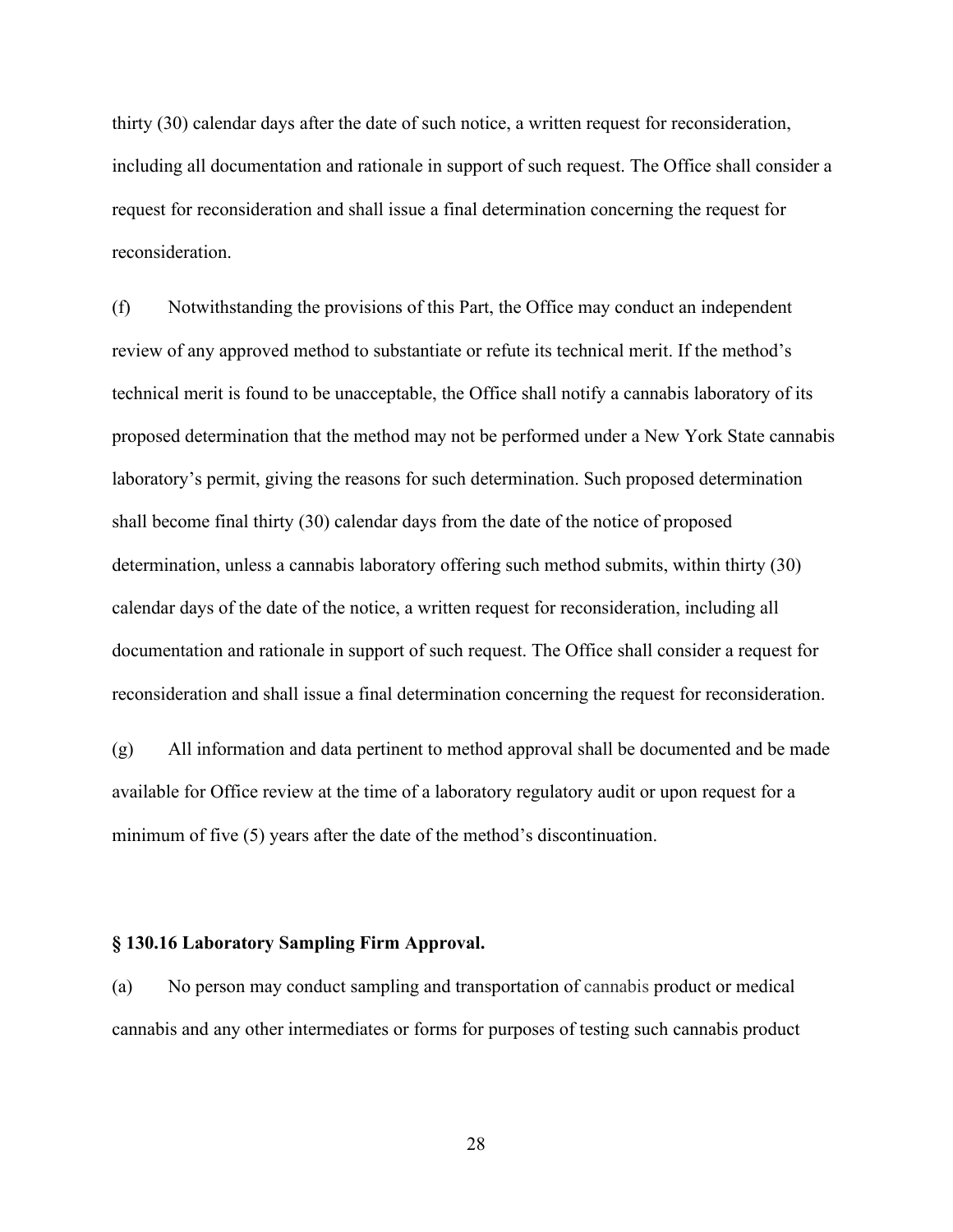or medical cannabis by a cannabis laboratory unless they have been granted approval as a laboratory sampling firm.

(b) Prior to approval, a laboratory sampling firm shall submit a description of the sampling and transportation process describing how cannabis product or medical cannabis and any other intermediates or forms will be sampled and transported in the field or on premises, or a copy of the standard operating procedure addressing sampling and transportation.

(c) Approval of a laboratory sampling firm and its employees shall be conducted in a manner and format determined by the Office.

(d) Approval shall be effective for a period not to exceed two (2) years and shall expire on March 31.

(e) Approval of a laboratory sampling firm is not transferable or assignable, including, without limitation, to another laboratory sampling firm.

(f) A cannabis laboratory may receive conditional approval as a laboratory sampling firm with a written waiver from the Office. The Office may provide a waiver if the Office determines that a cannabis laboratory has met the conditions specified in sections 130.16 - 130.21 of this Part.

#### **§ 130.17 Laboratory Sampling Firm Fee.**

(a) Laboratory Sampling Firm Application Fee and Approval Fee. A non-refundable application fee for a laboratory sampling firm is \$500. The approval fee for the two (2) year approval period shall be \$1000. The approval fee shall be returned to the applicant if the applicant is not granted approval under this Part.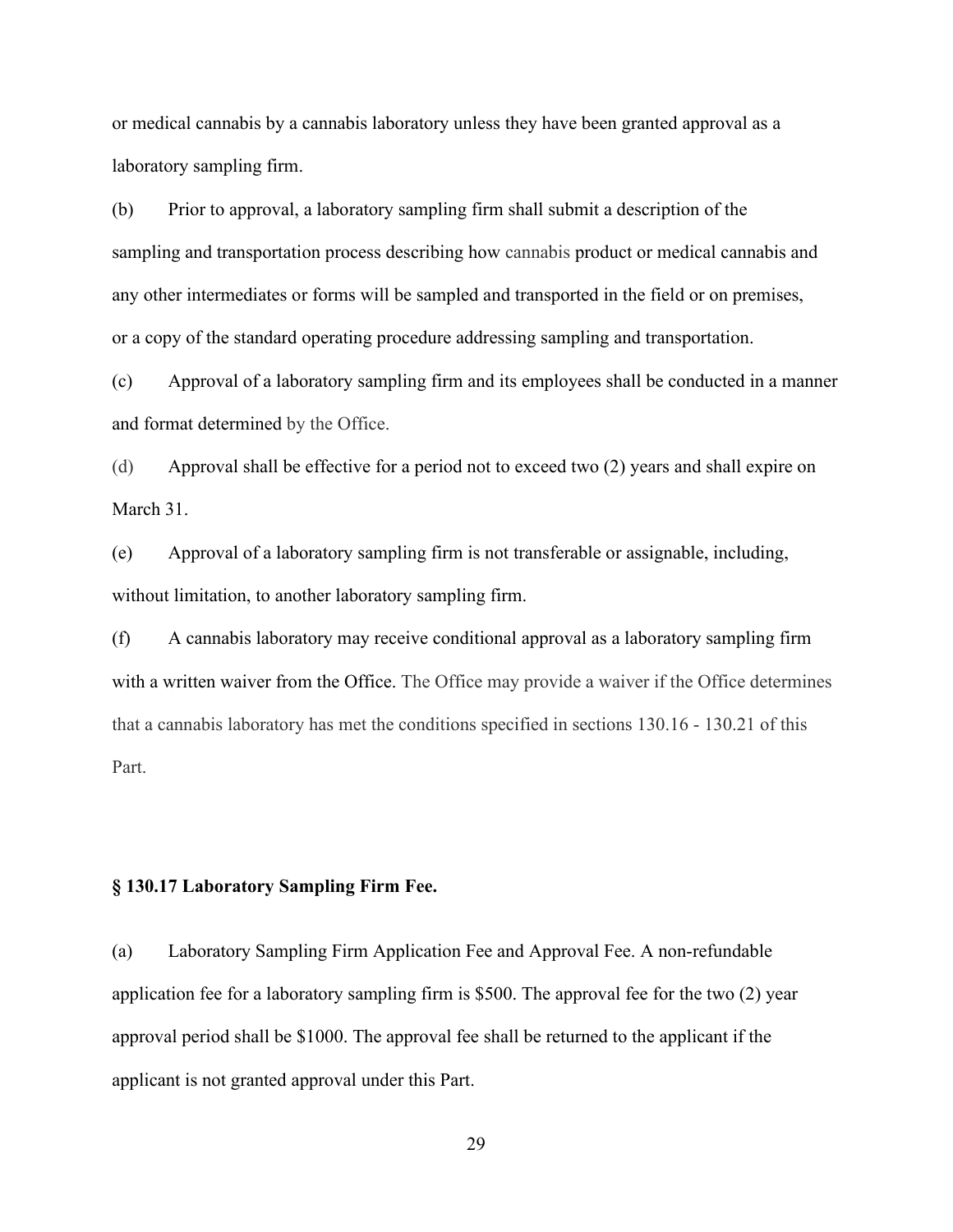(b) Any fee specified in this Part shall be paid to the New York State Office of Cannabis Management by the method approved by the Office at the time of submission of the application.

(c) Failure of a laboratory sampling firm to pay the appropriate fee is grounds for nonreapproval pursuant to this Part.

## **§ 130.18 Laboratory Sampling Firm Reapproval.**

(a) A laboratory sampling firm and its employees shall submit a reapproval application to the Office in a manner and format determined by the Office.

(b) An application to reapprove shall be filed with the Office not more than six (6) months nor less than four (4) months prior to the expiration thereof. If a reapproval application is not filed within four (4) months prior to the expiration thereof, the Office may determine that the firm's approval shall have expired and become void on such expiration date.

(c) An application shall be accompanied by a non-refundable application fee and approval fee as set forth in this Part. Only an application completed in accordance with this Part as determined by the Office and for which the application and approval license fees have been submitted shall be considered if submitted in a timely manner.

(d) The Office shall consider applications for reapproval in accordance with the criteria set forth in this Part.

(e) A denial of a cannabis laboratory sampling firm's application for a permit, or an application for a reapproval of a permit, including any notices and challenges thereto, if any, shall be pursuant to Subchapter J of Title 9.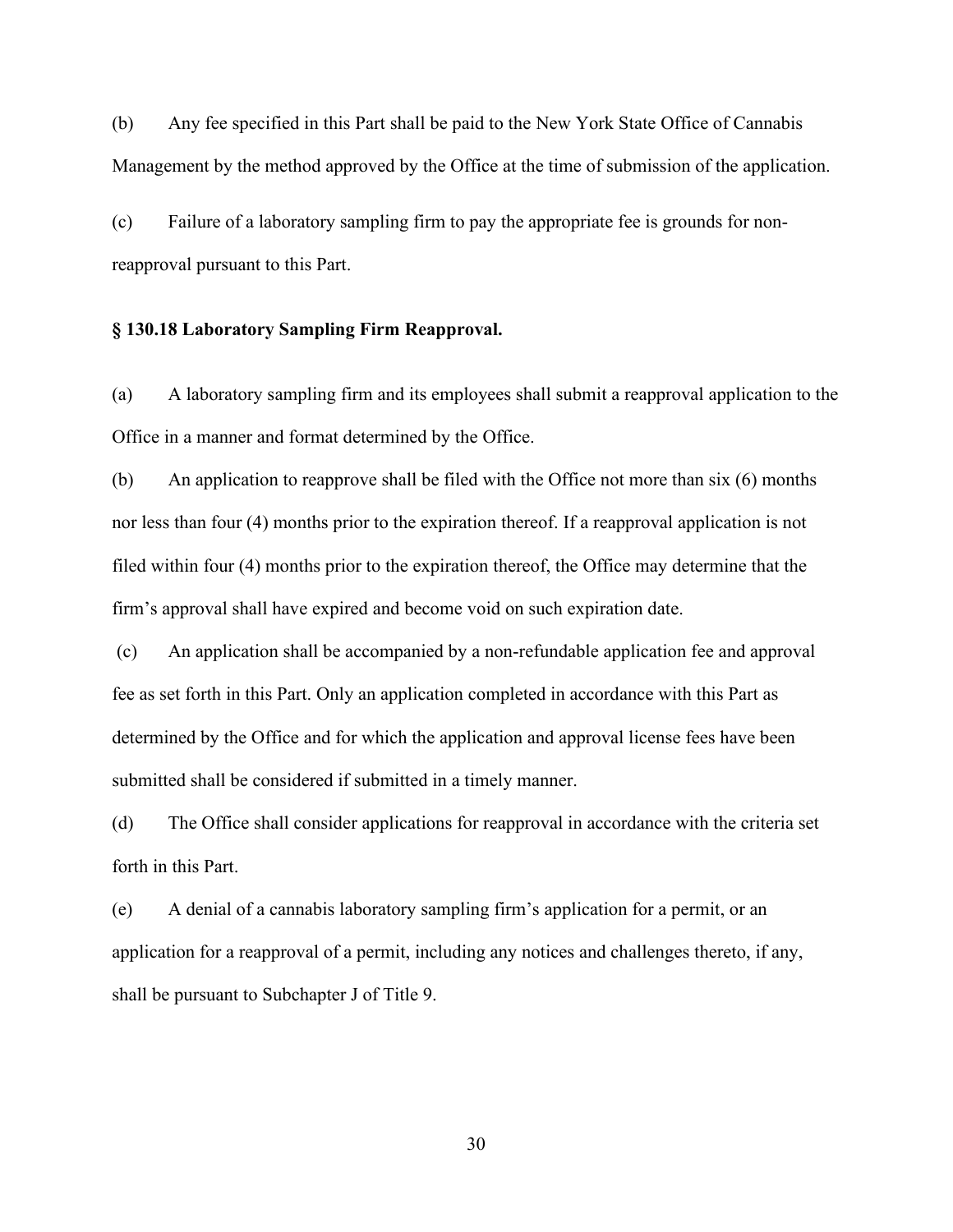## **§ 130.19 Laboratory Sampling Firm Requirements.**

(a) A laboratory sampling firm may only employ persons who are twenty-one (21) years of age or older.

(b) A laboratory sampling firm shall train all sampling and transportation employees on appropriate sampling and transportation procedures, and such training shall be documented.

(c) A laboratory sampling firm shall require all sampling and transportation employees to complete data integrity training upon hire and annually thereafter, and evidence that such training was performed for a sampling and transportation employee shall be documented and available upon request.

(d) An employee of a laboratory sampling firm shall carry a copy of the firm's approval and the copy shall, upon request, be provided to any person requesting the services of a laboratory sampling firm.

(e) A laboratory sampling firm shall conduct all sampling as set forth in this Part.

(f) A shipping manifest shall accompany every transport of cannabis product or medical cannabis and any other intermediates or forms from a registered organization, cultivator, processor, cooperative, microbusiness, or any other person licensed pursuant to the Cannabis Law or authorized to cultivate or process medical cannabis or adult-use cannabis pursuant to the Cannabis Law.

(g) While transporting cannabis product or medical cannabis and any other intermediates or forms, a laboratory sampling firm shall ensure the cannabis product or medical cannabis and any other intermediates or forms are not visible to and secure from the public: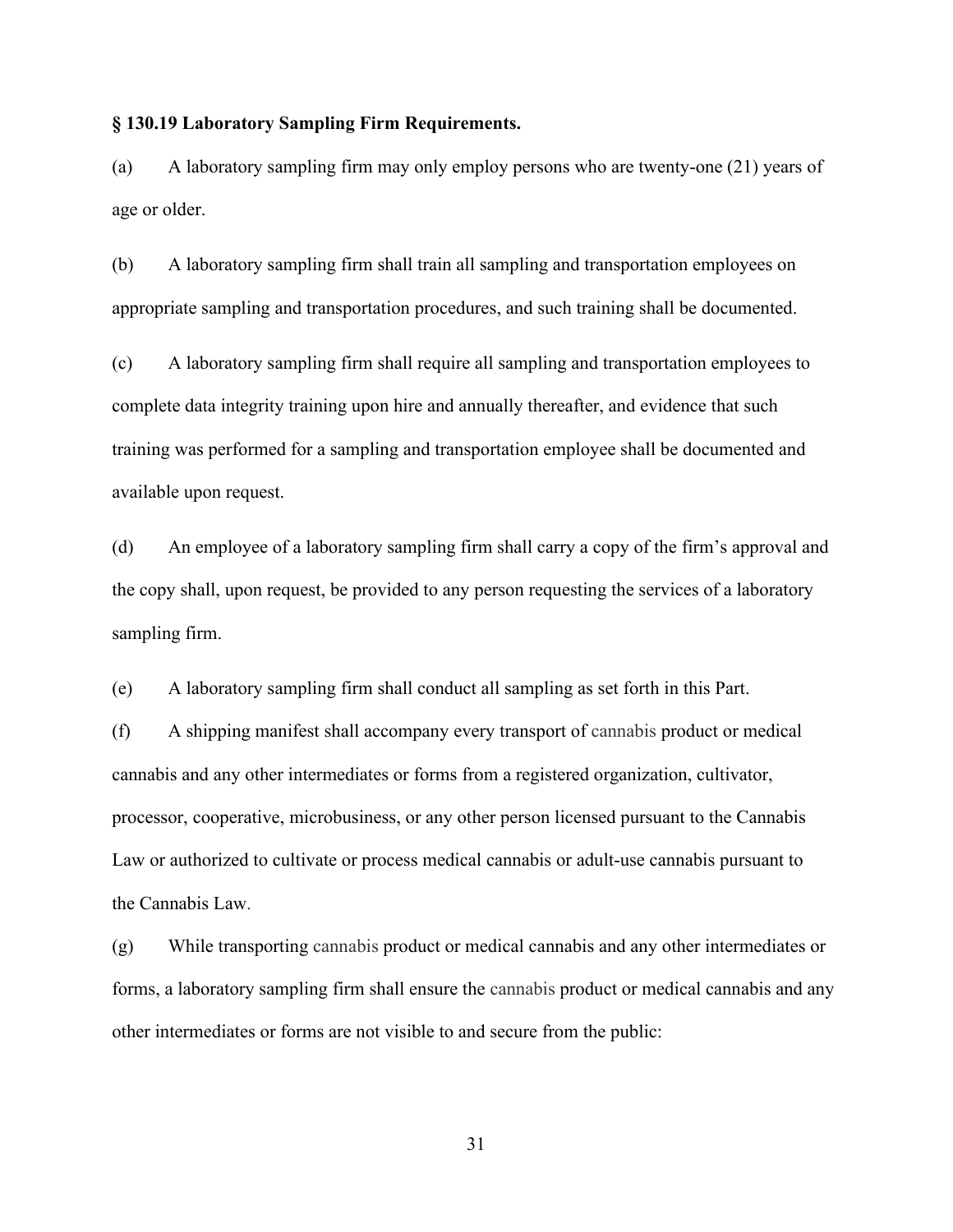(1) The cannabis product or medical cannabis and any other intermediates or forms shall be locked in a fully enclosed box, container, or cage that is secured to the inside of the vehicle or trailer. No portion of the enclosed box, container, or cage shall be comprised of any part of the body of the vehicle or trailer. For the purposes of this section, the inside of the vehicle includes the trunk.

(2) A vehicle and trailer transporting cannabis product or medical cannabis and any other intermediates or forms shall while left unattended be locked and secured.

(3) A vehicle or trailer containing cannabis product or medical cannabis and any other intermediates or forms shall not be left unattended in a residential area or parked overnight in a residential area.

(4) An employee of a laboratory sampling firm shall ensure that any vehicle or trailer used by the firm for transporting cannabis product or medical cannabis and any other intermediates or forms has a functioning alarm system.

(5) An employee of a laboratory sampling firm shall ensure that packages or containers holding cannabis product or medical cannabis and any other intermediates or forms are neither tampered with, nor opened during transport.

(6) An employee of a laboratory sampling firm, who is transporting cannabis product or medical cannabis and any other intermediates or forms shall only travel between the licensed premises and a cannabis laboratory, conducting testing.

(7) An employee of a laboratory sampling firm shall not deviate from the travel requirements described in this section, except for necessary rest, fuel, or vehicle repair stops.

(8) An employee of a laboratory sampling firm may transport multiple cannabis product or medical cannabis and any other intermediates or forms obtained from multiple licensees at once.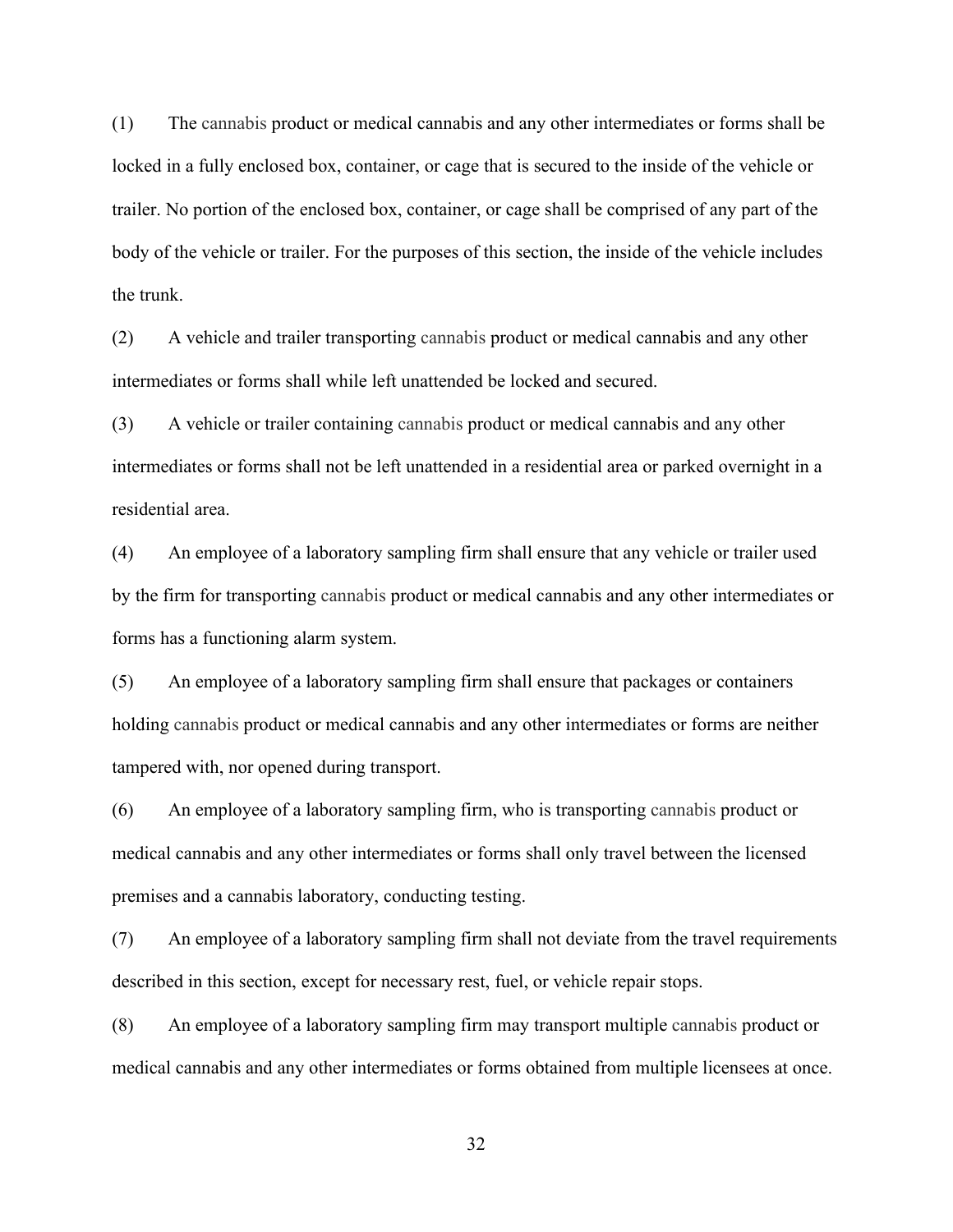(9) An employee of a laboratory sampling firm shall preserve the integrity of the cannabis product or medical cannabis and any other intermediates or forms during transport by maintaining environmental conditions that would not impact the cannabis product or medical cannabis, and any other intermediates or forms, including but not limited to, avoiding temperature and humidity extremes.

(10) Vehicles or trailers transporting cannabis product or medical cannabis and any other intermediates or forms are subject to inspection by the Office at any licensed premises or during transport at any time.

(11) No person under the age of twenty-one (21) years old shall be in a vehicle or trailer transporting cannabis product or medical cannabis and any other intermediates or forms.

(12) Only employees of a laboratory sampling firm shall be in any vehicle containing cannabis product or medical cannabis and any other intermediates or forms while being transported.

(h) Upon request, a laboratory sampling firm shall provide, at a minimum, the following transport vehicle information to the Office:

(1) A certificate of ownership or registration card issued by New York State Department of Motor Vehicles for a vehicle used to transport cannabis product or medical cannabis and any other intermediates or forms;

(2) The year, make, model, license plate number, and numerical Vehicle Identification Number (VIN) for a vehicle or trailer used to transport cannabis product or medical cannabis and any other intermediates or forms; and

(3) Proof of insurance for a vehicle used to transport cannabis product or medical cannabis and any other intermediates or forms.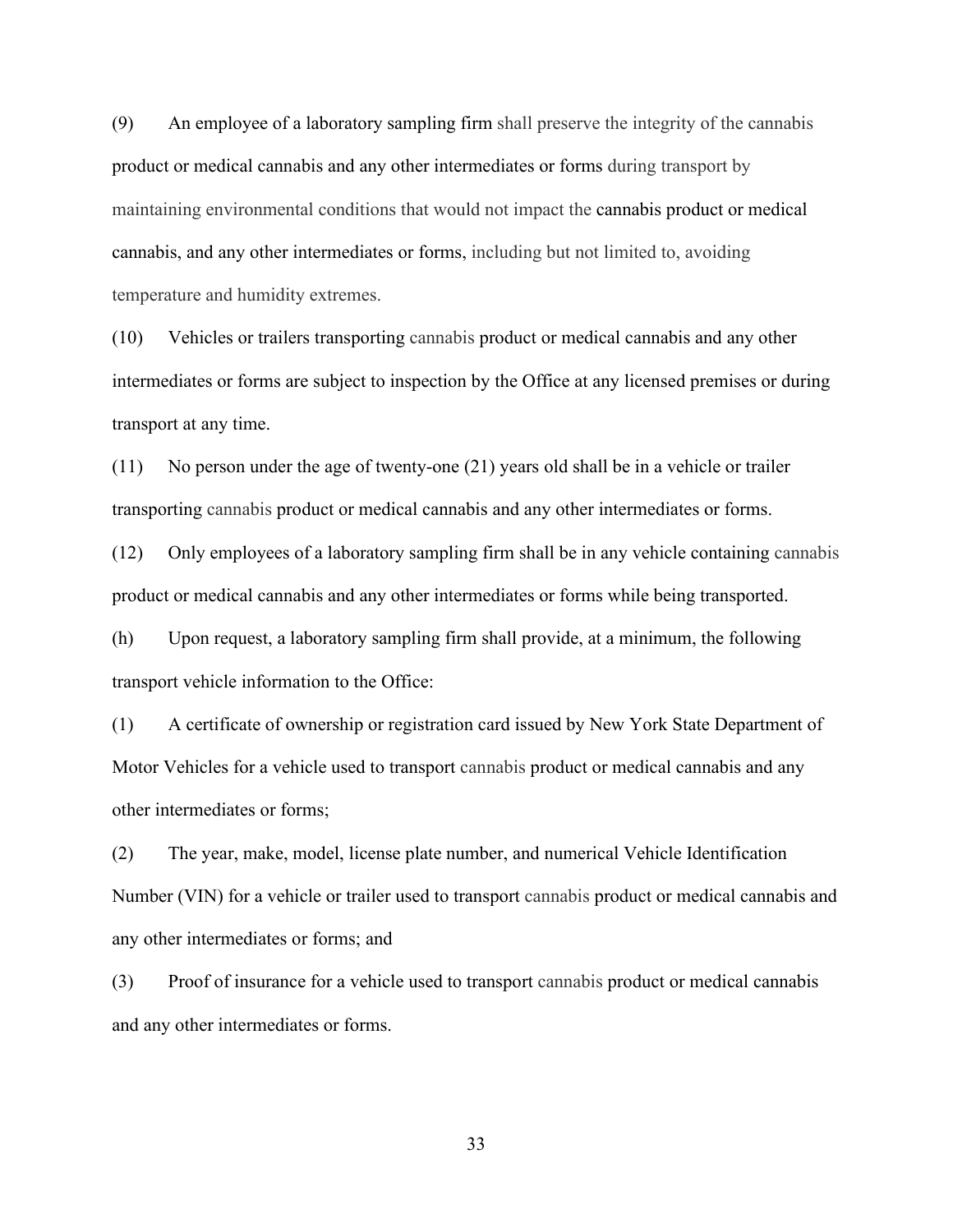(i) A laboratory sampling firm shall provide the Office with the information required by this section in writing for any new vehicle or trailer that will be used to transport cannabis product or medical cannabis and any other intermediates or forms prior to using the vehicle or trailer.

(j) A laboratory sampling firm's approval to conduct sampling and transportation shall be deemed retracted immediately upon a significant change in the sampling process or procedure, change in employees who perform sampling and transportation and change in vehicles used in transportation. However, provided a re-application has been made in writing to the Office within thirty (30) calendar days of the change, the Office may reinstate the firm's approval for a period not to exceed ninety (90) calendar days after any change in the sampling and transportation process or procedure.

## **§ 130.20 Cannabis Sampling Technician Qualifications.**

(a) A laboratory sampling firm shall employ sampling and transportation technicians. A sampling and transportation technician shall have documented training, and/or experience in sampling and transportation procedures; possess a strong working knowledge of all sampling and transportation methods for which they perform; and perform routine and non-routine sampling and transportation of cannabis product or medical cannabis and any other intermediates or forms using appropriate equipment, instrumentation, and methods.

(b) A technician of a laboratory sampling firm shall be an individual with, at minimum, a high school diploma or high school equivalency diploma.

(c) A technician of a laboratory sampling firm must be twenty-one (21) years of age.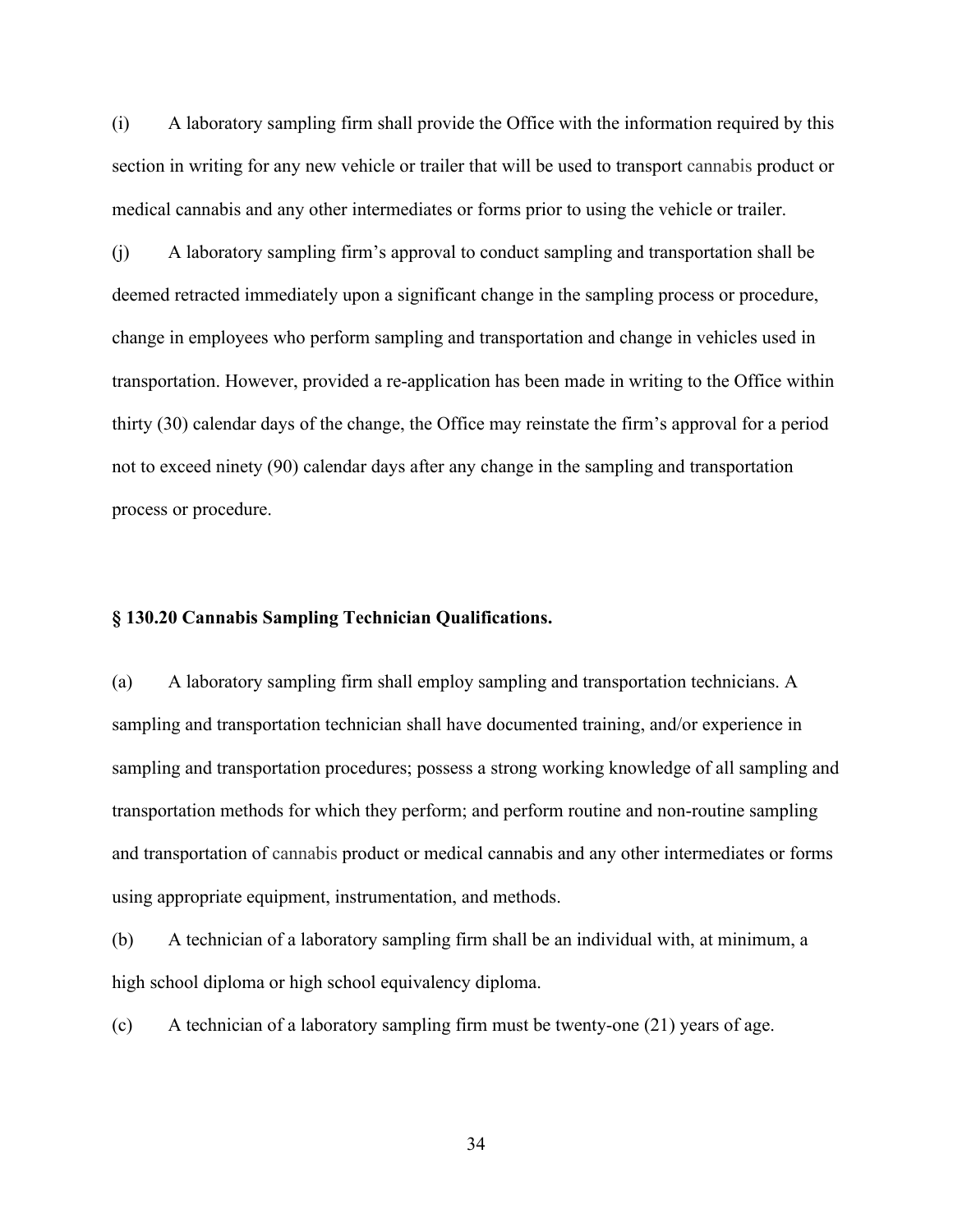#### **§ 130.21 Sampling of Cannabis Product and Medical Cannabis.**

(a) A laboratory sampling firm shall obtain a representative sample of medical cannabis or adult-use cannabis as determined by the Office for testing by a cannabis laboratory.

(b) A laboratory sampling firm shall meet the standards for sampling cannabis product batch and harvest batch as approved by the Office.

(c) An employee of a registered organization, cultivator, processor, cooperative, microbusiness, or any other person licensed pursuant to the Cannabis Law or authorized to cultivate or process medical cannabis or adult-use cannabis pursuant to the Cannabis Law that has requested the sampling and testing of medical cannabis or adult-use cannabis shall be physically present to observe an employee of a laboratory sampling firm obtain the sample of cannabis product or medical cannabis and any other intermediates or forms for testing and shall ensure that the increments are taken from throughout the batch.

(d) The sampling shall be video-recorded with the batch number stated verbally or in writing on the video at the beginning of the video and a visible time and date indication on the video recording footage. The video recordings shall be maintained for at least ninety (90) calendar days by the licensee.

(e) After the sample has been selected by a laboratory sampling firm employee, both (1) the licensee requesting the sampling and testing, and (2) the laboratory sampling firm employee shall sign and date the chain of custody form as set forth in this Part, attesting to the sample selection having occurred according to the sampling process or procedure a laboratory sampling firm submitted to the Office pursuant to this Part and the requirements set forth in Subchapters B and E of Title 9.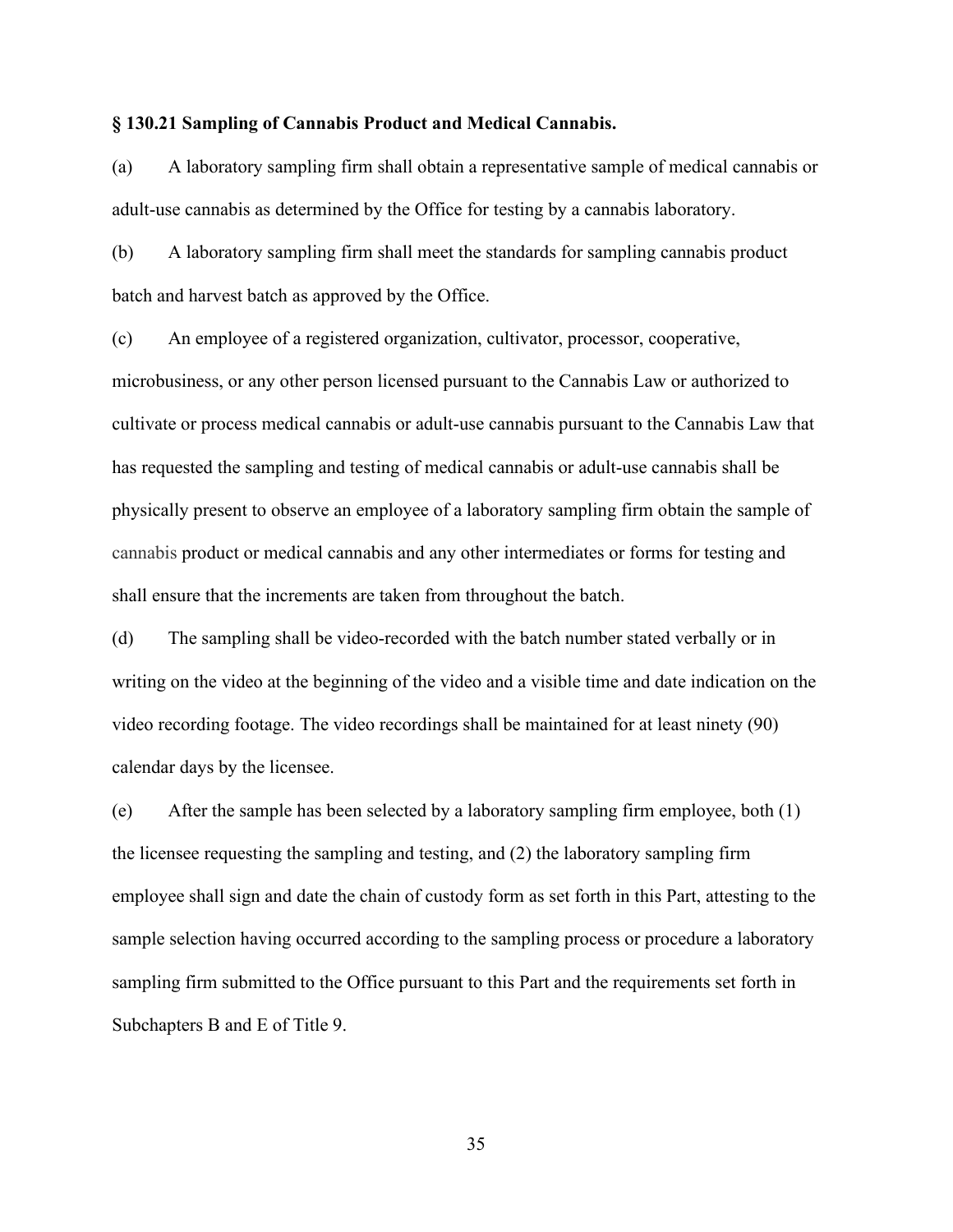(f) A registered organization, cultivator, processor, cooperative, microbusiness, or any other person licensed pursuant to the Cannabis Law or authorized to cultivate medical cannabis or adult-use cannabis pursuant to the Cannabis Law shall not assist a laboratory sampling firm employee nor touch the cannabis product or medical cannabis and any other intermediates or forms or the sampling equipment while a laboratory sampling employee is obtaining the sample.

#### **§ 130.22 Testing of Cannabis Product and Medical Cannabis.**

(a) All testing of samples provided by a laboratory sampling firm to a cannabis laboratory shall be conducted by a cannabis laboratory employing methods approved by the Office and shall:

(1) be within the scope listed on the laboratory's current permit or on any appendices thereto; and

(2) require the prior completion of a demonstration of capability conducted at the same site where samples were prepared or analyzed using an approved method.

(b) Testing of the phytocannabinoid profile in cannabis product and or medical cannabis and any other intermediates or forms shall include, at a minimum, the analyte or groups of analytes specified under this Part.

(c) Testing for contaminants in cannabis product or medical cannabis, and any other intermediates or forms shall include, but not be limited to, microorganisms, foreign material, metals, moisture content and water activity, mycotoxins, pesticides, residual solvents,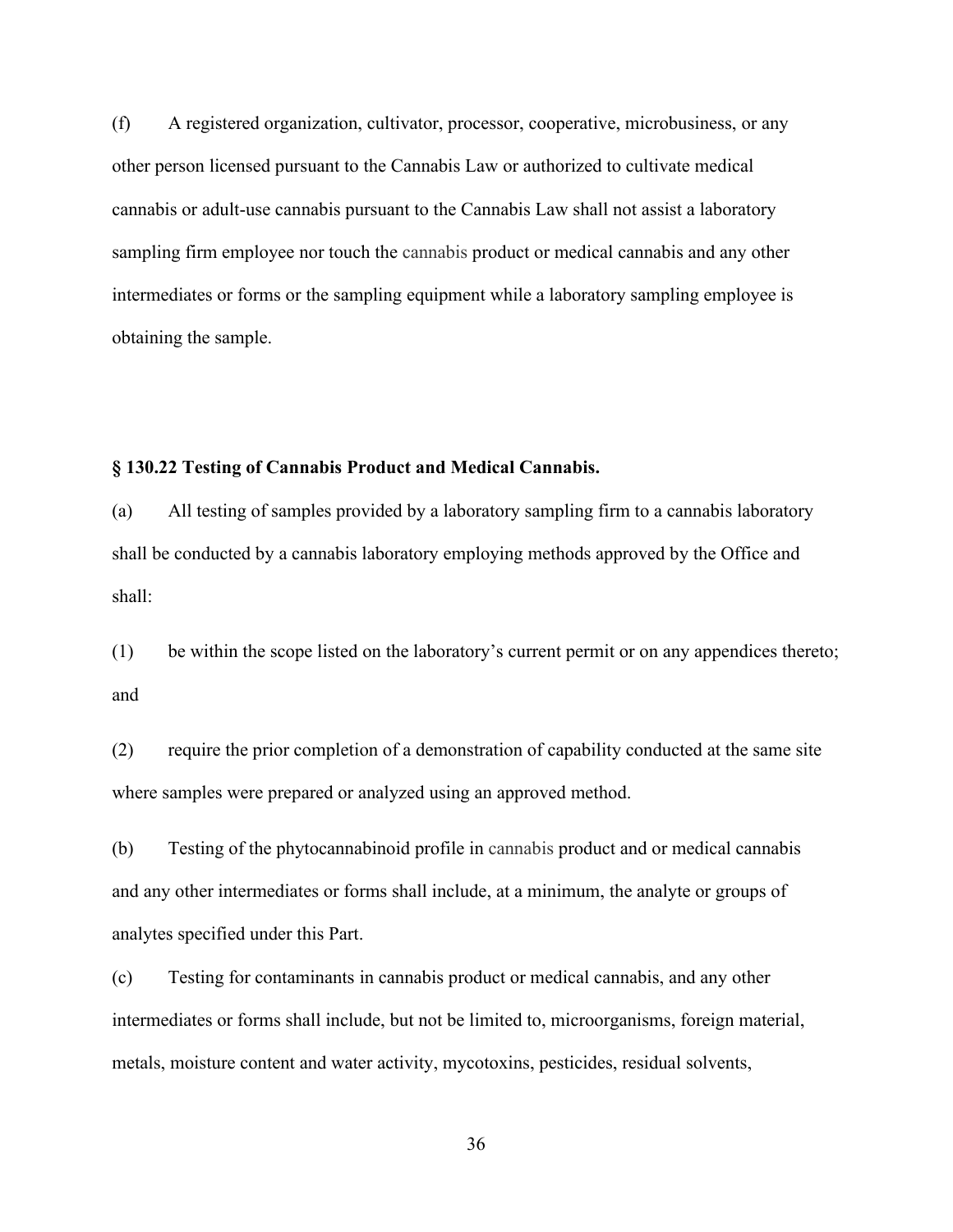terpenoids, and any other analyte or group of analytes determined by the Office, consistent with the acceptable limits determined by the Office for each of the foregoing.

(d) The Office shall make available a list of required analytes, their acceptable limits and approved testing methods on the Office's website and in any other manner as determined by the Board.

## **§ 130.23 Certificate of Analysis.**

(a) Once a cannabis laboratory completes testing a sample, a cannabis laboratory shall prepare a certificate of analysis which shall include a summary of analytical results of the testing.

(b) A cannabis laboratory shall issue confidentially the certificate of analysis to a registered organization, cultivator, processor, cooperative, microbusiness, or any other person licensed pursuant to the Cannabis Law or authorized to cultivate medical cannabis or adult-use cannabis pursuant to the Cannabis Law on whose behalf a cannabis laboratory performed the testing.

(c) A certificate of analysis, that is issued by cannabis laboratory, shall be reported in a manner and format determined by the Office.

(d) A cannabis laboratory must report all results of tests that a cannabis laboratory performs directly to the Office in a manner and format determined by the Office. The results shall be reported to the Office within forty-eight (48) hours of release of the certificate of analysis to a registered organization, cultivator, processor, cooperative, microbusiness, or any other person licensed pursuant to the Cannabis Law or authorized to cultivate medical cannabis or adult-use cannabis pursuant to the Cannabis Law on whose behalf a cannabis laboratory performed the testing.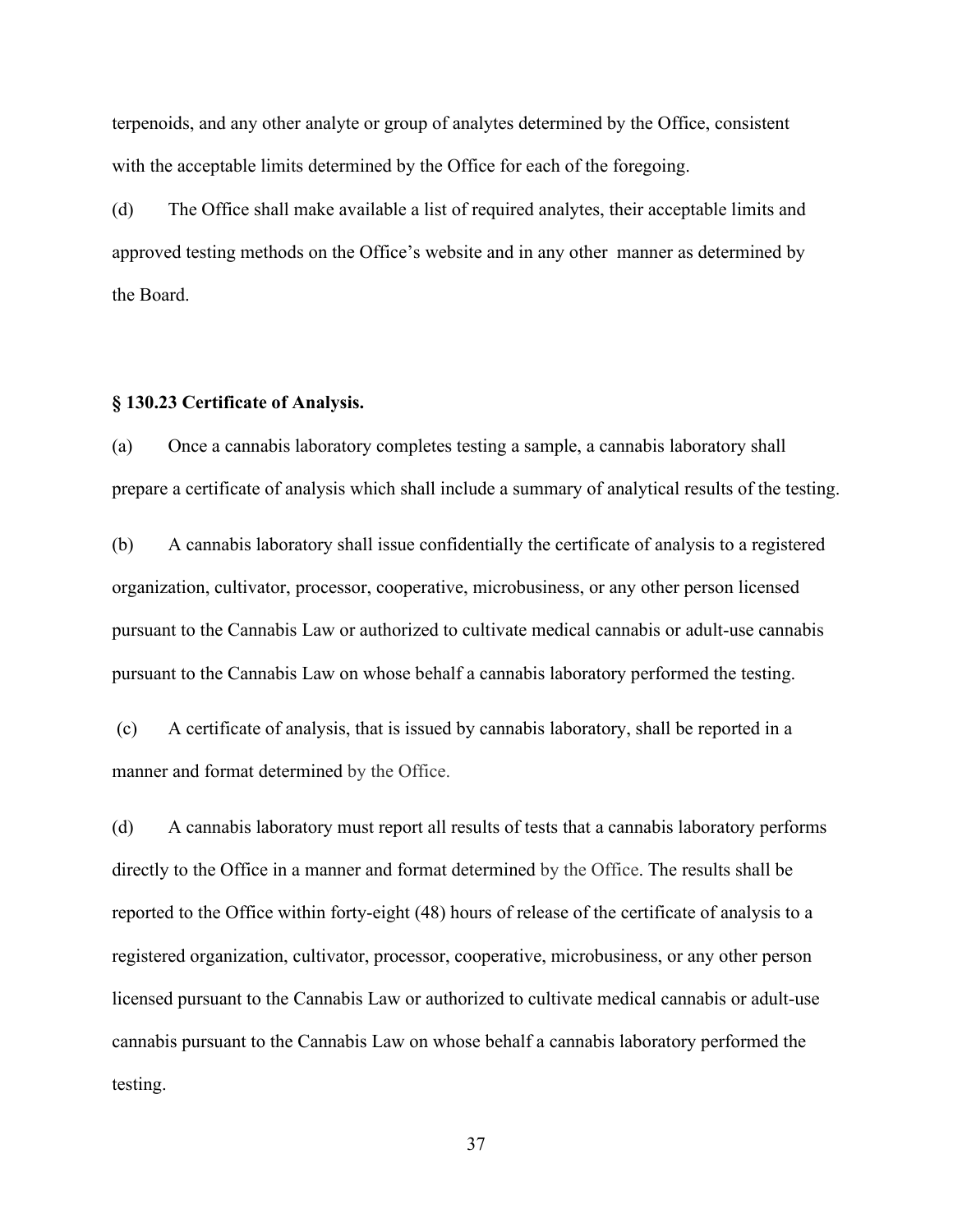(e) A certificate of analysis shall include, but not be limited to, the following:

(1) a title;

(2) cannabis laboratory name, contact person, phone number, and address;

(3) office laboratory permit identifier;

(4) permit identifier issued by ISO/IEC 17025 accreditation, or accreditation that is based on ISO/IEC 17025 accreditation by any other laboratory accreditation authority approved by the Office;

(5) client name, contact person, phone number, and address;

(6) description or unique identification of sample(s) tested;

(7) methods used;

(8) analyte or group of analytes tested, analyte results and units of measurements;

(9) sample collection site, date and time;

- (10) analysis date and time;
- (11) any deviations from approved sampling, transportation and testing methods;
- (12) reference to approved sampling and transportation operating procedures;
- (13) name, signature and date of individual approving the release of the reported results;
- (14) regulatory limits established by the Office;
- (15) laboratory reporting limits;
- (16) any non-approved methods or analyte or group of analytes reported;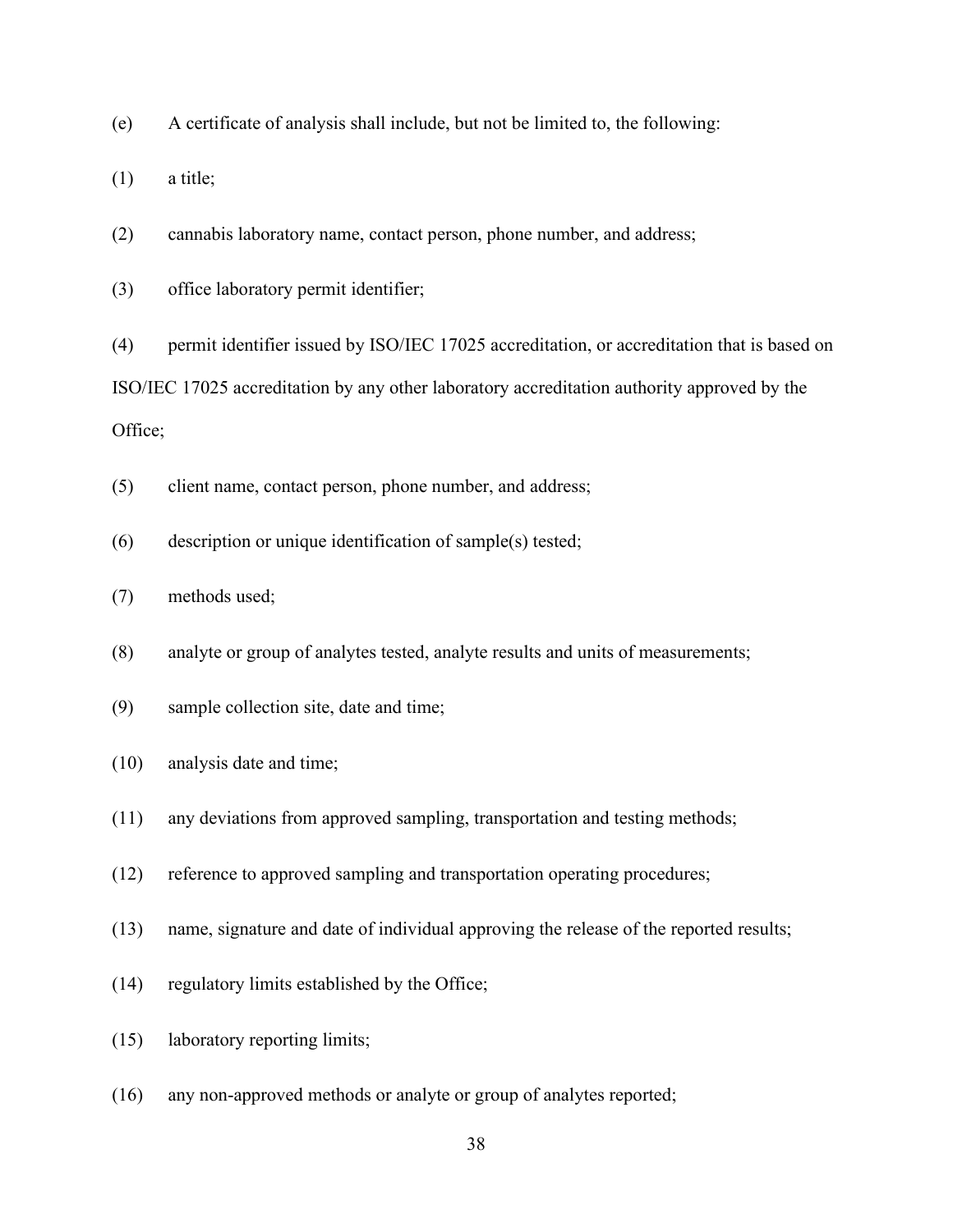(17) any methods used and analyte or group of analyte results reported by another OCM permitted cannabis laboratory;

(18) pagination of the report if greater than one (1) page in length; and

(19) any other information requested by the Office.

(f) An incomplete, verbal or informal certificate of analysis shall not be released by a cannabis laboratory without the written approval by the Office.

(g) Any amendments to a certificate of analysis after issuance shall be reported in a revised or amended certificate of analysis, and the amendments clearly noted and statement on the certificate to which report was superseded.

## **§ 130.24 Cannabis Shipping Manifest.**

(a) A laboratory sampling firm shall ensure and verify that the samples being taken into possession for transport at the originating licensed premises are as described and accurately reflected in the shipping manifest.

(b) A laboratory sampling firm is responsible for any discrepancies between the shipping manifest and the samples in its possession during transport, and may be subject to any enforcement or disciplinary action related to such discrepancy, including cancelation, suspension or revocation of its approval.

(c) A laboratory sampling firm shall not void or change a shipping manifest for samples after departing from the originating licensed premises with such samples.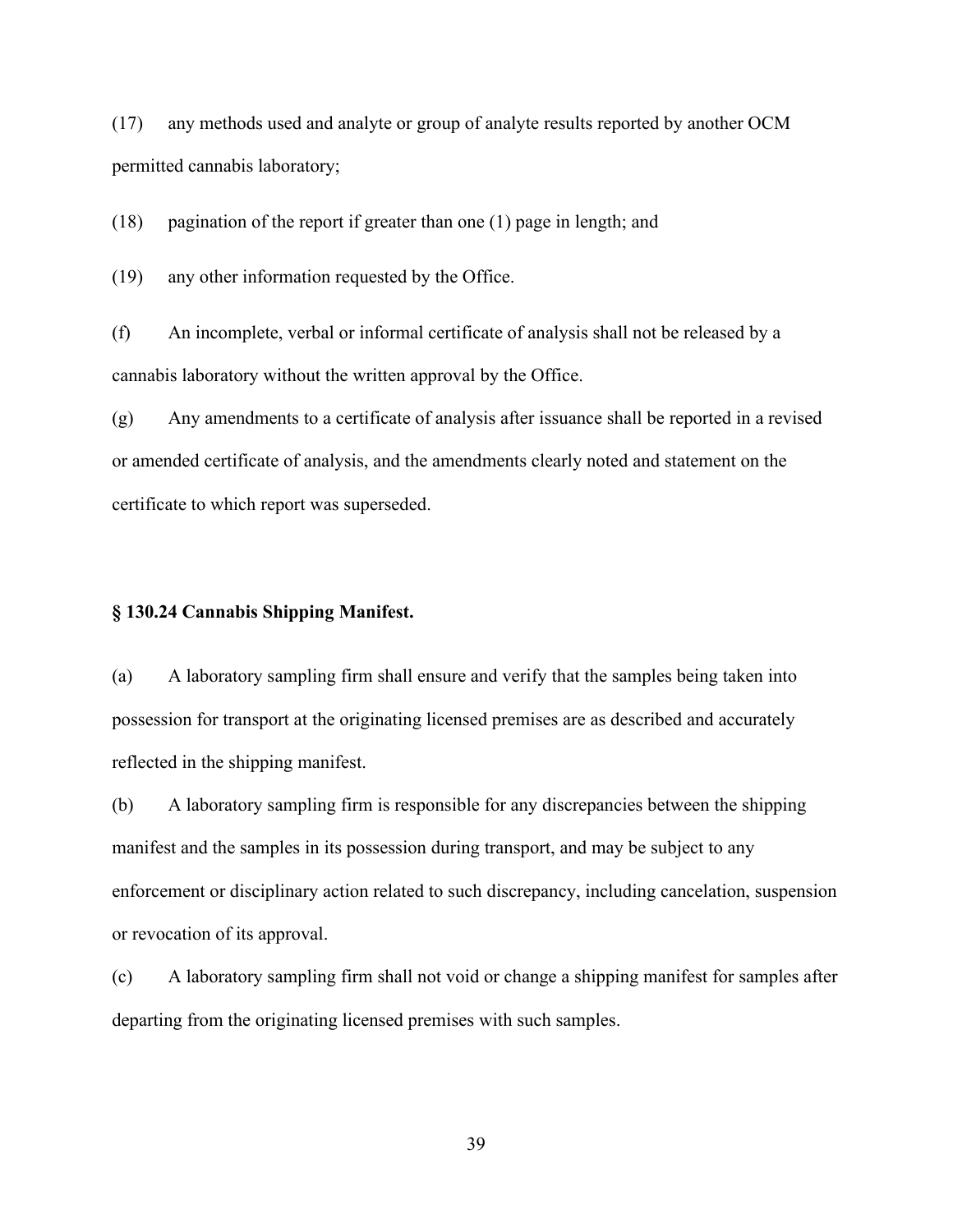#### **§ 130.25 Sample Chain of Custody.**

(a) A cannabis laboratory shall develop and implement a chain of custody (COC) procedure to ensure accurate documentation is recorded for the sampling, transport, receipt, handling, storage, and destruction of samples.

(b) A COC procedure shall require the use of a COC form. A laboratory sampling firm employee shall use the COC to record, at a minimum, the following information for a sampled batch:

(1) permitted cannabis laboratory's name, permitted premises address, and permit number;

(2) date and time sampling started and ended;

(3) name of the licensee requesting the sampling, licensed premises address, and license number;

(4) batch number of the batch from which the representative sample was obtained and assigned unique sample identifier;

(5) sample type from cannabinoid hemp, cannabis product, or medical cannabis and any other intermediates or forms;

(6) total batch size, by weight, or unit count;

(7) total weight, or unit count of the representative sample;

(8) sampling and transportation conditions or problems encountered during the sampling and transportation process, if any;

(9) printed name and signature of the licensee requesting the sampling; and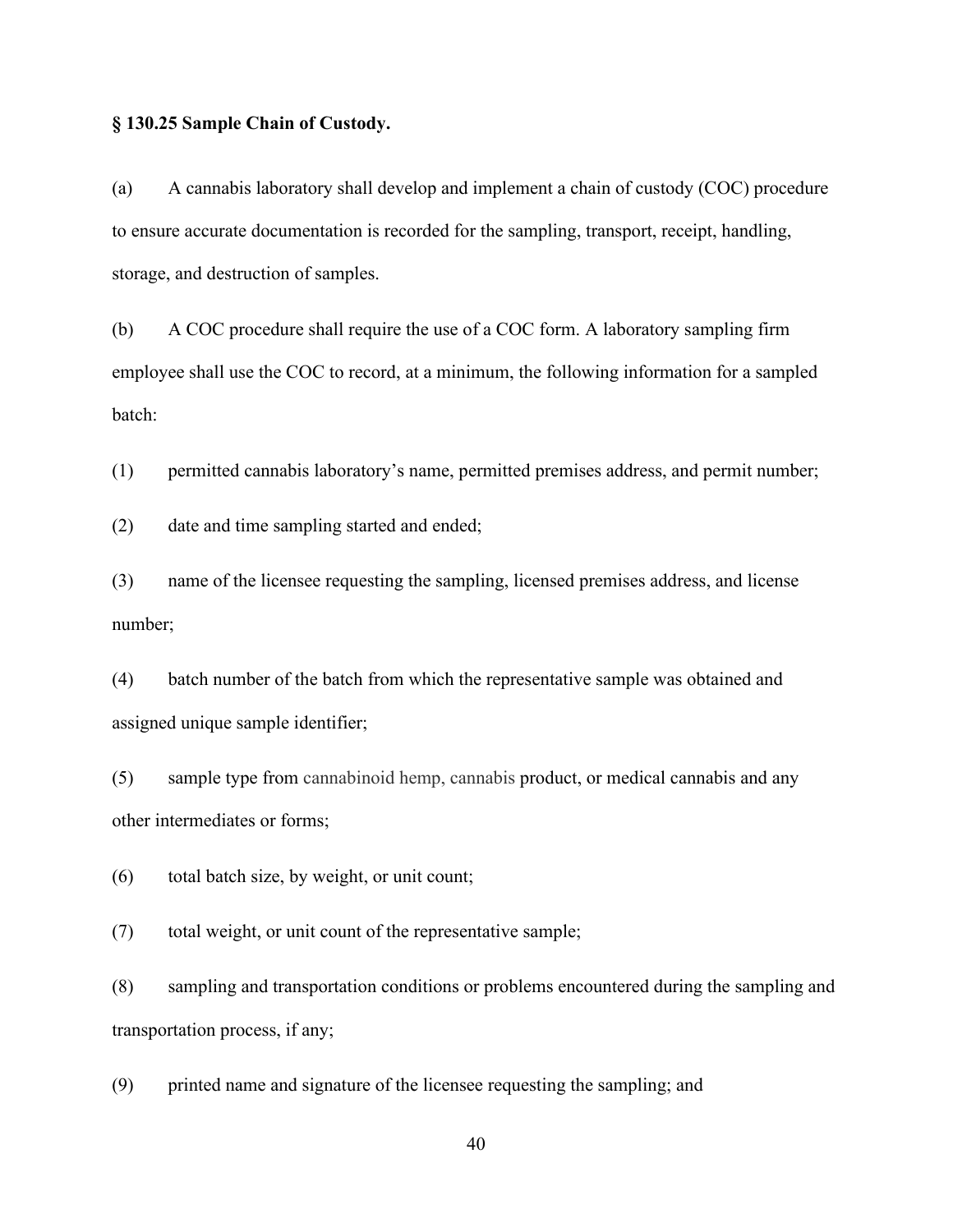(10) printed name and signature of the laboratory sampling firm employee and name of laboratory sampling firm.

(c) At each point a sample changes custody, is transported, or is destroyed, the date, time, and the names and signatures of persons involved in these activities shall be recorded on the COC form.

(d) Once the custody of the sample changes, the COC form for that change of custody may not be altered.

# **§ 130.26 Record Retention.**

(a) A cannabis laboratory shall retain the following records for no less than five (5) years and shall identify accurately and reliably:

(1) the samples transported, collected, accepted, prepped, examined, and disposed of;

- (2) procedures used and personnel involved; and personnel training records;
- (3) document test conditions, observations, and results of analyses; and
- (4) all quality system related records including, but not limited to:
- (i) quality manual;
- (ii) standard operating procedures;
- (iii) internal audits;
- (iv) management reviews;
- (v) corrective action reports;
- (vi) analytical logbooks;
- (vii) equipment logs;
- (viii) consumable logs; and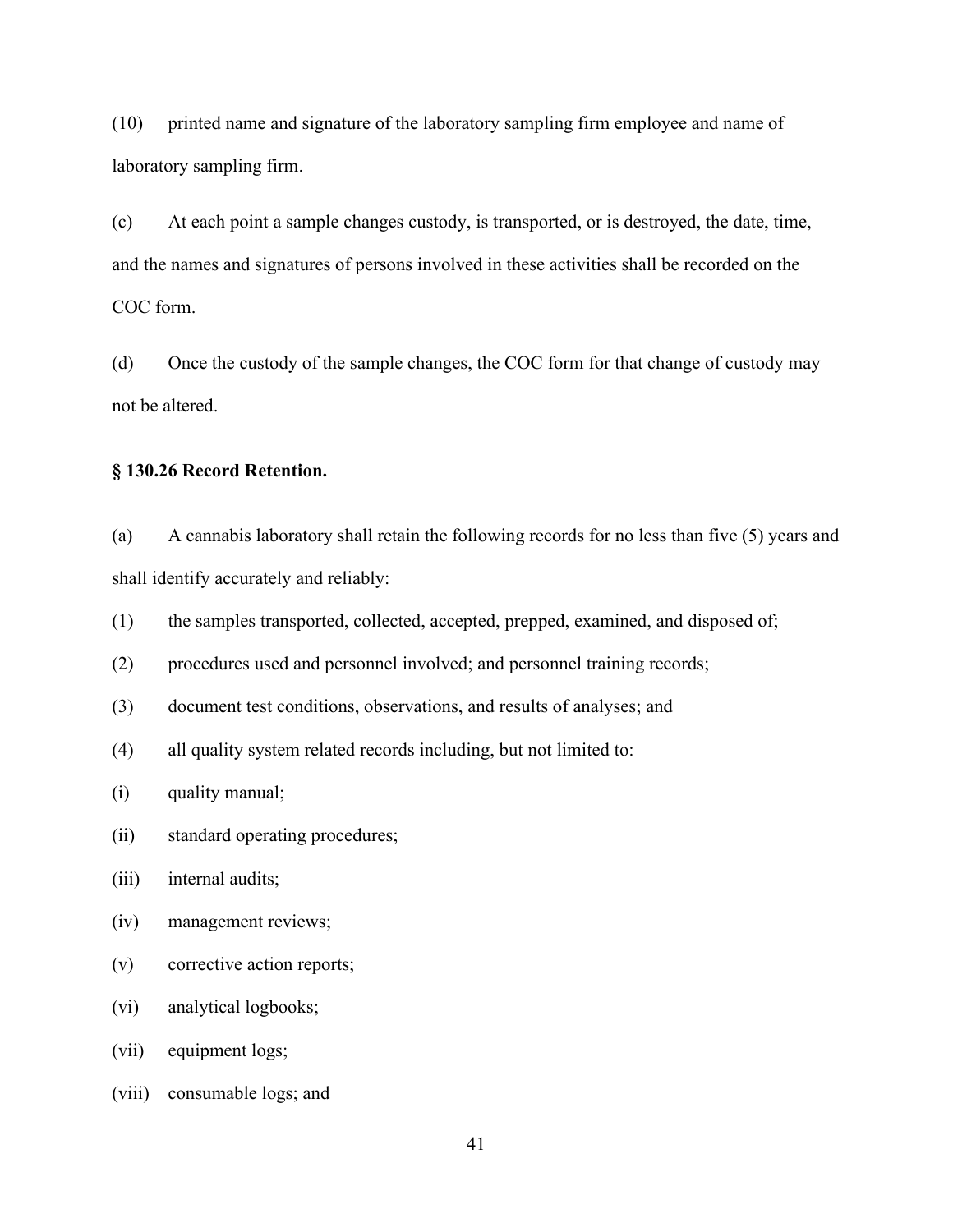(ix) purchasing records.

(b) In the event a cannabis laboratory goes out of business or ownership is transferred to another permitted cannabis laboratory, a cannabis laboratory must have a plan or procedure in place to ensure all associated records are maintained for not fewer than five (5) years.

(c) A laboratory sampling firm shall maintain sampling and transportation records, including but not limited to, all employee training records, and standard operating procedures related to sampling and transport, for no less than five (5) years and shall identify accurately and reliably the samples collected and transported.

(d) In the event a laboratory sampling firm goes out of business or ownership is transferred to another approved laboratory sampling firm, a laboratory sampling firm must have a plan or procedure in place to ensure all associated records are maintained for not fewer than five (5) years.

# **§ 130.27 Security, Safety and Storage of Cannabis.**

(a) A facility operated by a cannabis laboratory shall have a security system to prevent and detect diversion, theft or loss of cannabinoid hemp, cannabis product, or medical cannabis and any other intermediates or forms, utilizing commercial grade equipment.

(b) A cannabis laboratory shall keep security equipment in full operating order and shall test such equipment no less than semi-annually. Records of security tests must be maintained for five (5) years and made available to the Office upon request.

(c) A cannabis laboratory must be securely locked and protected from unauthorized entry at all times.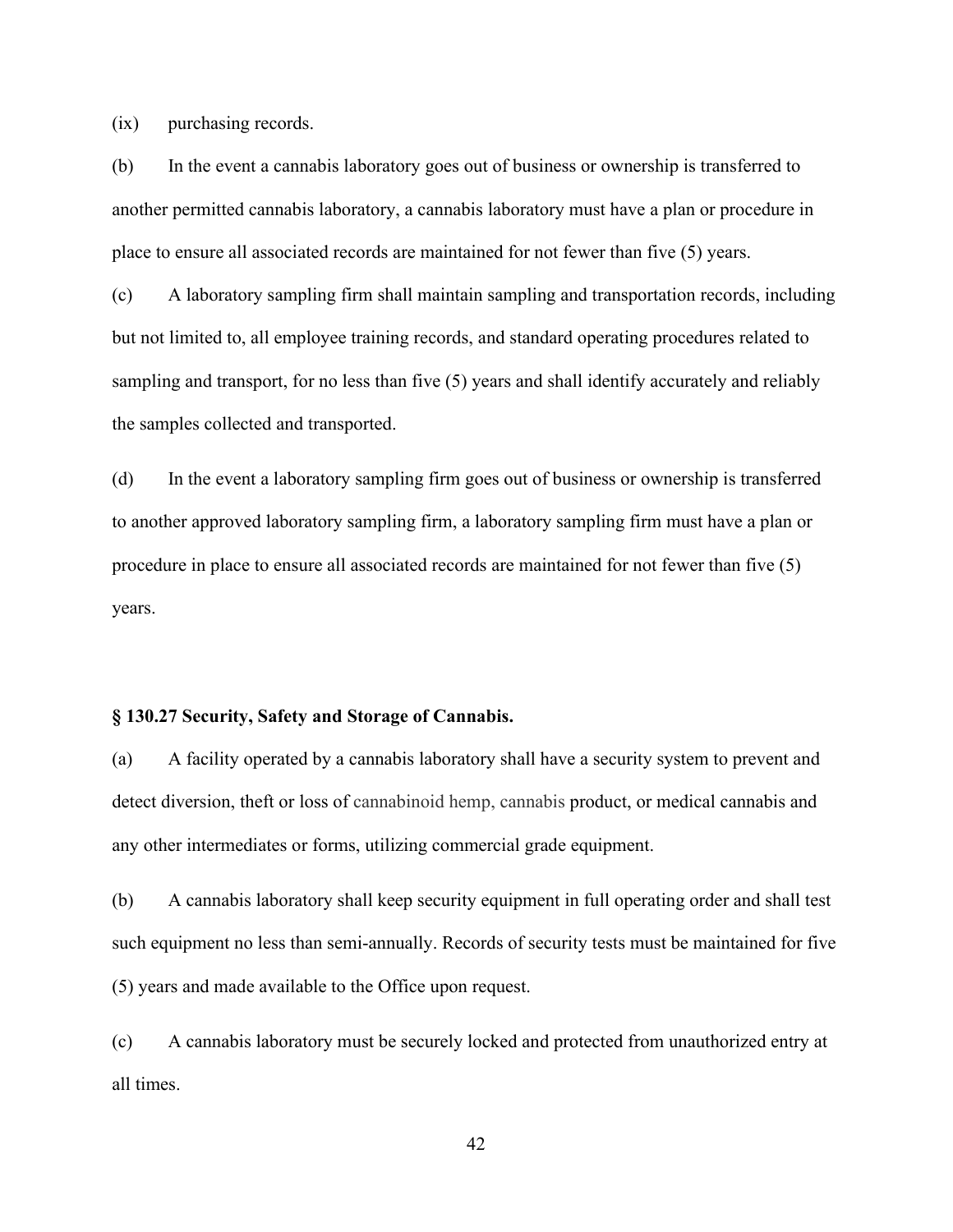(d) All cannabinoid hemp, cannabis product, or medical cannabis and any other intermediates or forms must be stored in a secure area or location within a cannabis laboratory that is accessible to a minimum number of employees essential for efficient operation, to prevent diversion, theft or loss.

(e) All cannabinoid hemp, cannabis product, or medical cannabis and any other intermediates or forms must be stored in such a manner as to protect against physical, chemical and microbial contamination and deterioration until extraction and analyses of the cannabinoid hemp, cannabis product, or medical cannabis and any other intermediates or forms begins.

(f) A cannabis laboratory shall ensure the safe and secure transport of cannabis product or medical cannabis and any other intermediates or forms as specified in this Part when subcontracting the analyses of any of the cannabis to another permitted cannabis laboratory.

#### **§ 130.28 State Reference Lab.**

(a) If the Office suspects fraudulent, inaccurate or compromised testing of cannabinoid hemp, cannabis product, or medical cannabis, and any other intermediates or forms by a permitted cannabis laboratory, the Office may obtain the cannabinoid hemp, cannabis product, or medical cannabis, and any other intermediates or forms and request the state reference lab to perform testing on the cannabinoid hemp, cannabis product, or medical cannabis, and any other intermediates or forms in question.

(b) At the discretion of the Office, the Office may randomly pull samples of cannabinoid hemp, cannabis product, or medical cannabis, and any other intermediates or form directly from a registered organization, cultivator, processor, cooperative, microbusiness, or any other person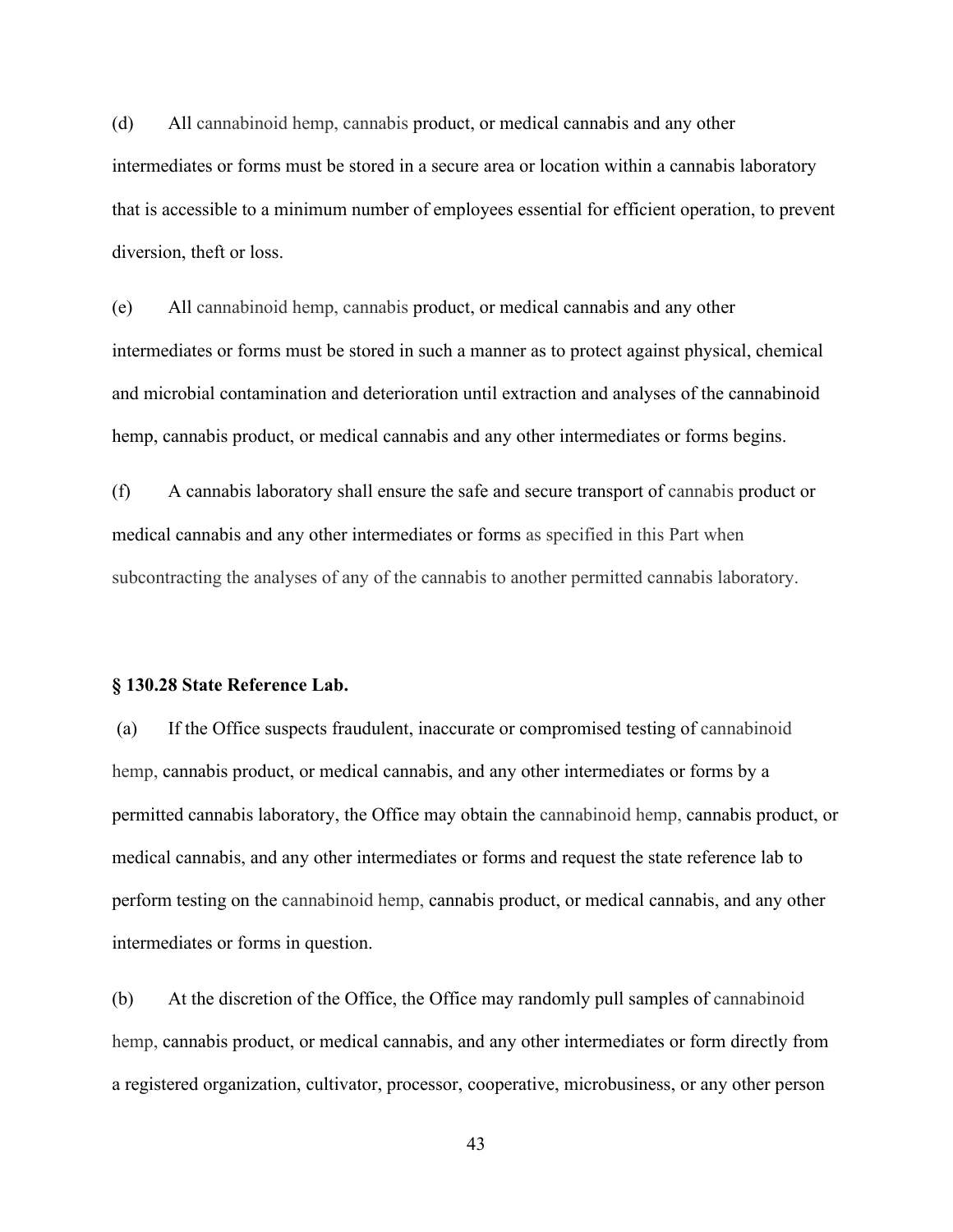licensed pursuant to the Cannabis Law or authorized to cultivate medical cannabis or adult-use cannabis pursuant to the Cannabis Law. The Office may pull such samples during hours of operation. The cannabinoid hemp, cannabis product, or medical cannabis, and any other intermediates or forms pulled will be tested by the state reference lab.

(c) The state reference lab may assist the Office in method development.

#### **§ 130.29 Summary Suspension, Suspension, Cancellation and Revocation.**

(a) A cannabis laboratory's permit shall be deemed summarily suspended for the following reasons:

(1) failure to submit an application for a change in laboratory ownership, major instrumentation, technical direction, or location, and;

(2) failure to remit the annual permit fee.

(b) A cannabis laboratory's permit may be suspended in part or in full for the following reasons:

(1) a pattern of deficiencies on a laboratory regulatory audit or other demonstration that a cannabis laboratory lacks an effective quality system for planning and assessing work performed by the laboratory, and for conducting required quality assurance and quality control procedures to promote and maintain the accuracy and reliability of test results;

(2) except as provided in this Part, failure to undergo a laboratory regulatory audit or failure to demonstrate, during a laboratory regulatory audit so conducted: compliance with the staffing, methodological and other requirements of this Part; and effective implementation of a quality system for planning and assessing work performed by a cannabis laboratory and for conducting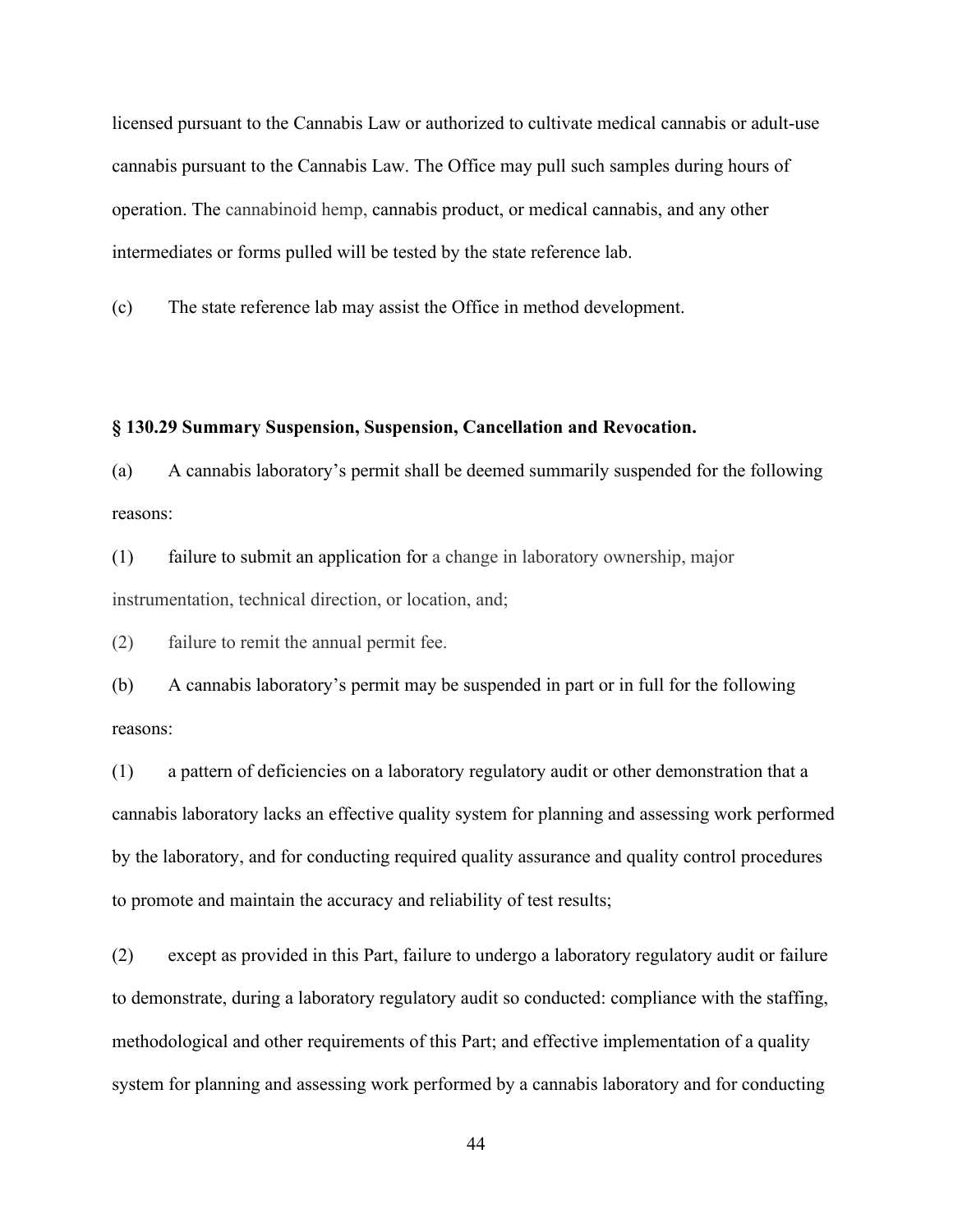required quality assurance and quality control procedures to promote and maintain the accuracy and reliability of test results;

(3) failure of a cannabis laboratory technical director to meet the required qualifications of this Part;

(4) misrepresentation of any material fact pertinent to obtaining or retaining approval for any cannabis laboratory owned or directed by an owner or technical director listed on the application including, but not limited to, inclusion of false reports on or related to a laboratory analysis or submission of proficiency test results which were, in fact, generated by a laboratory other than the laboratory to which the samples were distributed;

(5) failure to remit the required application and permit fees;

(6) failure to respond to a laboratory regulatory audit report with a corrective action plan within the required thirty (30) calendar days after receipt of the audit report;

(7) failure to respond to a laboratory regulatory audit report with an acceptable corrective action plan within the specified timeframe; and

(8) failure to maintain ISO/IEC 17025 accreditation, or accreditation that is based on ISO/IEC 17025 accreditation by any other laboratory accreditation authority approved by the Office.

(c)(1) A cannabis laboratory's permit may be revoked in an affected analyte or group of analytes for reasons including:

(i) failure to respond to a laboratory regulatory audit report with an acceptable corrective action plan within the specified timeframe;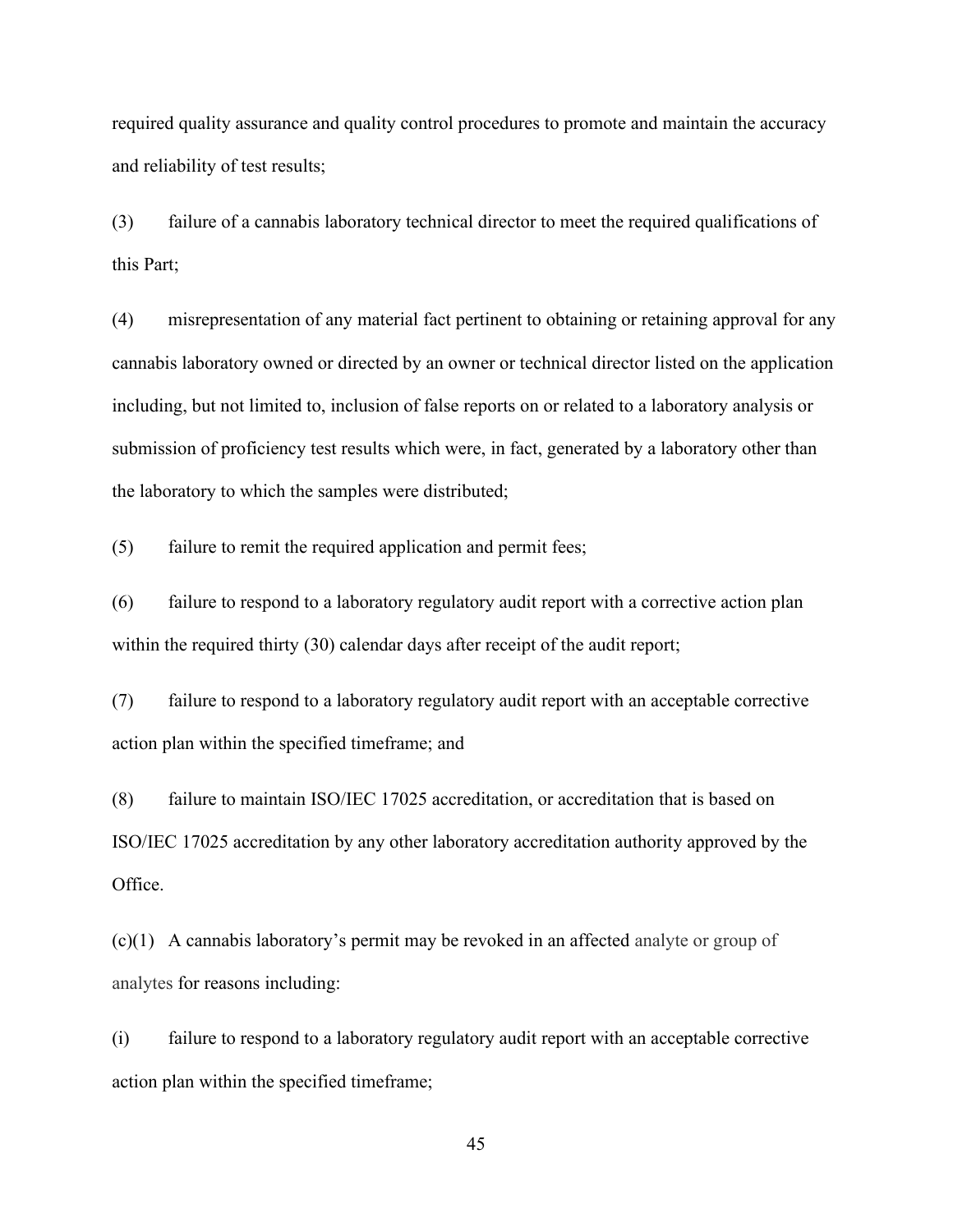(ii) a pattern of deficiencies on a laboratory regulatory audit, or other demonstration that a cannabis laboratory lacks an effective quality system for planning and assessing work performed by the laboratory, and for conducting required quality assurance and quality control procedures to promote and maintain the accuracy and reliability of test results;

(iii) failure to implement the responsive actions detailed in the corrective action plan within the specified timeframe;

(iv) failure to correct the deficiencies meriting suspension within six (6) months of the effective date of the suspension; or

(v) for a cannabis laboratory suspended pursuant to this Section, unsatisfactory performance in the next proficiency test, resulting in three (3) consecutive failed proficiency tests.

(2) A cannabis laboratory whose permit is revoked pursuant to paragraph (1) above shall retain approval for an analyte or group of analytes for which it continues to meet Office requirements, and a cannabis laboratory may reapply for a permit once the deficiencies meriting revocation have been corrected.

(3) A cannabis laboratory's permit may be revoked, in total, for reasons including:

(i) failure to respond to a laboratory regulatory audit report which includes findings or deficiencies with a corrective action plan within the required thirty (30) calendar days after receipt of the audit report;

(ii) falsification of any report on or related to a laboratory test or analysis, including, but not limited to, submission of proficiency test results which were, in fact, generated by a laboratory other than the laboratory to which the samples were distributed;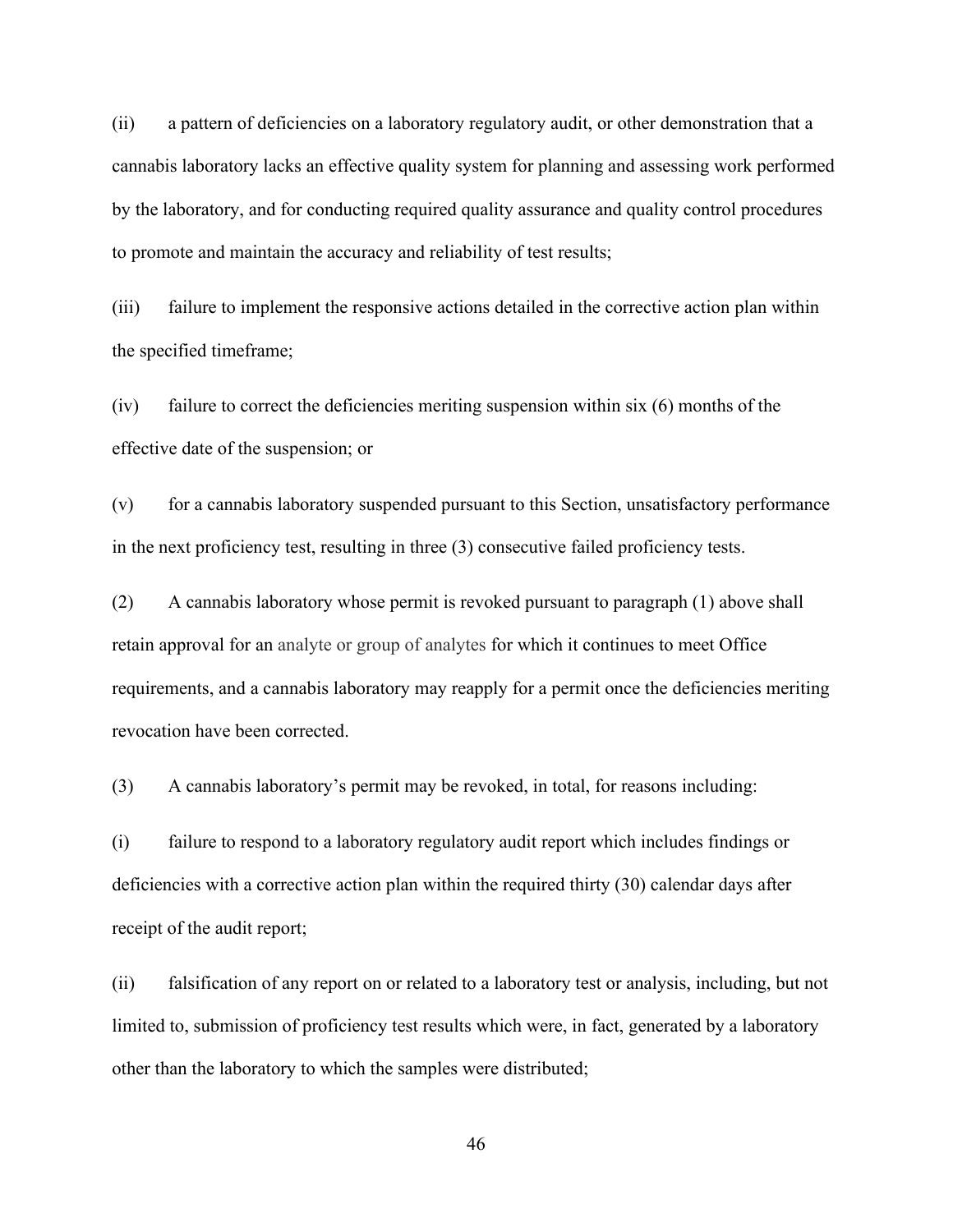(iii) misrepresentation of any material fact pertinent to obtaining or maintaining approval;

(iv) denial of laboratory entry to perform a laboratory regulatory audit during normal business hours;

(v) sustained charges of administrative violations of state or federal laws, rules and regulations related to the provision of cannabis laboratory services, or reimbursement for such services, against the owner or technical director, individually or jointly, or against any cannabis laboratory owned or directed by such individuals;

(vi) conviction of any crime, including, but not limited to, any offense related to furnishing of, or billing for, cannabis laboratory services, which is considered an offense involving theft or fraud;

(vii) failure to remit the annual approval fee, or, for partial fee payments, failure to remit such payments within the timeframes established by the Office;

(viii) aiding and/or abetting in the violation of any of the provisions of this Part; and/or

(ix) a finding by a municipality that a cannabis laboratory has violated a local ordinance related either to sampling, transportation and analysis of cannabis product or medical cannabis and any other intermediates or forms, or to reporting of results for analysis of such samples.

(4) If cannabis laboratory's permit has been revoked pursuant to paragraph (3) above and the Office finds that the violation was willful, or due to recklessness or gross negligence, no application shall be accepted, for a period of time to be determined by the Office from any person who was an owner or technical director of such cannabis laboratory on the date of notification of proposed revocation.